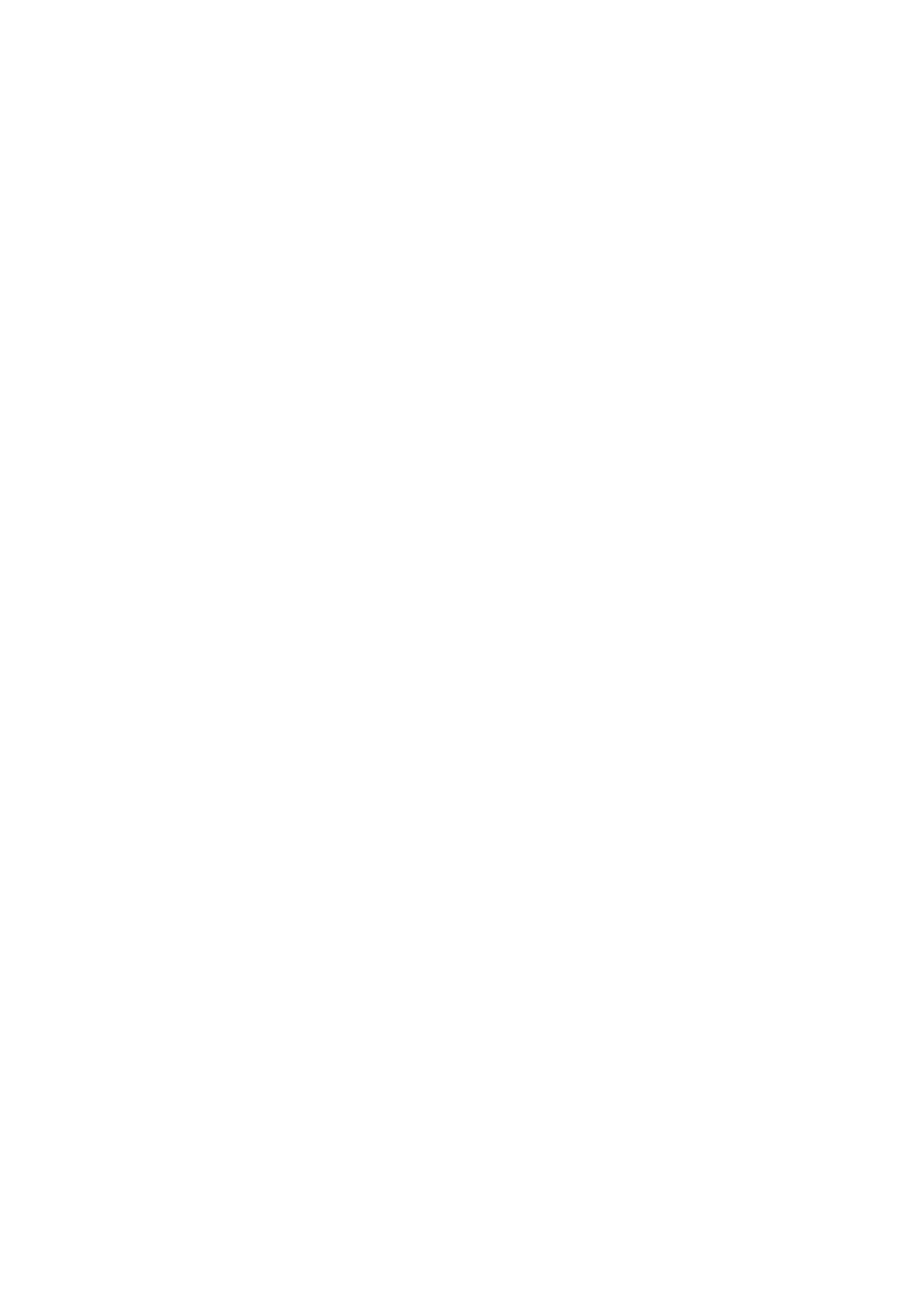## **Contents**

| 1                        |                                                                           |  |
|--------------------------|---------------------------------------------------------------------------|--|
| $\overline{2}$           |                                                                           |  |
| 2.1                      |                                                                           |  |
| 3                        |                                                                           |  |
| 3.1                      |                                                                           |  |
| 4                        |                                                                           |  |
| 4.1<br>4.2               |                                                                           |  |
| 5                        |                                                                           |  |
| 5.1<br>5.2<br>5.3<br>5.4 |                                                                           |  |
| 6                        |                                                                           |  |
| 7                        |                                                                           |  |
|                          |                                                                           |  |
|                          | Appendix 2 - Additional regional council functions and responsibilities61 |  |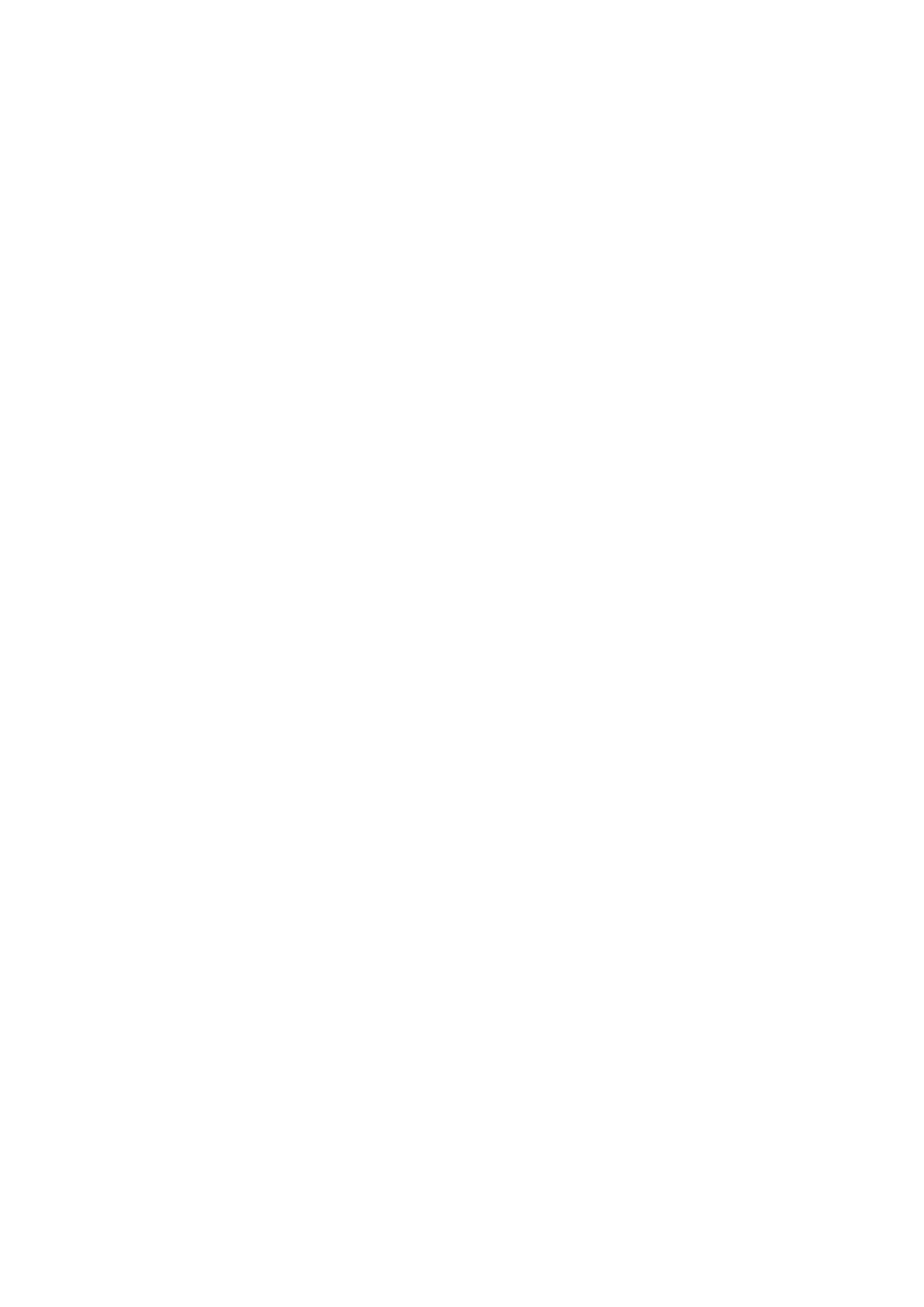# **1 Executive Summary**

A review of the efficiency and effectiveness of the provisions of the Rotorua Geothermal Regional Plan ("the Plan" or "RGRP") has been carried out under sections 35(2)(a) and 79 of the Resource Management Act 1991.

This review identifies that the plan has worked well in achieving its goals for restoring the Rotorua geothermal system to an equilibrium state that supports the surface features.

The review is in two parts, the main report being a view of the plan as a whole; how successful it had been at efficiently and effectively achieving its goals. The annex to the report takes a line by line look, within each chapter, to assess the value of each provision.

The review also advises that now that the Rotorua geothermal system is in equilibrium condition, the recommended next step is to amend the plan provisions to provide for greater efficiency of allocation and use of the available resource. The suggested course of action is that these amended regulatory provisions would be incorporated into the Regional Water and Land Plan, and that consideration should be given to the development of a non-regulatory management plan for the Rotorua geothermal system to support the regulatory provisions.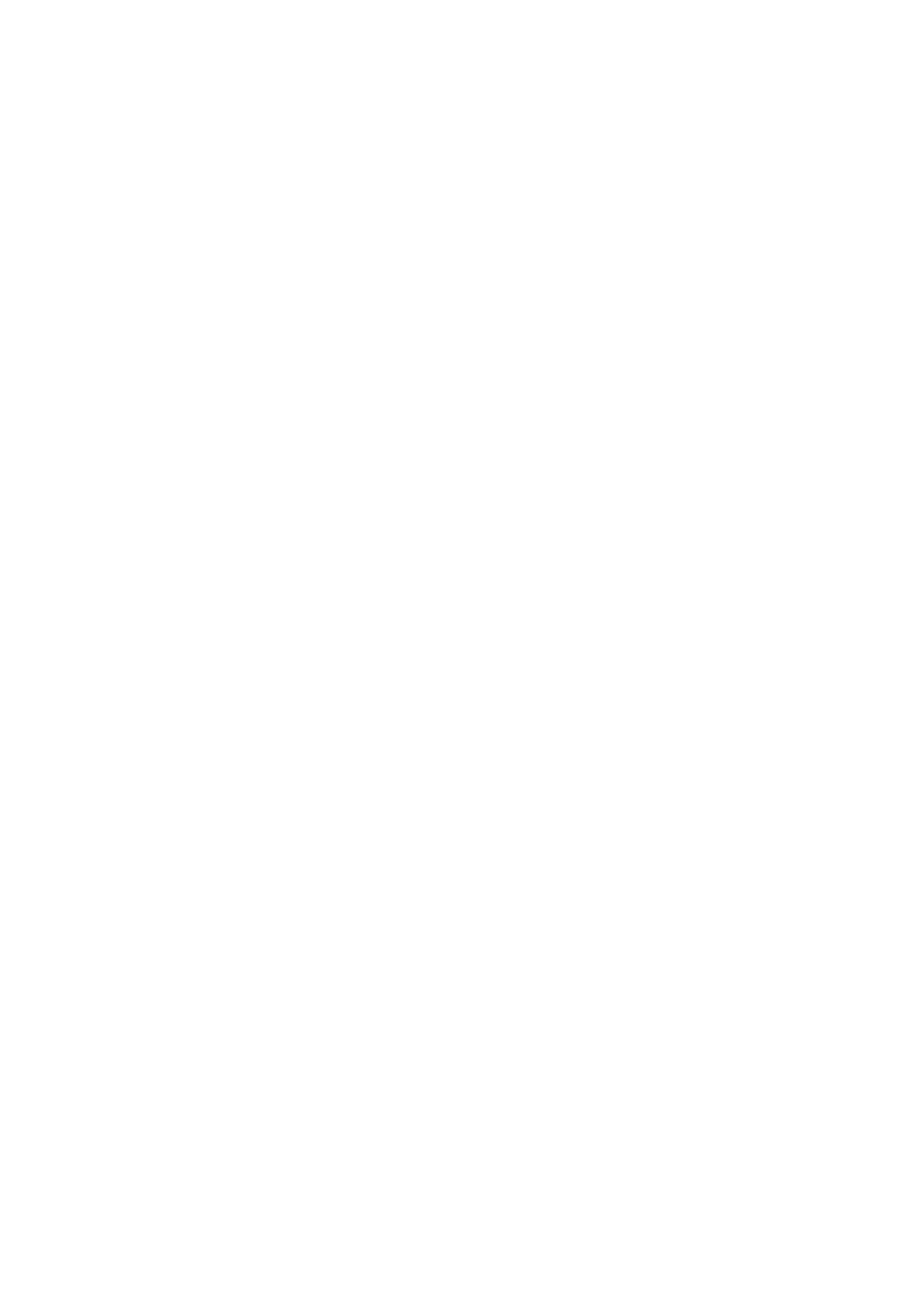# **2 Introduction**

Bay of Plenty Regional Council must formally review the Rotorua Geothermal Regional Plan no later than 10 years from the date it became operative (Section 79 of the Resource Management Act 1991 (RMA)). The Plan became operative on 1 July 1999.

This report contributes to that review by discussing the efficiency and effectiveness of the Plan. It also advises of other issues that will be relevant to future plan development and implementation (e.g. legislative amendments to the purpose and principles of the RMA, and to regional<sup>1</sup> and local council's functions and responsibilities).

## **2.1 Report Purpose**

This report is to:

- 1 Fulfil the requirements to review the Plan (RMA section 79), including advising if the plan requires change or replacement. Such change or replacement would be done in the manner set out in Schedule 1)  $(79(3)(a))$ .
- 2 Assist in monitoring the efficiency and effectiveness of policies and methods of the Plan (fulfilling the requirements of RMA section 35(2A) to compile and make available to the public a review of the results of that monitoring).

1

 $1$  Appendix 2 lists regional councils' additional functions and responsibilities.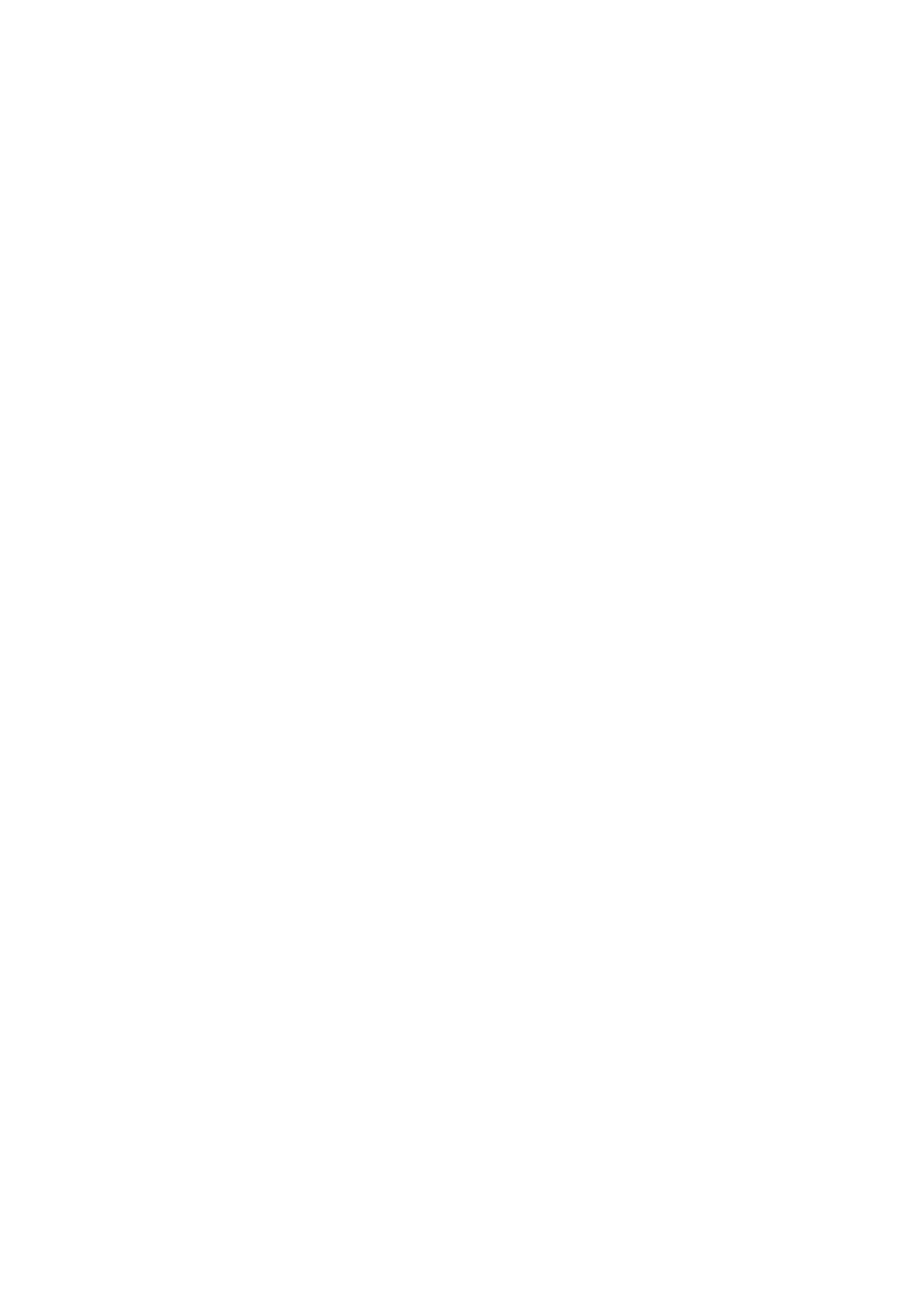# **3 Background to the Rotorua Geothermal Regional Plan**

Prior to the plan coming into effect, the government had recognised that the Rotorua Geothermal system was under severe stress. To revere this stress it commenced a bore closure programme. The sequence for bore closure was; firstly the government closed all bores used for heating government buildings in Rotorua. When that didn't stop the faltering of the geysers, it sought further scientific advice which resulted in the 1.5 km zone being established and private bores therein being grouted shut, with the exception of the shallow DHX systems.

So the bores that were affecting the geysers were already closed when the plan went operative. The plan confirmed the reasons behind the governments bore closure programme (the main one being maintaining the aquifer water levels) by setting the Minimum Groundwater levels (MGAWL) and confirmed the already established 1.5 km MAEZ around Pohutu by developing it into plan policy (status quo). It built on the government's work by requiring reinjection of fluid from existing bores and blocked any further mass abstraction within the 1.5 km zone.

The pre-plan resource rental regime brought in by the Ministry of Energy affected the viability of using geothermal resource. That had a dramatic effect on domestic users in particular. The resource rental requirements possibly caused more (mainly smaller domestic) bores to be shut than the original bore closure programme. There was certainly a significant shift towards the commercial (hotels, motels and pools) use of geothermal resource, because they could recover costs.

### **3.1 Purpose of the Plan**

The purpose of the Rotorua Geothermal Regional Plan purpose was to take the Rotorua system from a state of over-extraction to one of stable equilibrium. In the words of the plan it was: "to promote the integrated and sustainable management of the Rotorua geothermal resource with all the other resources in the Rotorua environment".

It achieved this by identifying a fluid and heat take limit, set at a level that allowed the surface features to function. There is a much tighter degree of control within a 1.5 km limit of the main surface features of great intrinsic value and tourist interest. All allocation is constrained to the limits of a fluid volume envelope which has been defined by monitoring and modelling the resource.

The main policies required:

- Retention of the 1.5 km radius mass abstraction exclusion zone around Pohutu Geyser to protect the outstanding geothermal features at Whakarewarewa;
- No net increase in fluid abstraction in from the field. This has been set at the mass extraction level for 1992 as the maximum permitted for the field (4,400 tonnes per day for the field);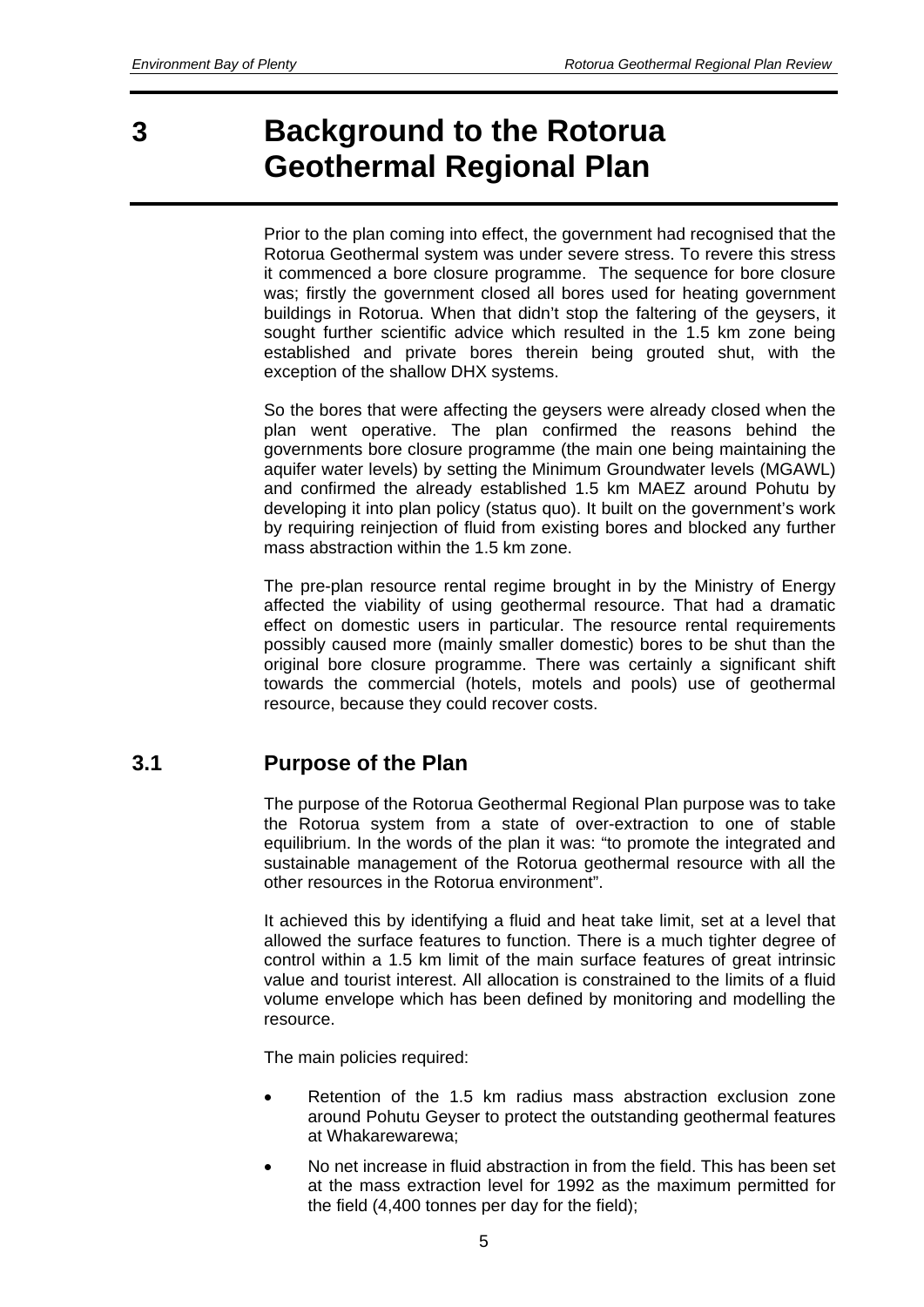- Reinjection of all abstracted fluid additional tonnes of fluid have been able to be allocated through reinjection, while still allowing a recovery in water level;
- Setting of strategic water levels in the geothermal aquifer to sustain geothermal surface features and protect these resources into the future;
- Protection of surface features from physical destruction, restoration of outflows and the avoidance or mitigation of natural geothermal hazards.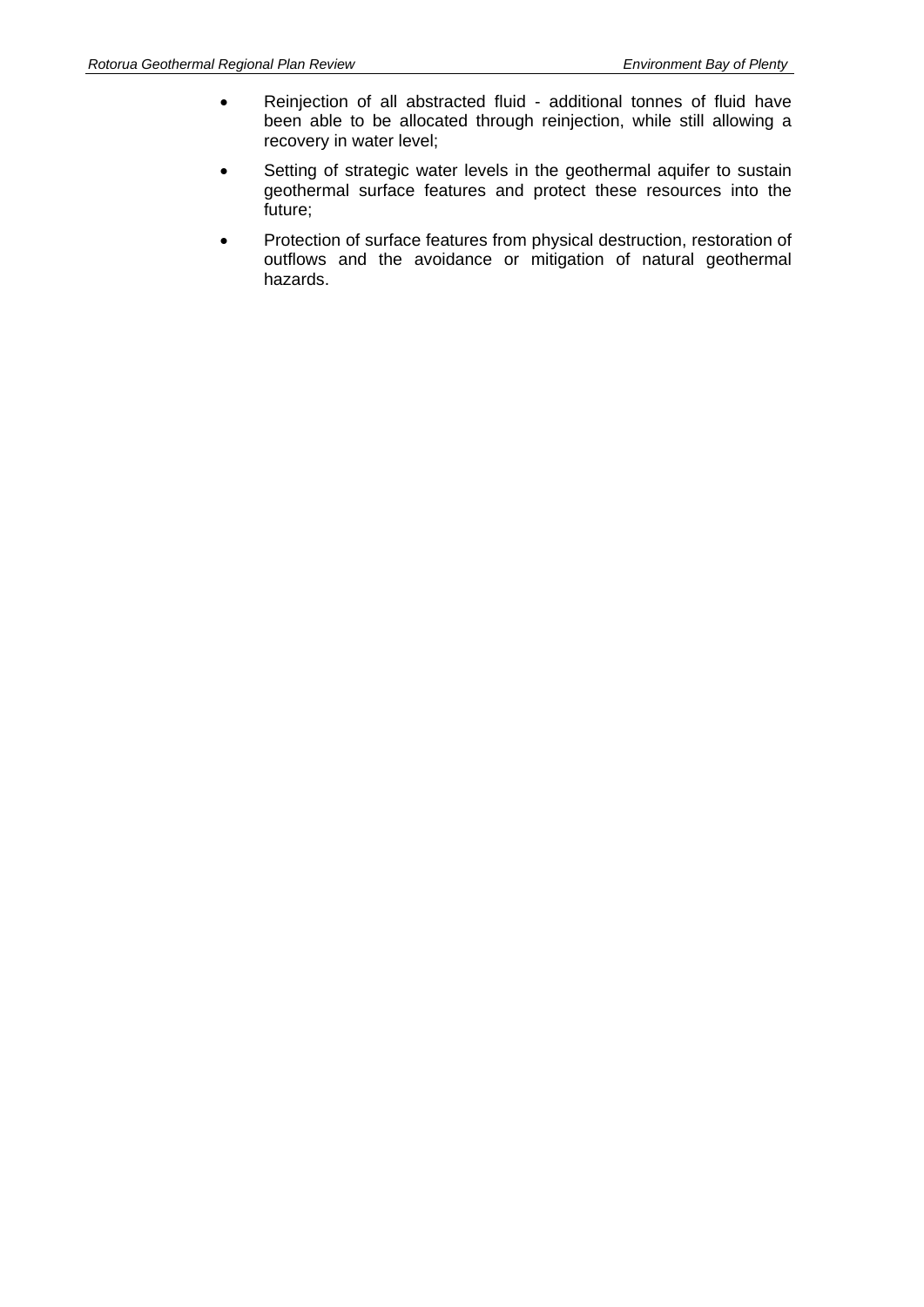The evaluation method used to monitor and review the Plan focuses heavily on an audit of the Plan by staff with responsibilities for implementing it. These include science, resource consent, and compliance staff. Information was also drawn from Bay of Plenty Regional Council publications, technical reports and state of the environment reports.

The report has not sought the views of those directly affected by the implementation of the plan. While that exercise would have added robustness to the assessment, it would have also been a costly exercise. If the success of the plan had been in doubt, it would have been valuable to have this contribution, to see how it further informed the outcome. In the case of this plan where the results are clear, it was considered that the effort will be better spent on the next phase of plan development rather than reconfirming the impact of this plan on different groups of people.

There are two comprehensive monitoring reports that explicitly show the monitoring results that confirm the effect of the plan provisions on the system recovery. These are:

- BOPRC (2001) Gordon, D. O'Shaughnessy, B. Rotorua Geothermal Field Management Monitoring. ISSN 1172 - 5850
- BOPRC (2005) Gordon, D. Scott, B J. Mroczek, EK. Rotorua Geothermal Field Management Monitoring Update: 2005. ISSN 1175 - 9372

The executive summary of the latter notes:

Geothermal aquifer monitor bores (M series) for the system have shown water level increases of 0.5 m between 1992-1999. This cannot be accounted for by variations in rainfall, but may possibly be caused by changes in usage, which occurred subsequent to the bore closures. From 1999 to 2004 water levels in monitor bores shows some short term variations but this is consistent with a stable pattern of geothermal aquifer pressures reaching equilibrium.

Temperature profile monitoring also shows no systematic change apart from the profile for M9, which shows general warming of about 5ºC since 1992. This would result in a water level change of about 0.1 m compared to the 1m of water level change that has been observed in this monitor bore from 1992 to 1998.

Surface feature monitoring has indicated that the recovery of surface features has been a lot slower than the immediate response of aquifer pressure after bore closure. The period from 1992 - 2001 displayed the greatest period of surface feature recovery, including the sudden reactivation of surface features in the northern system (Kuirau Park) in 1998. In the southern part of the system recovery has been mixed. Several features show positive changes, increased flows and temperatures. The primary geysers are erupting for longer periods, while some adjacent geysers have stopped erupting. The results of recent chemical sampling reflect similar variation of positive and negative changes.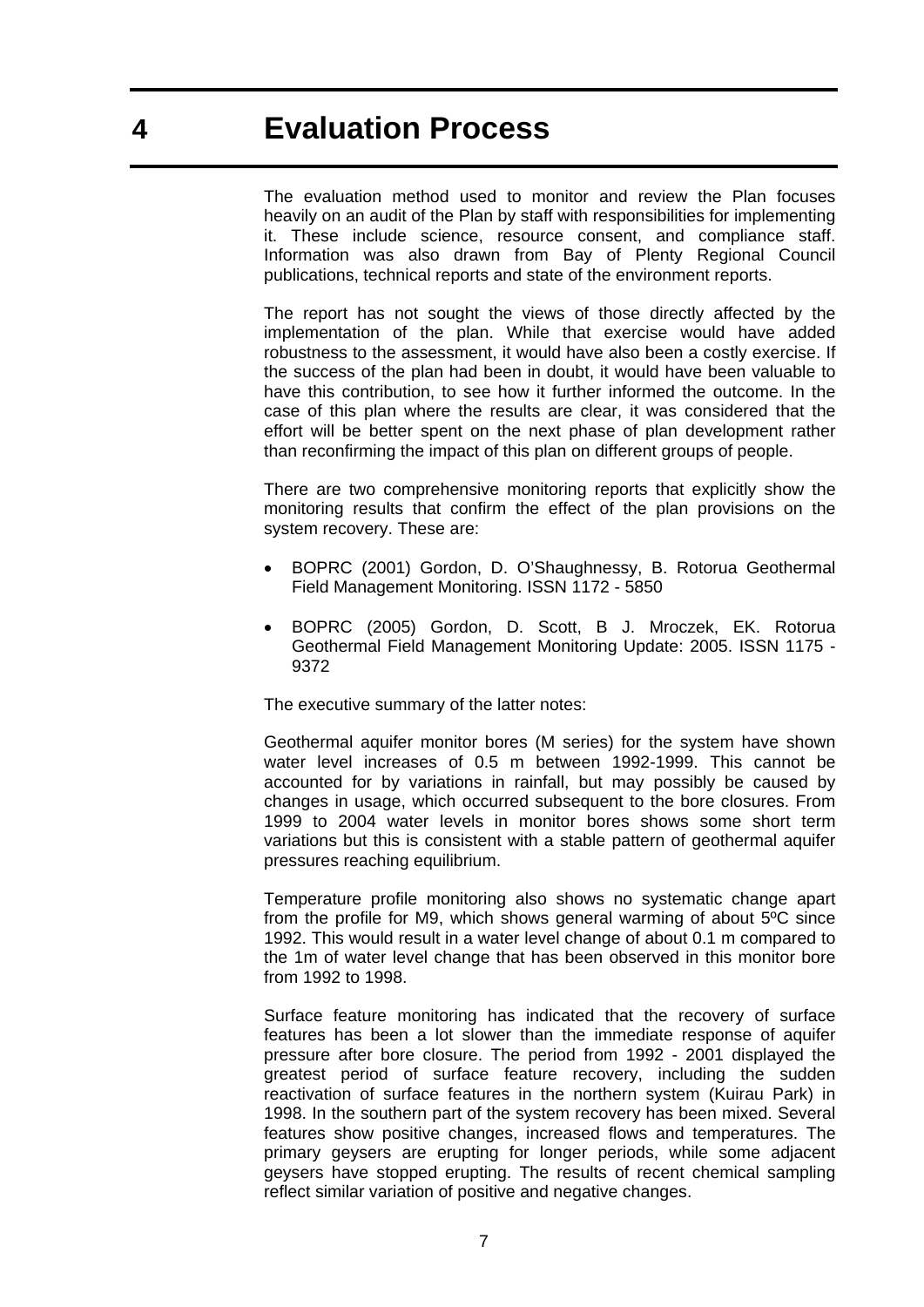As the system extraction/reinjection has been relatively steady since 2001, with a slight increase in reinjection it is likely that many of the surface features are now displaying aspects of their natural variability. Across the system there has been recovery, but this is not consistent. Features that responded quickly to the bore closures have not always remained hot or flowing. Many other features have been slow to show responses to the aquifer recovery. A possible explanation for the non-recovery of some features is that hydrothermal alteration processes may have damaged the feeder conduit systems.

Recent geochemical studies of selected surface features and bores shows that the fluids discharged in the northern area of the system at Kuirau Park now match those discharging in the early 1960s and it is likely that this part of the system is near full recovery. At Whakarewarewa, springs do not appear to be fed directly by a primary upflow and consequently the recovery has been mixed due to the influence of the hydrology between the upflow and the surface outlets.

The withdrawal of fluid from the shallow aquifers during the exploitation phase did not significantly change the composition or chemistry of the deep aquifer fluid. The shallow aquifer feeding the bores over the last decade shows relatively minor changes in reservoir chloride and small increases in heat (~16<sup>o</sup>C). This indicates that no deleterious processes are affecting the system.

Usage patterns in the system have continued to remain stable. Total withdrawal and bore numbers have remained relatively static between 2001 and 2005. Non reinjection production now only represents 10% of the total withdrawal. This increase is a result of an increase in reinjection from 7,500 tonnes (estimated) in 2001 to approximately 8,730 tonnes in 2005. The percent of total withdrawal discharged to soakage is now only 4%.

Formal meetings seeking approval to review the Rotorua Geothermal Plan and commence a plan change suggesting the incorporation of the provisions into the Regional Water and Land Plan included:

- 23 April 2009 Policy and Planning Committee meeting seeking approval to commence plan change and review for RGRP/RWLP.
- March 2009 Paper to Triennial meeting re Environment Bay of Plenty alignment with Environment Waikato geothermal provisions.
- 28 April 2009 Maori Policy Committee re review of the Rotorua Geothermal Regional Plan.

Meetings that discussed this evaluation included:

- 12 August 2009 met with Rotorua District Council re plan and other aspects of geothermal management.
- October 2009 Ministry of Economic Development meeting re geothermal policy in Rotorua.
- 14 October 2009 met with geothermal geologists, chemists and geophysicists to discuss the effectiveness of the Plan as that relates to the monitoring results.
- 28 January 2010 preliminary meeting with Te Arawa to identify future direction of the plan.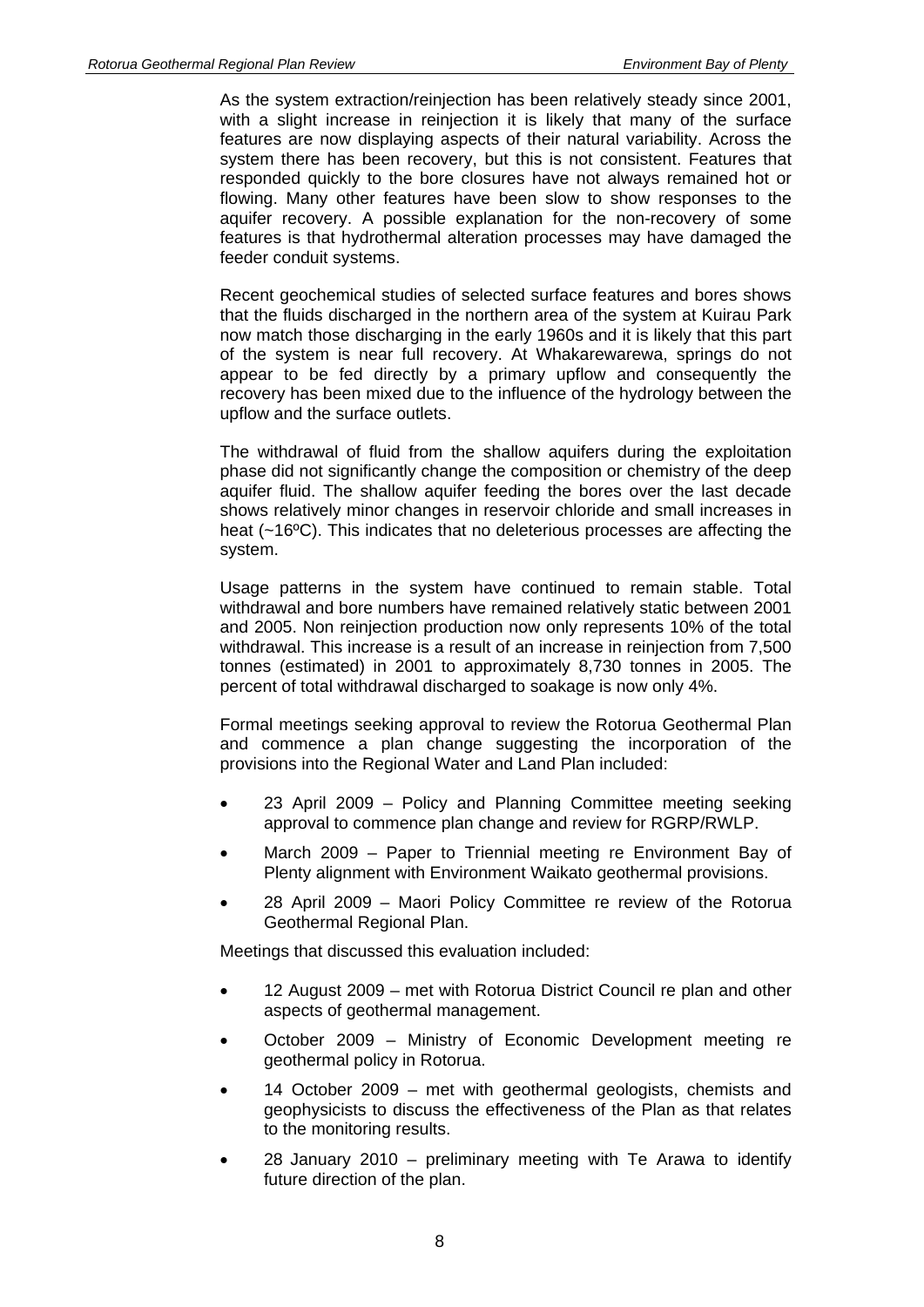- Internal meetings with compliance, consents and science staff to discuss the effectiveness of the plan and to identify future direction of the plan.
- New Zealand Geothermal Association was also advised of the forthcoming plan review and their views sought informally.

### **4.1 Scope of Implementation Audit**

The scope of this analysis was to assess the Bay of Plenty Regional Council and Rotorua District Council's performance in implementing the plan.

### **4.2 Report structure**

Of the many ways that a plan can be evaluated for effectiveness, this report uses:

- 1 A high level assessment of:
	- overall effectiveness
	- plan appropriateness
	- plan efficiency
- 2 A detailed assessment of:
	- each anticipated environmental result (Appendix 1 table)
	- whether each chapter achieved its purpose (Appendix 1 text)

The detailed assessment of how well each Anticipated Environmental Result (AER) has been achieved (Appendix 1 table), judges each AER within its chapter setting, in the context of the objectives, policies, rules and other methods.

The high level assessment draws heavily on the suggestions of "Evaluating Regional Policy Statements and Plans - A guide for regional councils and unitary authorities July 2008" Enfocus.

As a result of this assessment, the Plan provisions have been narrowed down to those that are still considered to be necessary for continued management of the Rotorua geothermal system.

It also identifies those that:

- still need to be given effect to (possibly with modification) to contribute to the ongoing effective and efficient management of the geothermal resources of the Rotorua system and
- have not been effective and need redesign to be effective.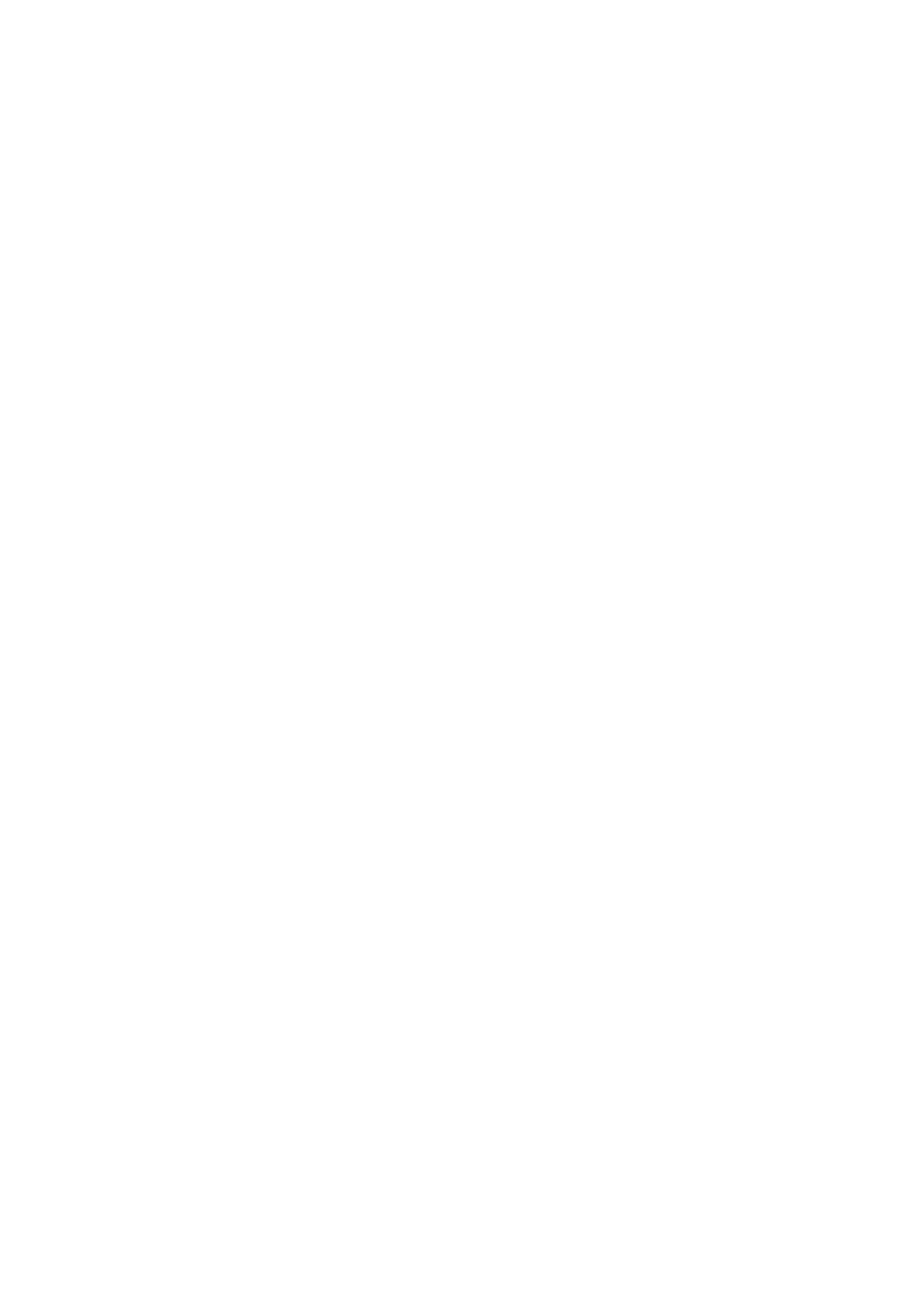# **5 Evaluation**

### **5.1 Introduction**

Policy design (was the design suitable to get the result sought), and policy delivery (did the objectives match up with outcomes on the ground) are both evaluated in this report.

Both aspects (design and delivery) are used to provide advice on what provisions continue to be useful for future Rotorua geothermal planning, and both aspects are used to assess the existing plan.

To assess effectiveness the report looks at whether the provision has been used and whether "on the ground" change has occurred as a result.

| Appropriateness of:     |                                                                                                                                                    | Assessed by:                                                                                                                                                                                                                                                                  |
|-------------------------|----------------------------------------------------------------------------------------------------------------------------------------------------|-------------------------------------------------------------------------------------------------------------------------------------------------------------------------------------------------------------------------------------------------------------------------------|
| Policy<br>design        | Is it effective? Are its intentions<br>concise and clear?                                                                                          | Analysing the policy design to see whether the<br>issues are still relevant, whether the chapters<br>group the issues and responses in a useful way<br>and have objectives, policies and methods that are<br>clearly linked, easily understood and will resolve<br>the issue. |
| Intervention<br>context | Are they still appropriate<br>to<br>current issues and priorities?                                                                                 | Analysing the provisions in the context of the<br>achievements of the plan and therefore whether<br>they have served their purpose. Do we need to<br>continue with them, now that the system is in<br>equilibrium?                                                            |
| Outputs                 | whether, and to what extent,<br>commitments to do things have<br>been delivered                                                                    | Comparing council activities to the anticipated<br>environmental results                                                                                                                                                                                                      |
| Outcomes                | whether, and to what extent,<br>sought<br>through<br>what<br>is is<br>objectives and/or environmental<br>results expected, has<br>been<br>achieved | Measuring the outcomes against the objectives                                                                                                                                                                                                                                 |

### **5.2 Overall effectiveness**

Effectiveness is an assessment of whether the outcome sought was achieved.

The overall outcome for the Plan is clearly defined – to return the geothermal system to equilibrium condition, and retain it there, so that the activity of the surface features is restored.

*Has this outcome been achieved?* 

Yes, this overall outcome has been met. The Plan has been very effective in returning the system to a state whereby surface feature activity is restored. The major mechanisms used were to define the resource that could be allocated and then reduce allocation of fluid and energy (expressed in tonnes of fluid per day) to that limit. The tight controls on allocation and the requirement to reinject have restored the geothermal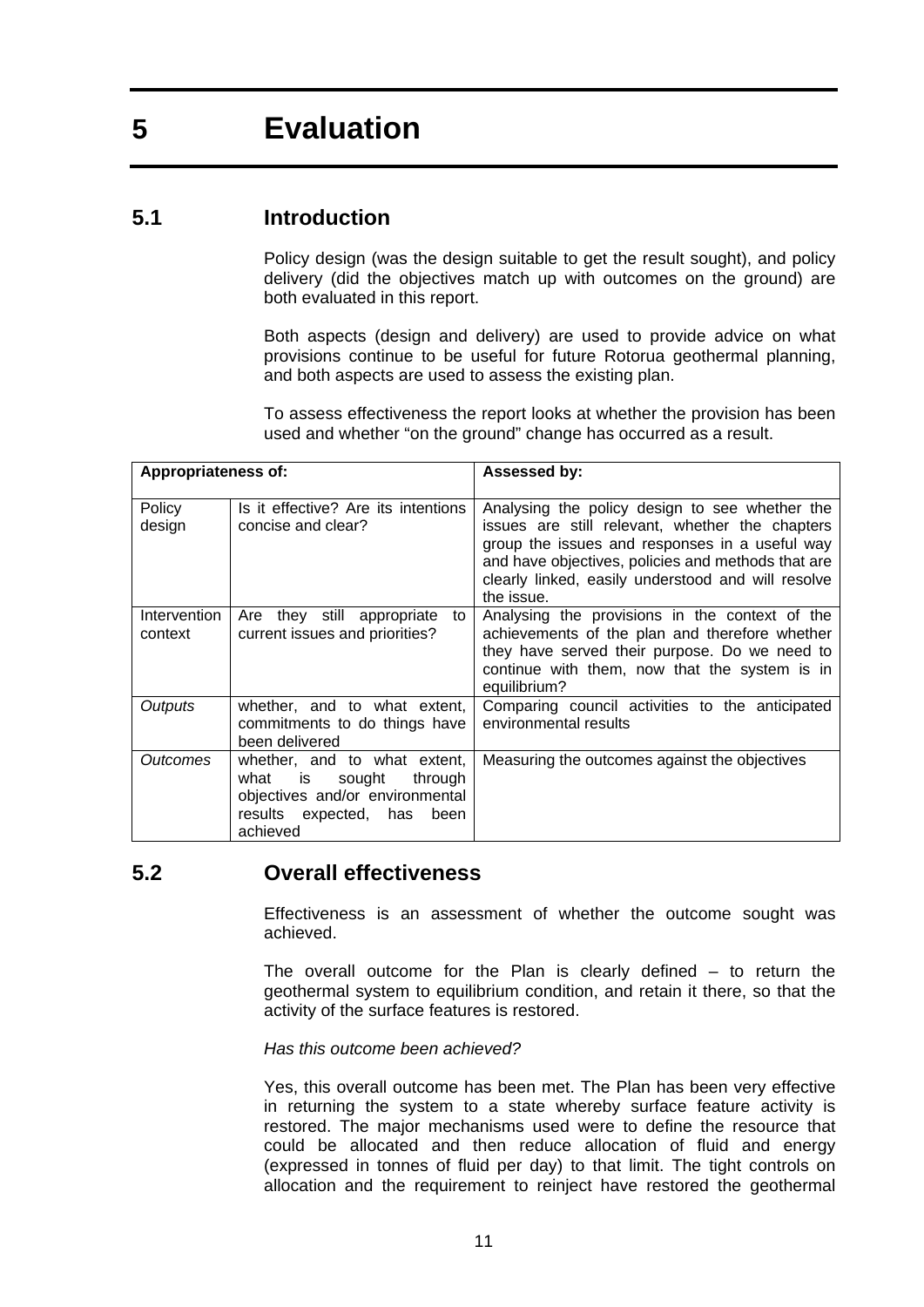aquifer fluid to the level required for healthy surface feature activity. [NB it appears that it is fluid level that is the critical parameter, not pressure].

We now have close to a decade of experience of the system being operated at equilibrium condition, and the surface features are again reliably active. The system can accommodate some fluid abstraction and energy use, and we have a much clearer idea of what the limits are before the surface features (that the Rotorua economy heavily relies on) start to be affected by this use.

There are a large number of scientific papers that identify the causes of the drop in system aquifer water level and pressure, its effect on the surface features, and the strong correlation between reduced draw-off and system recovery (see Allis in bibliography). This correlation is so strong that it is now possible to predict these effects based on fluid and energy extraction scenarios. The provisions of the plan are therefore not relying on subjective assessments; they are based on empirical information and supported by the system model. For the Plan it is possible to (literally) use a pressure and state relationship analysis to see how the plan provisions are working = the monitoring results of system fluid levels. It is readily scientifically defensible that the system use (measured as tonnes per day) of extracted fluid) had to be reduced, and then controlled to protect the system's ongoing viability. The available resource was then allocated among competing users.

The overall goal of the plan was met. The next question any review must pose is:

*Was it due to the implementation of the plan and its interventions that this result was achieved? Or, in other words, how effective have the objectives, policies and methods been?*

In general the objectives, policies and methods have worked successfully and coherently to achieve the overall outcome of sound system management. To judge their effectiveness on a chapter by chapter basis requires that the components of each chapter are assessed. These detailed outcomes and outputs are described in the anticipated environmental results (AER). Each AER has been assessed in its chapter context to find out whether and how they have contributed to reaching this overall goal. The results of this assessment are in Appendix 1 to this report. Each AER has been given a rating of "Met", "mainly met" or "not met" with a commentary that explains the reasons for this rating. The majority of AERs have been met.

A number of these AERs go further than what is expected of anticipated environmental results, in the sense that they do not just describe an environmental outcome; they also list out the way in which the objective of each chapter will be achieved. This means they are much more comprehensive in their assessment, not only of the results (outcomes), but also of the tasks to be done (outputs) that lead to those successful outcomes. For example, Chapter 13 The protection of geothermal surface features has the objective:

*"The protection of geothermal surface features, the restoration of geothermal surface features outflow activity and the avoidance or mitigation of natural geothermal hazards".*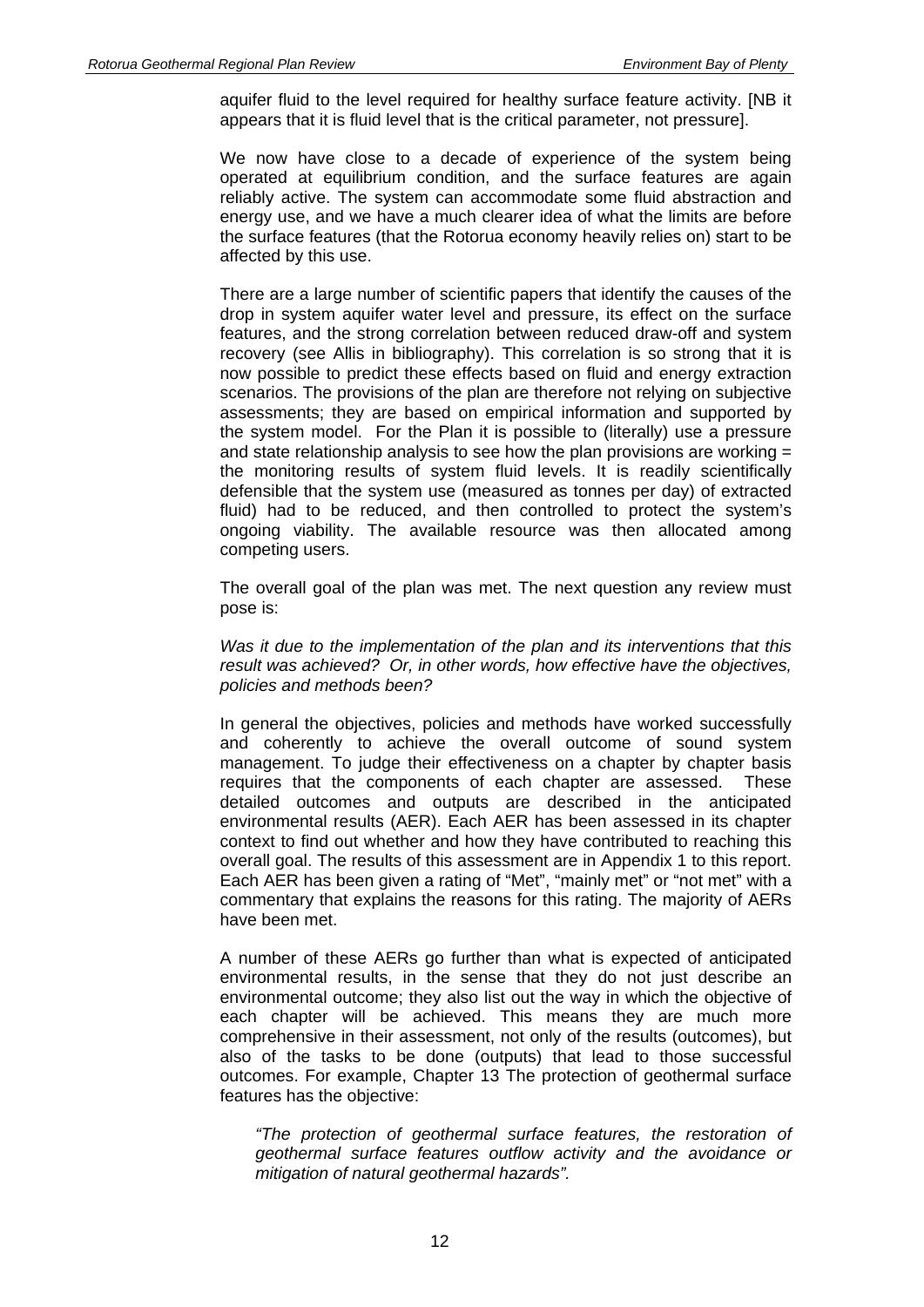One of the seven anticipated environmental results is:

*All natural geothermal surface features and associated ecologies within the Rotorua geothermal resource will be identified and catalogued.* 

This step is necessary. To protect features, you have to know what they are and where they are. However, merely knowing this doesn't achieve the goal of protection, so this is an output – it is a task that must be completed before the goal of protection can be achieved. The assessment of this AER is:

**Met.** Geothermal surface features (1511 features) and surface activity are comprehensively catalogued in a GIS database that contains information on the type of geothermal surface feature (i.e. mud pool, spring or heated ground), grid references, any threats to it, and any known bibliography.

Geothermal ecologies were mapped in 1996 and resurveyed in 2005. The report covers site extent and vegetation descriptions and threats. It includes assessments of significance levels (international, national, regional, local) based on the RPS Appendix F (indigenous ecosystems) criteria. This information is also in a GIS based database.

There is an interim list of nationally (including international) and regionally significant geothermal wetlands based on existing information and the RPS Appendix F assessment criteria = on scenic, cultural, spiritual, scientific, intrinsic and ecological values.

The region's territorial authorities don't yet have direct access to these databases but the development of compatible databases information exchange software is underway. The databases are currently accessible to BOPRC staff (includes induction where requested).

### 5.2.1 **Could there be alternative reasons the objective was reached?**

The outcome has been achieved. The next test is; but was it because of the plan? Can we attribute the positive change to some other influence? Would the system have recovered without regulatory intervention? Would technological change or economic conditions have caused the system to recover? Could it have happened without the cohesive and forceful response of the plan?

Looking at the alternatives to regulation in turn:

- Economic conditions change
- Technology change
- Voluntary programme to change

Economic change to create a reduction in fluid take would occur by pricing access to fluid or pricing fluid itself "out of the market", thus making it unattractive to take.

1 **Pricing access to the resource**. This could happen by default if the system became so depleted that existing bores couldn't be used and new ones would have to be drilled at considerable expense (however at this level of use the surface features would not be active) or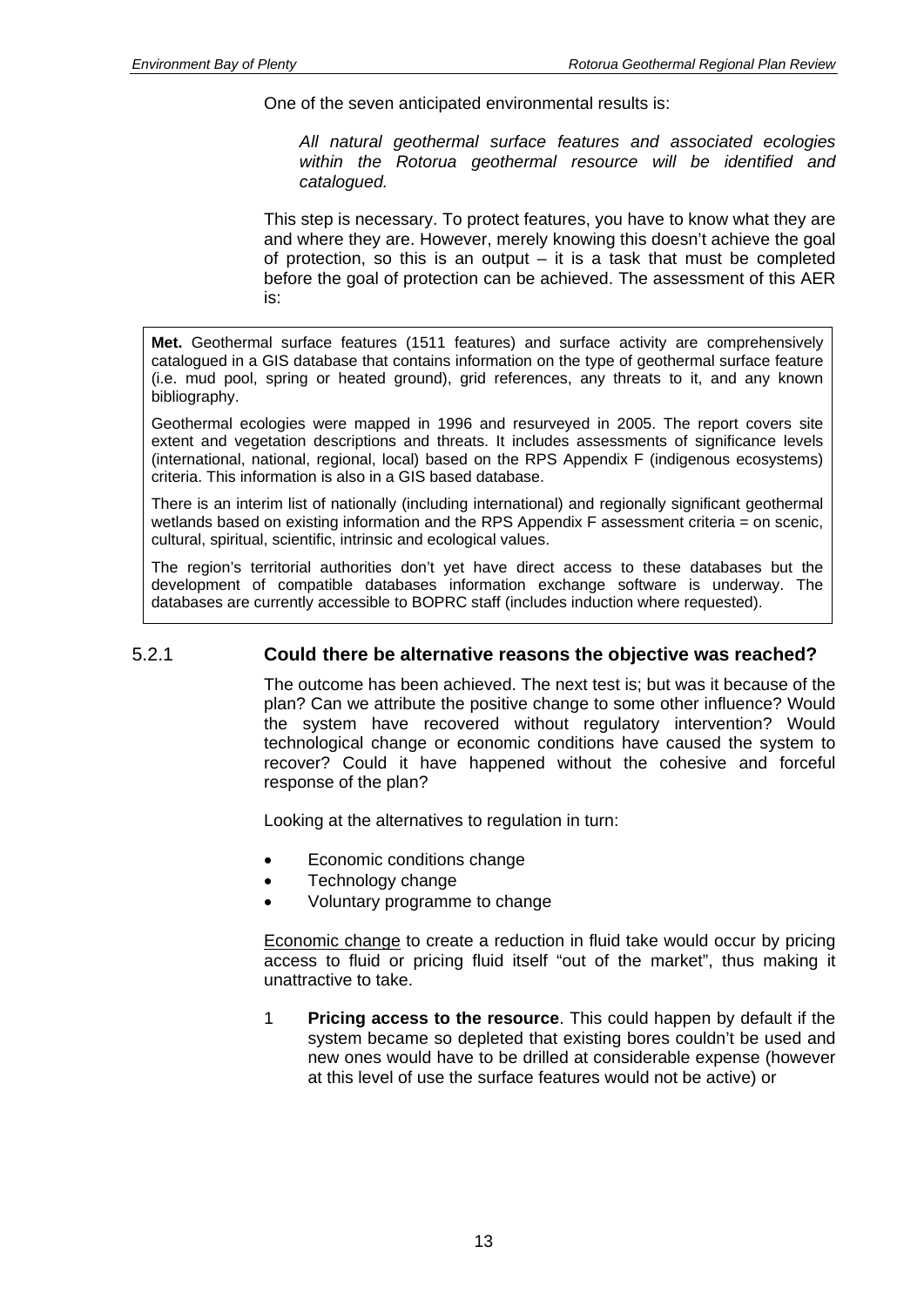2 **Pricing fluid**. Done by introducing a regime that set the value of the resource being extracted higher than other forms of heating. In 1986 the government introduced a rental regime for geothermal fluid, which did just that. A number of bore users ceased using their bores as a result, but this economic instrument alone was insufficient for ongoing sound system management. While this reduced the amount taken, it did not address the need to increase reinjection - required to get the fluid levels back up to level needed for healthy surface feature function.

Neither the bore closures nor the resource rentals were consciously designed to shift geothermal resource between user sectors but it did have this consequence. In this regard, there was no actual selection process – it was self selection, but that just happened to favour the larger commercial users.

Economic instruments still play a part in the management of the Rotorua system. It is no longer the resource rental but the need to operate and maintain both production and reinjection bores, something only viable for the wealthy; those on community schemes who can distribute their costs, and the tourism/commercial users who can pass on their costs. Small users have also trended towards downhole heat exchangers. Future trends may see increased use of harvesting heat from warm ground using ground source heat pump technology.

There have been no significant technological advances in the time since the problem was first comprehensively assessed (early to mid 1908s) that would of themselves lead to the reduced exploitation of the geothermal fluid resource. There is hope that downhole heat exchangers would replace take and discharge of fluid, but uptake of this technology has not been high.

#### *Was progress made at an acceptable rate?*

Once the problem was identified (late 1970s), and data collected to support the theories of the cause of the problem (1982-85), the bore closures programme was initiated by central government (1986). Central government also introduced a resource rental that further reduced take. The role of the Plan was to continue and consolidate this progress by authorising the remaining bores, transferring the takes and discharges to the RMA resource consent framework and requiring reinjection. The system recovery was evident within a year of the major closure programme, and the system's continued improvement has been strongly correlated to the further management of the resource, as all takes were brought into the consents system (in the process identifying more for closure), and reinjection started. From problem identification to problem resolution took about 15 years. In resource management response timeframes, this is reasonably rapid progress.

*Would the bore users of Rotorua have voluntarily relinquished sufficient resource to get this result? How degraded would the system have had to be before a voluntary collective response would have occurred?*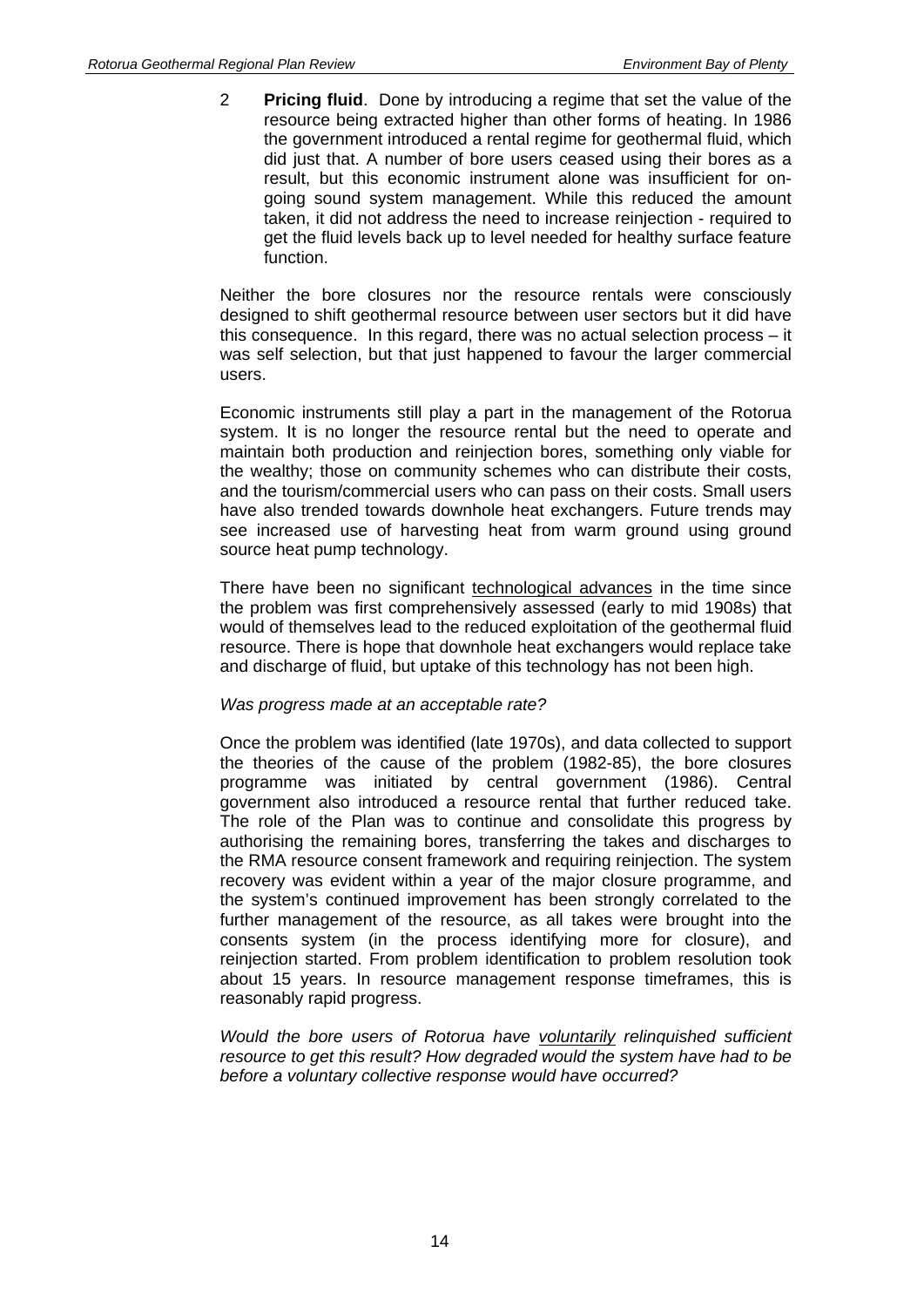Although some users understood the fragility of the resource and were prepared to act to benefit the health of the system as a whole, the process of reducing the fluid take in the system by closing bores (which mainly occurred prior to the plan being introduced) and requiring reinjection from the remaining bores was fought by some bore users. Resistance to the management limits imposed by the Plan, and resentment at bore closures in the late 1980s before the Plan led to the development of the Rotorua Bore Users Association, formed specifically to challenge aspects of the Plan to the Environment Court. Their appeal to the Environment Court was mainly on the 1.5 km MAEZ. Their theories about the Rotorua geothermal system and how it functioned were found to be unsubstantiated and pseudoscientific, thus the Environment Court found their case had little merit. The case was fought on the basis of not being necessary (the belief was that the resource was limitless), and fought by various factions of bore users on the basis that it should not be them who relinquish their bores, but someone else (i.e. between-user allocative arguments). This type of reaction to the imposition of a management regime, after many years of explanation as to why the resource was depleted (i.e. the information was available but not accepted), makes it extraordinarily unlikely that a sufficiently large core of bore users would act collectively and voluntarily to sustainably maintain the system.

In summary, it can be said that although the bore closure action by Central Government reversed the decline of the system, the actions of the Plan were required to complete the restoration of the system, i.e. the system didn't spontaneously and naturally grow in pressure, people didn't spontaneously decide to stop using geothermal energy for health or cost reasons.

The geothermal energy resource in the Rotorua system is not growing. People are always going to want to extract the fluid and/or energy for a variety of purposes, so there is always going to be a need for plan provisions to manage that allocation process. The crisis of system decline has been solved, but on-going management is needed.

### **5.3 Plan appropriateness**

The plan appropriateness evaluation assesses the plan provisions as to whether:

- 1 The provisions of the plan continue to focus on the right issues and
- 2 The policy design and direction remains valid and relevant (given changes in the legislative and policy environment, case law, the understanding of good planning practice and social and economic changes since the plan became operative).

This detail of this section of the evaluation is at Appendix 1 in text, where a chapter by chapter commentary assesses which provisions are still required, why, and what additional areas need to be covered.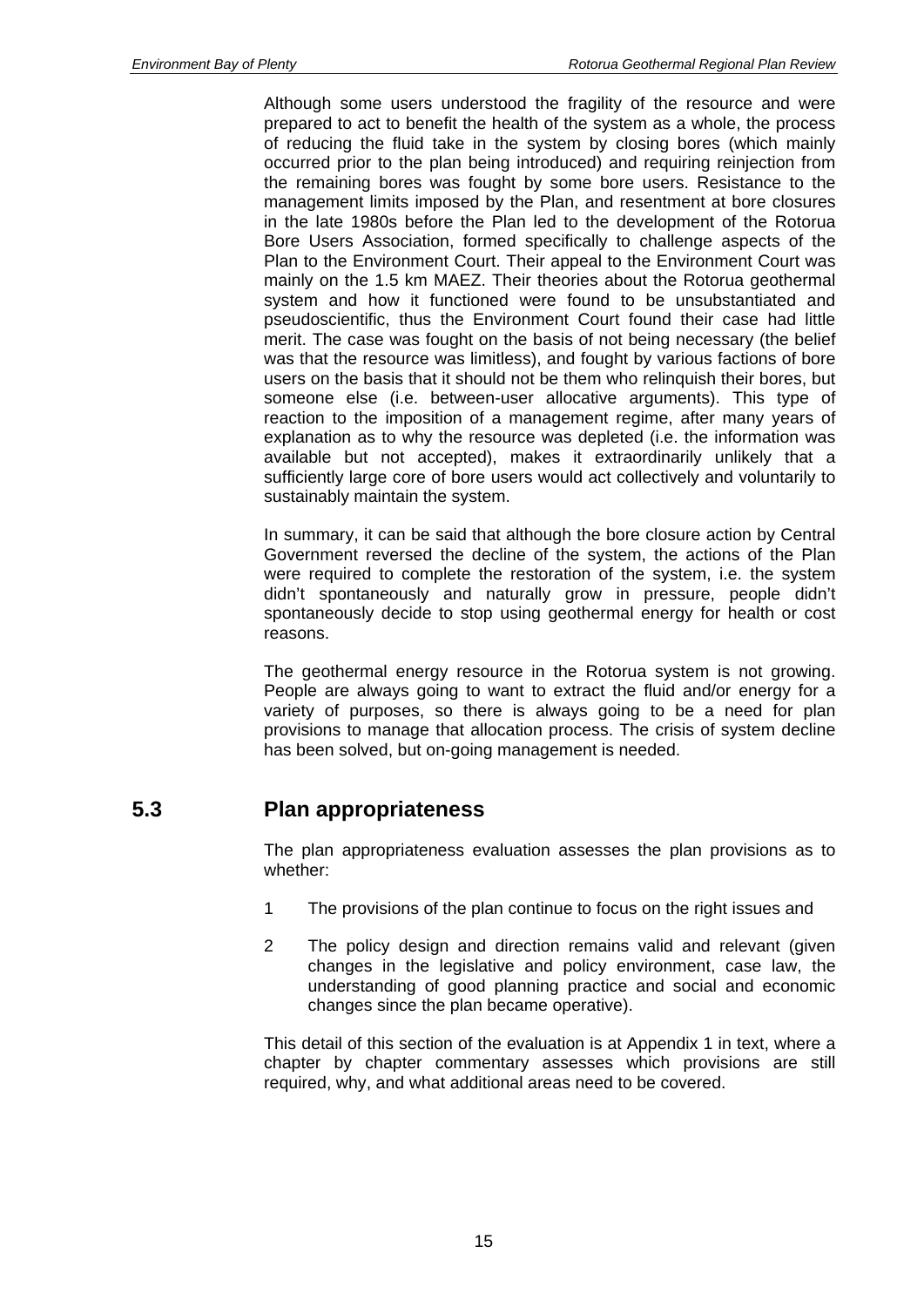In summary:

- 1 A large proportion of the Plan dealt with transitional provisions in order to get users into a resource consent process, allow for multiple users to register, and require reinjection to be undertaken. The transition period is over. These provisions worked well, but are no longer required.
- 2 At the time the plan was proposed there were known gaps in information on system capacity (that would support allocation decisions) and on surface features (to allow for their protection). As a result the Plan was conservative (precautionary) and the necessity for approach as accepted by the Environment Court. In both these areas the base information is now more extensive, supporting a system model and providing guidance for feature protection. Ongoing provisions would focus on successful use of this information, keeping it up to date with the use of targeted monitoring, and using the system model as a predictive trend and effect tool.
- 3 There are two chapters on efficiency; avoiding wastage and on efficiency of use. These use a different angle to deal with the same subject, but both only look at efficiency in a narrow technical efficiency sense – the efficiency of the heat harvesting and transfer apparatus once fluid take has occurred. No judgement is made on the efficiency of the type of use. The only assessment of efficiency is a self selection on ability to pay – this still does not cover whether the equipment used to extract the resource is efficient, it merely indicates whether the user can pay for the equipment installation and upkeep themselves or by passing the cost on. A consequence of this is that smaller private users have shut their bores, and commercial/tourism uses have retained theirs. This was not a direct objective of the plan.
- 4 Total allocation efficiency of the system (optimising use) is not discussed and there are no provisions that support it. Present rules merely support take to a specified limit. The new provisions may need to make a judgement on whether less efficient uses (e.g. electricity generation) should be required to have a cascade of further uses to increase efficiency of use, or a more efficient use (direct heat) be preferred for presently unallocated resource. A caveat on cascade use is that reinjected fluid usually needs to be 70ºC to avoid pressure quenching in the aquifer, so provision must be made for this.
- 5 The plan still needs provisions that protect surface features. Provisions are needed to protect geothermally dependent flora, fauna, habitats and ecologies. This can be achieved through the preservation of system fluid levels and pressure, but also through protection of the surroundings of these features. There are over 1,500 features, so some prioritisation would be useful, with the objective of ensuring that the best examples and those of cultural significance to tangata whenua are afforded high levels of protection.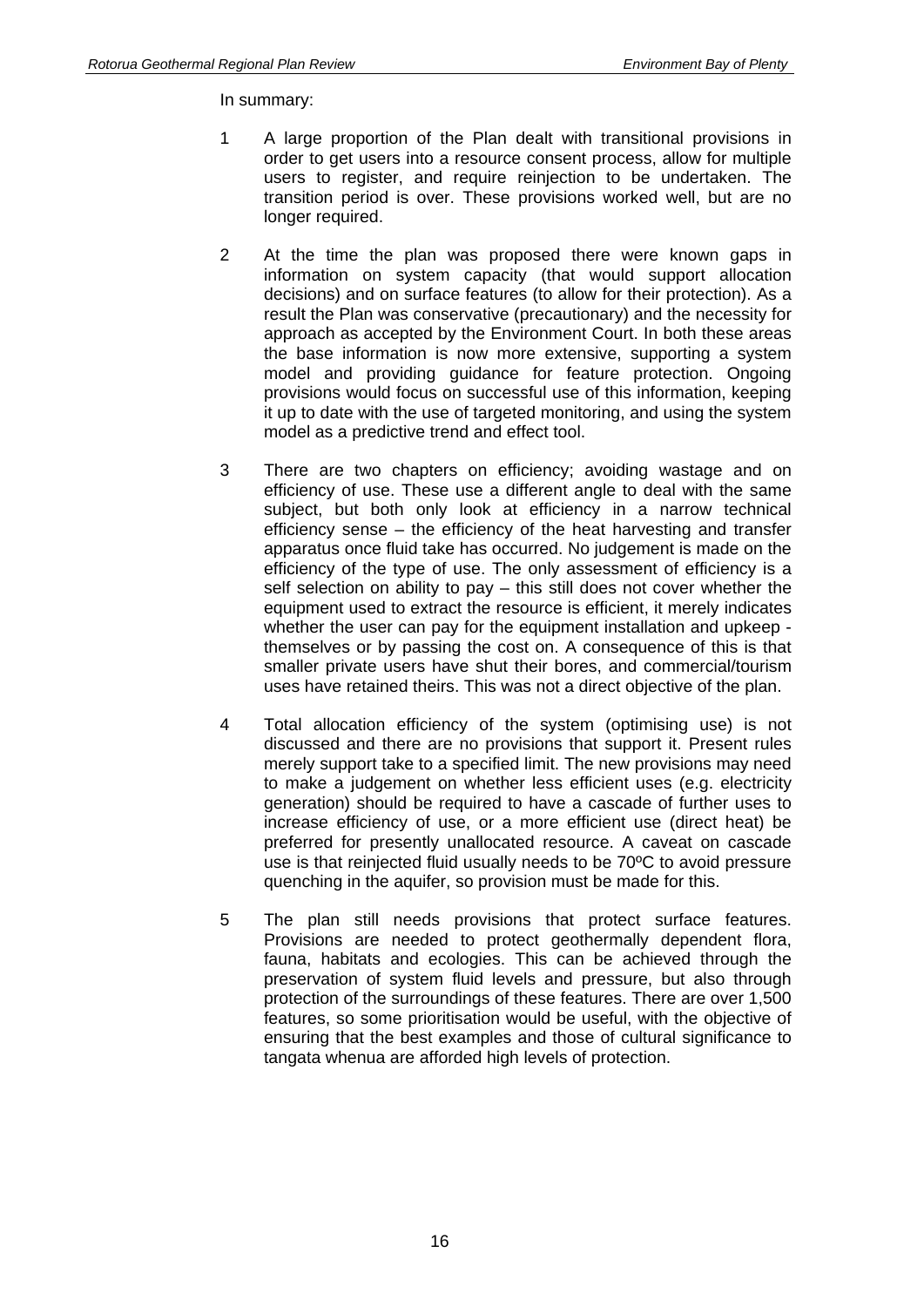6 The non-regulatory provisions of the plan have not been thoroughly implemented, particularly those covering working with other agencies and the community. It may be more productive to develop a suite of non-regulatory methods in more detail outside the statutory plan, using a Memoranda of Understanding to define the relationship with the other agencies and the community and implement them using annual action plans to manage tasks.

### **5.4 Efficiency**

Efficiency is a measure of the benefit of a policy relative to its cost. The higher this ratio is, the more efficient the intervention, so assessment of this parameter needs to answer:

- *Have we achieved that outcome at reasonable cost?*
- *Using these plan provisions could we have achieved the desired outcome more cheaply?*

Prior to the Plan, at the time of the bore closures programme (1985 and 1992) the number of wells dropped from 376 to 141, a reduction of 235. The fluid withdrawal reduced from 29,000 tonnes to 9,500 tonnes, a reduction of 19,500 tonnes. All those users either switched to an alternative supply of heating/fluid use, or did without. However, the costs involved were in some cases negative. While the perception was that geothermal was "free" energy, a cost benefit analysis of cost of bore construction and maintenance depreciated over the life of the bore showed it was often more expensive than gas or electricity. (Baverstock K). No compensation was paid to those who lost access to the resource.

The Plan added further cost to the remaining users by requiring reinjection, so the plan did cause further sacrifice by private users for public benefit (in terms of the costs of reinjecting).

Evaluating efficiency for RMA Section 35 purposes assesses whether the cost or benefit is as the plan expected. It does not assess whether alternative policy options could have achieved the outcome more cheaply (this exercise should have been done at the plan development stage – section 32 analysis). If the cost is found to be very different from what was anticipated, that should trigger a review of those provisions, to consider whether there are alternative policy options.

This report is restricted to qualitative observations of cost – where the major costs fell and why. It makes a qualitative assessment of whether the costs are considered reasonable, given the benefit they provide. It does not assess efficiency using fully monetarised costs (full dollar value assessment of all interventions using full cost accounting), nor does it provide quantitative descriptions of costs.

It does consider whether the regulation of effects was efficient. In this sense it looks at whether the provisions that have been used in the plan to manage effects provided flexibility for resource users as to how requirements are met.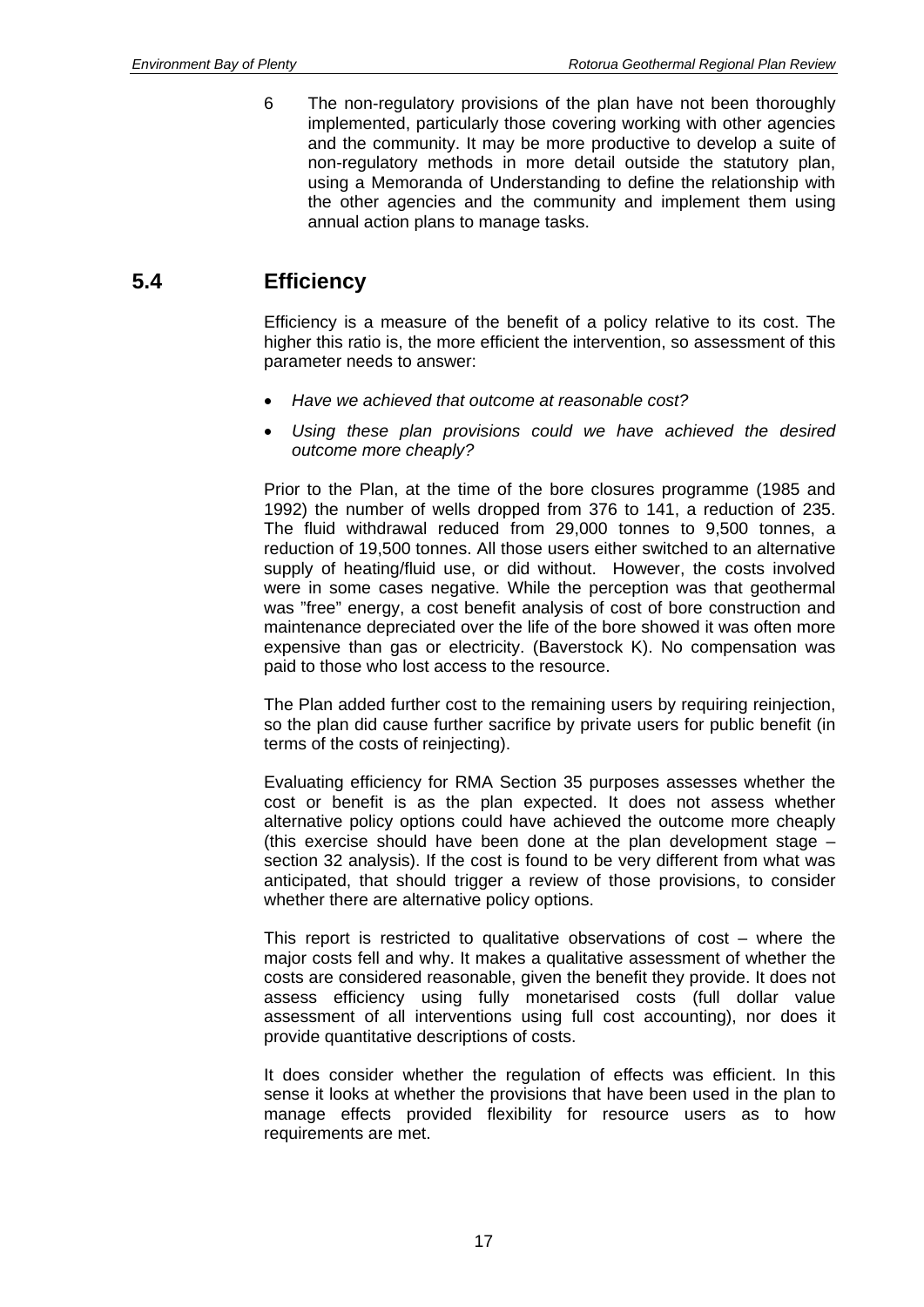More questions on whether policy has been efficient are:

• *Did the Plan potentially reduce allocation efficiency because it prescribes via activities rather than effects?* 

No. It identifies effects on the outstanding surface features about Whakarewarewa, created an exclusion zone of 1.5 km around Pohutu Geyser to manage those effects. It sets other controls on fluid and energy extraction outside of the exclusion zone. These are effects based as they promote greater efficiency of resource use and require the reinjecting of fluid to create fluid level and pressure support for the system.

• *Did it use prescriptive provisions to attempt to predict resource use and demand?* 

No. It capped the resource use and endeavoured to allow for trading within that cap by including provisions that created a potential trading environment.

• *Did the provisions lock up resources and not allow use to change over time or transfer easily between parties?* 

No. although the Plan caps resource use to provide for intrinsic values of the outflow features such as geysers, it does contain provisions that allowed for change of use over time – encouraging more efficient uses such as downhole heat exchangers; requiring more efficient use through consent conditions, and providing the capability to transfer the resource between users. Is such trading or transferring occurring? The plan suggests not many, although there were plenty of provisions in the plan to allow such transfer. Further work can be done on identifying why trading is not occurring to see whether it is because the resource was allocated efficiently or there is some other barrier to such as lack of information on potential traders to allow such trade to occur.

• *How successful was the plan in providing certainty and clarity, e.g. what investment timeframe is provided for (what is the term of consents)?* 

The Plan is clear about where takes can occur and what quantity is available for use. It is also clear about the aquifer water levels needed to sustain the Rotorua geothermal system. The capped use of resource does favour existing users because although the consent term is relatively short (ten years) there is no real opportunity for potential users to displace those seeking to obtain new consent to replace their old ones. Despite this, the geothermal resource use has moved away from domestic-scale heating and towards the high return tourist infrastructure users (hot pools and heating in spa complexes, hotels, motels, backpackers etc). The Plan purposely set moderate duration consents, with provision for review within consents, to provide Council with the ability to react to system events relatively quickly.

To keep the scale of the efficiency evaluation manageable this analysis is done at overview level, identifying the beneficiaries and the losers caused by the policy direction taken by the plan. The evaluation does examine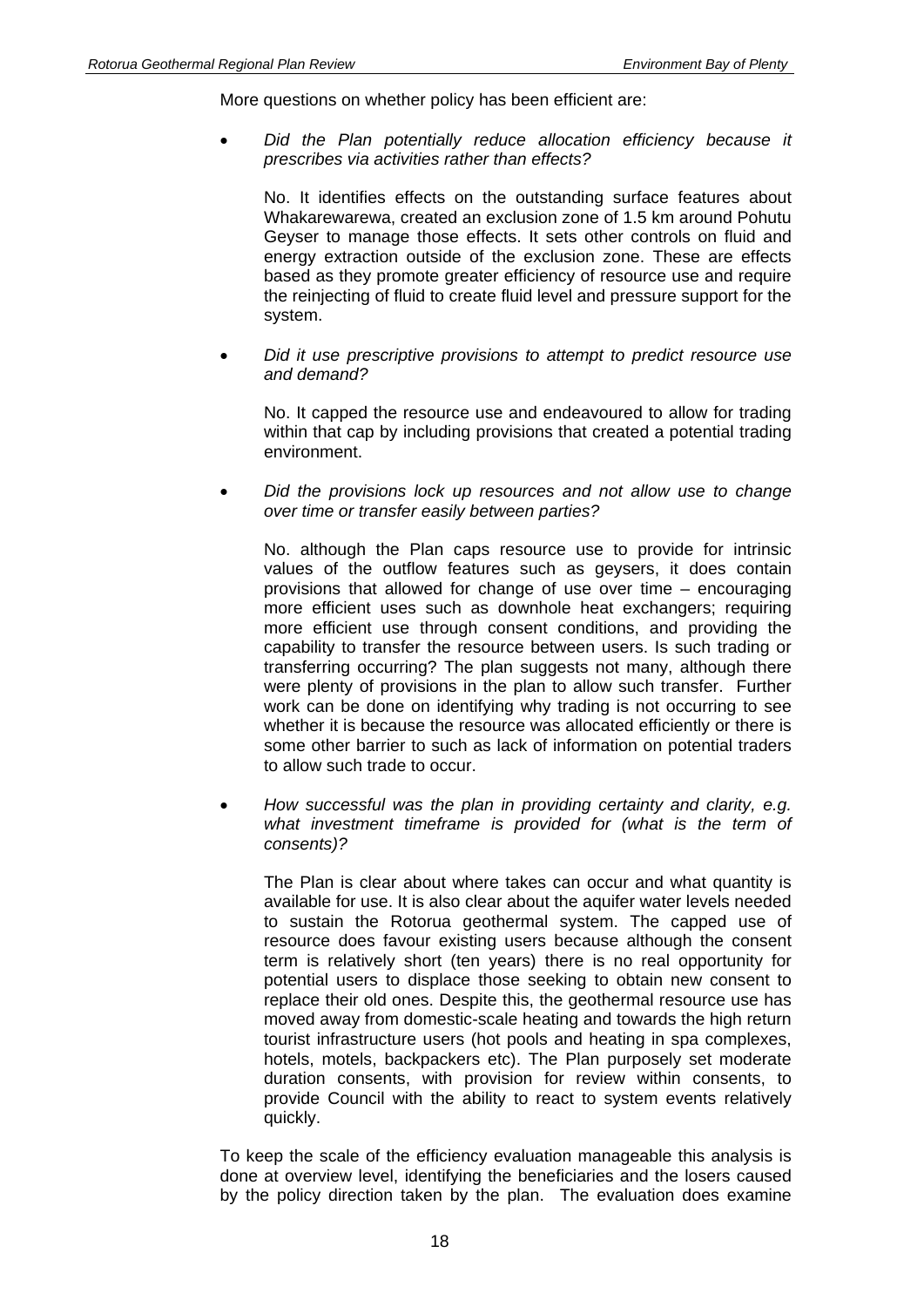some specific rules where they have the potential to cause significant costs and benefits.

The following questions rate the cost of policy in the terms of policy design, rather than an "on the ground" full analysis.

Analysing efficiency involves:

- Identifying the various environmental costs and benefits of the policy/methods.
- Identifying the various social and economic costs and benefits of the policy/methods.
- Identifying who/what will face the cost, or experience the benefit of the policy/methods.
- Assessing the relative size of the costs and benefits of the policy/methods.
- Identifying all assumptions and uncertainties clearly. (If there is uncertainty, state how critical it is, what has caused it, and what further information might reduce it.)

| Costs and benefits of                                        | Identified as:                                                                                                                                                                                                                                                                                                                                                                                                                                                                                                                                                                                                                                                                                                                                                                                                                                                                                                                                                                                                                                                                                                                                                                                                                |  |  |
|--------------------------------------------------------------|-------------------------------------------------------------------------------------------------------------------------------------------------------------------------------------------------------------------------------------------------------------------------------------------------------------------------------------------------------------------------------------------------------------------------------------------------------------------------------------------------------------------------------------------------------------------------------------------------------------------------------------------------------------------------------------------------------------------------------------------------------------------------------------------------------------------------------------------------------------------------------------------------------------------------------------------------------------------------------------------------------------------------------------------------------------------------------------------------------------------------------------------------------------------------------------------------------------------------------|--|--|
| the policy/methods                                           |                                                                                                                                                                                                                                                                                                                                                                                                                                                                                                                                                                                                                                                                                                                                                                                                                                                                                                                                                                                                                                                                                                                                                                                                                               |  |  |
| Environmental                                                | Benefit – restored the outstanding natural surface features of the filed,<br>restored associated significant vegetation.<br>$Cost - none.$                                                                                                                                                                                                                                                                                                                                                                                                                                                                                                                                                                                                                                                                                                                                                                                                                                                                                                                                                                                                                                                                                    |  |  |
| Social and economic                                          | Benefit - stabilised Rotorua's internationally renowned geothermal<br>features, prime attraction for international, national and local tourism<br>industry; generating jobs and providing economic multipliers.<br>$Cost - a$ large proportion of individual and commercial uses were shut<br>down (prior to the plan becoming operative), with associated costs of<br>shifting to other heating sources.                                                                                                                                                                                                                                                                                                                                                                                                                                                                                                                                                                                                                                                                                                                                                                                                                     |  |  |
| Who/what will face the<br>cost, or experience the<br>benefit | Benefit – intrinsic values of the surface features and outflow features, both<br>also having significant cultural use dimensions, supporting use by<br>remaining users for public use (aquatic centre, hospitals) commercial use<br>(tourism businesses marketing geothermal spa or heating) and private<br>uses. Commercial benefit to tourism operators running Te Puia,<br>Whakarewarewa, and thermal pools and many multipliers off tourism -<br>locally to Rotorua, in the wider region, and nationally.<br>Cost - mainly to private householders who had used geothermal fluid for<br>space heating and pools within the 1.5 km Mass Abstraction Exclusion<br>Zone.                                                                                                                                                                                                                                                                                                                                                                                                                                                                                                                                                     |  |  |
| Relative size of the costs<br>and benefits                   | In 1988/89 tourism to Rotorua returned between \$192 - 321 million<br>(depending on multipliers used). This information is not broken down<br>further to attempt to figure out what proportion of that tourism was due to<br>interest in geothermal however, but given that geothermal is the main<br>sales pitch, it would be a significant proportion.<br>Karen Baverstock 1998 paper on costs and benefits of retaining 1.5 km<br>mass extraction exclusion zone around Pohutu geyser. Main conclusions<br>were that there was private cost to households for bore closure. This<br>varied between users and was difficult to measure as they include non-<br>utility benefits - e.g. enjoyment of soaking in a hot pool, but also that<br>geothermal heating had been ascribed greater utility value than it<br>possessed as such costs as bore depreciation costs were not accurately<br>valued by most bore users.<br>O'Shaughnessy 1999 paper discusses the use of punitive and incentive<br>based economic instruments to effect change in geothermal use patterns,<br>but does not assess the relative costs and benefits, noting that the social<br>impacts of the use of economic instruments is hard to evaluate. |  |  |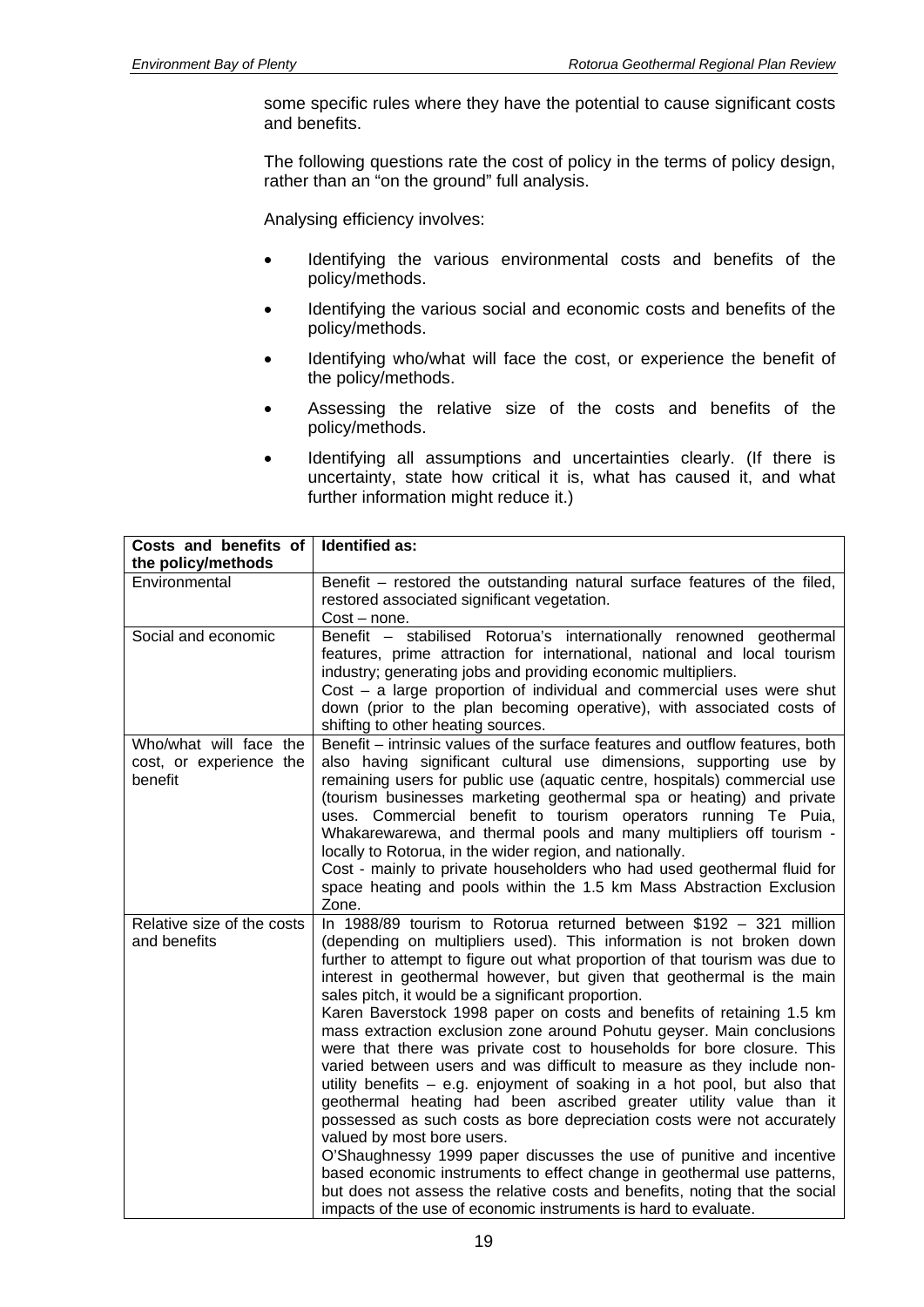#### 5.4.1 **Costs**

Costs are considered in the categories of administration, compliance and broader economic cost:

*Administration costs* – the administration of the policies and methods (notably rules). It includes costs to develop and defend plan provisions, non recoverable costs of considering and issuing resource consents and defending decisions (at the Environment Court) and monitoring and enforcement.

Costs in plan development and early introduction were high. Running the plan in its later years, administration costs have been relatively low. Was there a way of reducing these costs? As discussed in section 3.2.1 the plan was hotly contested by those with a large direct economic stake  $=$  the Rotorua Bore Users Association. Their challenge (an appeal on 6 points) was taken to the Environment Court, thus the plan provisions had to be very robust to succeed in the face of that challenge. Was this cost avoidable? Probably not. The Plan did cause a transfer of benefit. And these people were always going to lose their resource access in order to restore resource function elsewhere. The bore users considered the Plan to be overly constraining on the taking of resource and did not agree with the protective policies the Plan gave to outflow features. Under those circumstances of self interest, and the need to urgently address the system overuse, regulation was required. Administration costs to effect that result were relatively high. Now that the system is in equilibrium, and there is a resource consent regime to manage the allocation within the fixed system cap, the administration costs are low.

*Compliance costs* - regulatory methods. These are faced by:

- (a) Resource users, and include all costs associated with complying with rules including the gaining of consent, and compliance with conditions of that consent (or plan provision). This includes costs that might flow from actions and physical works or equipment usage, including bore maintenance, and capital costs required to comply with consent conditions.
- (b) Councils, for:
	- (i) Non-regulatory methods such as commitments to engage in advocacy or education programmes or to provide funding support for particular initiatives.
	- (ii) Developing regional or district plans or specific provisions in such plans.

Costs to resource users varied. In the 1980's a significant number of direct users suffered the cost of being shut out of the resource – which in some cases also caused the loss of their business, in others loss of cost of infrastructure investment for home heating (bores, radiators systems). Others lost access to culturally significant uses. Constraints on fluid take still limits economic use. Some are now exposed to the costs of complying with resource consent conditions – which also varied. Large costs were involved in complying with reinjection requirements which involved the installation of a separate reinjection bore, moderate costs were involved in improving technical efficiency and monitoring take. Those who relied on the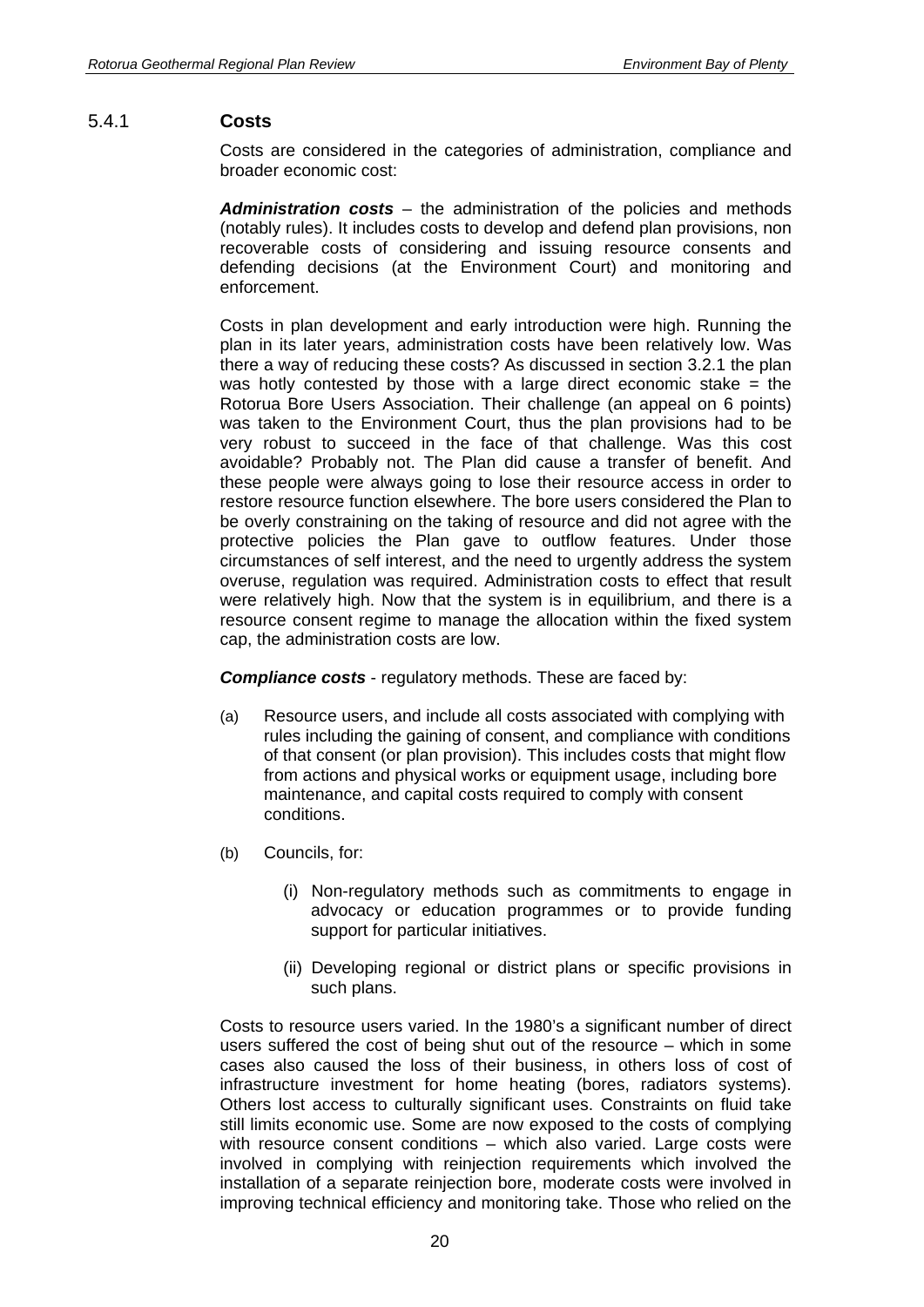intrinsic value of the resource, mainly in the tourist industry, were significant beneficiaries, as they were not subject to any resource consents, but the value of the resource was considerable enhanced (or more accurately restored).

Costs to Bay of Plenty Regional Council are moderate, and include continued requirements to model and monitor the resource to support the contention that system use must be constrained for the health of the whole resource, in the face of greater demand than supply. There have been ongoing costs associated with detecting and processing unauthorised abstractions, use and discharge of resource; however these have diminished over time. Costs to council should have been greater than they were, as a number of the non-regulatory methods were not implemented. In this regard the regional plan process is sound for ensuring that regional rules are successfully administered, but it is not successful in ensuring that complementary non-regulatory methods are carried out. If retained, these need to be more thoroughly built into the Local Government Act ten year plan process with KPI's or dealt with through another separate process whereby those carrying out the actions have some other funding and accountability regimes to ensure they are carried out.

*Broader economic costs* - resulting from regulation.

These could involve:

- Constrained production e.g. limits on scale, discharge, input or output limit imposed as a result of a plan provisions or consent condition; or
- Sub-optimal allocation, such that resources are locked into low value uses, meaning value from potentially higher value uses is foregone; or
- Reduced innovation as a result of prescriptive controls (e.g. prescribing certain technologies) that do not provide for innovation and change in the way users exact value from resources or manage environmental effects of their activities.

Considerable direct economic costs due to constrained production were incurred as noted above, but this cost must be played off against the considerable benefits accruing to the wider Rotorua community as a result of the geothermal features creating a significant international and national tourist draw card.

*Is allocation optimal under the plan?* This cannot be assessed using a simple cost accounting trade off between costs and benefits, as there are a large number of factors that are beyond the scope of simple cost benefit analysis. Intrinsic value, traditional cultural use value, health values are all difficult to cost as no single standard value exists. Economics has a number of models for these with different weightings and values. For some, even the thought of trying to monetarise these values is offensive. The number of multipliers for the initial tourism attraction, and how they spin off into other parts of the Rotorua and wider regional and national economies are also difficult to pin down.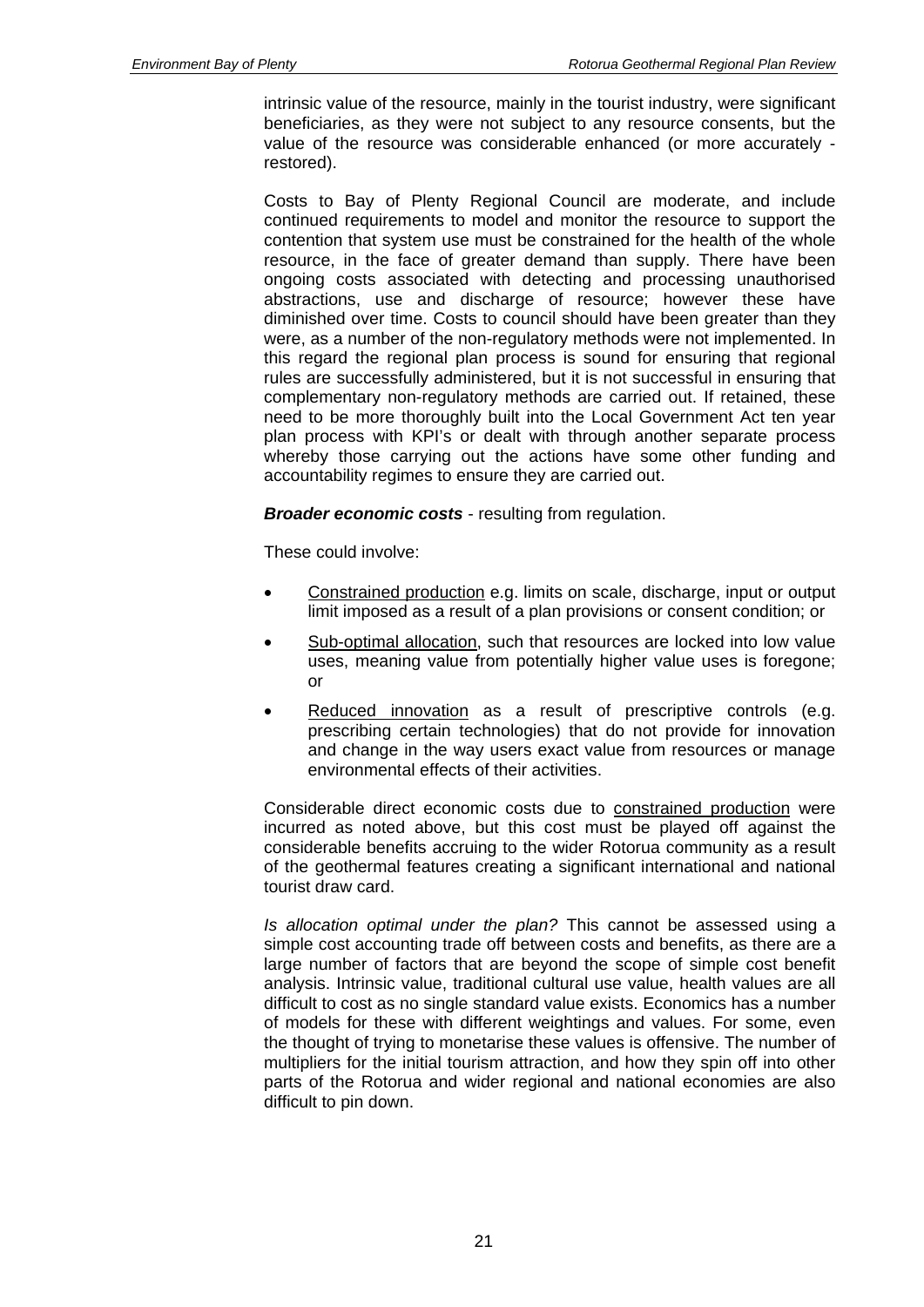The plan concentrated on managing one aspect of technical efficiency, that being: *"once the resource is extracted, is it being used with technical efficiency to avoid further heat loss before reaching is ultimate use?"* (Although it did endeavour to associate the size of the take to the need of the use in rule 17.3.3(b)(i) *An allocation … shall be limited to an amount sufficient for the efficient use of resource relative to the activity proposed).*

It doesn't address either of the questions:

- *"Is the use being sought an efficient use of geothermal heat or fluid",* or
- *"Does the use add the most value (in dollar terms) for using the geothermal resource"?*

The Plan provides avenues to encourage resource transfer between users, but this series of provisions has not been used to any significant extent, although just after the plan was made operative a number of businesses acquired extra resource, by paying to have the same amount of another users take reinjected. This was encouraged as it allowed people (usually domestic users) to comply with Plan's reinjection requirements at no cost and both industry and the system benefited. Feedback from compliance staff at both district and regional councils is that limited use is made of cascade uses, whereby heat/energy is extracted by a series of uses before the fluid is discharged/reinjected. This would be a more efficient way of using extracted resource, and that there is still considerable scope for more technical efficiency of use, while noting the caveat on reinjection temperature requirements, or cascading where reinjection temperatures are not an issue such as in outflow features.

The Plan allocates resource on a 'first in first served' basis for future uses, but can only accommodate uses that fit under the threshold of total allowable allocation of resource. Within a 1.5 km radius of the key surface features at Whakarewarewa the plan prohibits extractive use and has a moratorium on DHE heat taking.

The broad aims of the plan have been comprehensively met, and it has therefore been effective. The Plan did not venture into the subject of withinresource allocation in any detail, thus the subject of equity between resource users or most efficient allocation was not broached.

The prime function now is to maintain the hard-won equilibrium in the system aquifer; look for efficiencies to better utilise what is available and use monitoring and the system model to test whether further small increments of allocation can be made.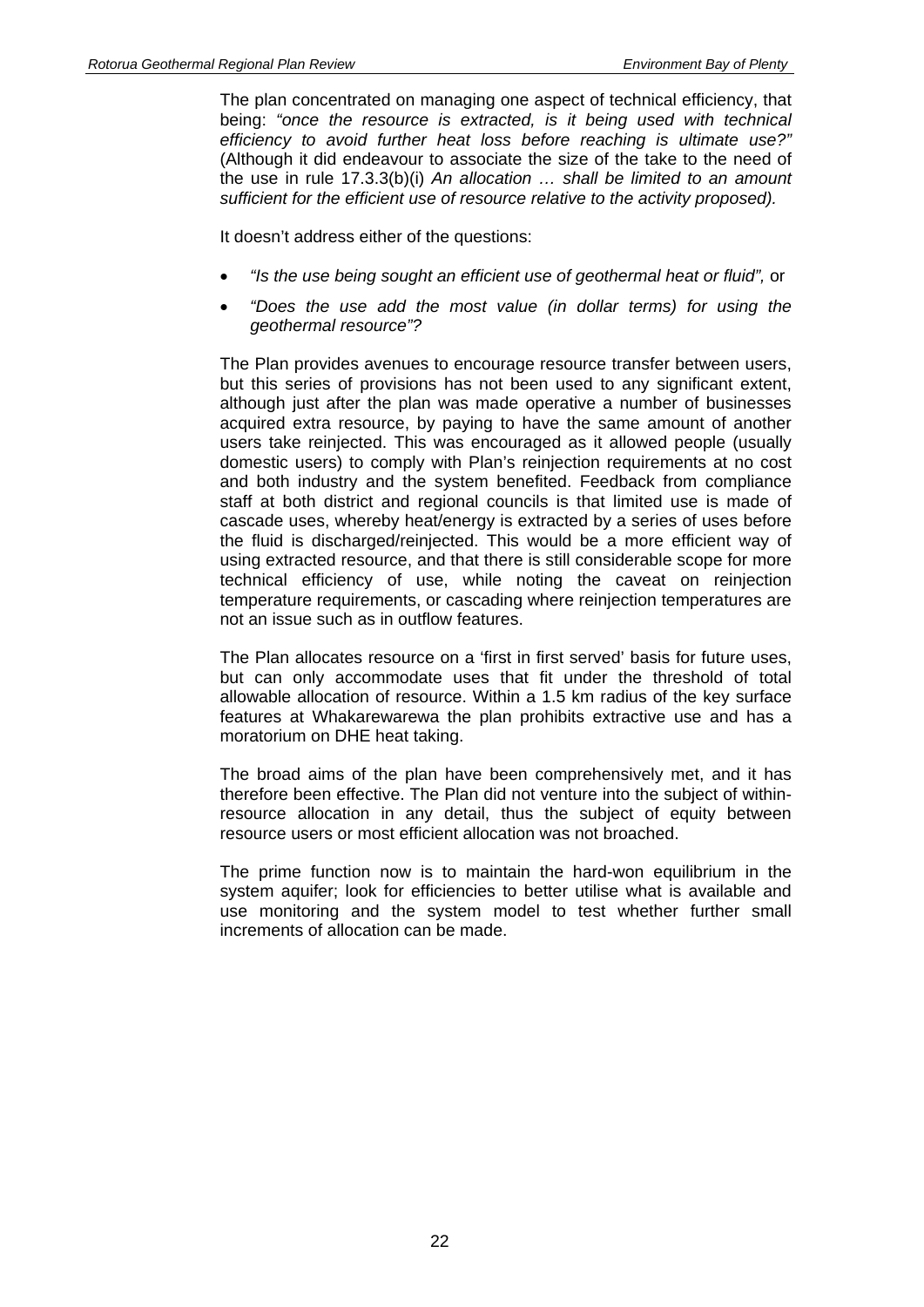The Plan has performed well in achieving the overall outcome of restoring the function of the internationally renowned surface features of the Rotorua system. Although the costs and benefits in managing this type of resource will always be subjective, the plan succeeds in managing the Rotorua geothermal resource as a 'have your cake and eat it' proposal; with both thermal harvesting and sufficient resource retained within the system to support the surface features and their intrinsic and tourism value.

The Plan's performance on policy and management issues regarding allocation has created an equilibrium condition.

The Plan does not attempt to address the complexities involved in balancing the competing interests for the available geothermal fluid and heat resource. It has a conservative allocation regime limited to first come first served. It has no ability to increase allocative efficiency either in a best dollar sense (greatest dollar value proposition for geothermal fluid or heat use) or a technical sense (most efficient enthalpy capture). Whether the regional council should try to pick winners in either an economic or technical sense is something that needs discussion in the plan review. Predicting the direction of the market and setting allocation policy based on derived best benefit is an area fraught with difficulty, especially over the time scale that most plans operate.

The Plan has performed well in ensuring allocation does not exceed resource available, in monitoring the geothermal system health and in enforcing consents relating to geothermal use and discharge.

### **Recommendations**

- 1 Provisions to be carried forward are those that focus on:
	- (a) Maintaining the equilibrium of the system (consolidate and simplify provisions).
	- (b) Allocation, within the cap recommended by the model (expand to consider allocation in its wider sense, particularly allocative efficiency and prioritise access to encourage higher yielding uses and reduce the amount locked up in low value uses).
	- (c) Efficient use (refine and strengthen).
	- (d) Protection of surface features (expand to include ecologies).
- 2 Provisions that are not carried forward include:
	- (a) The elements of the Plan that dealt with the transition between previous management regimes and the RMA requirements,
	- (b) Much of the historic and explanatory text.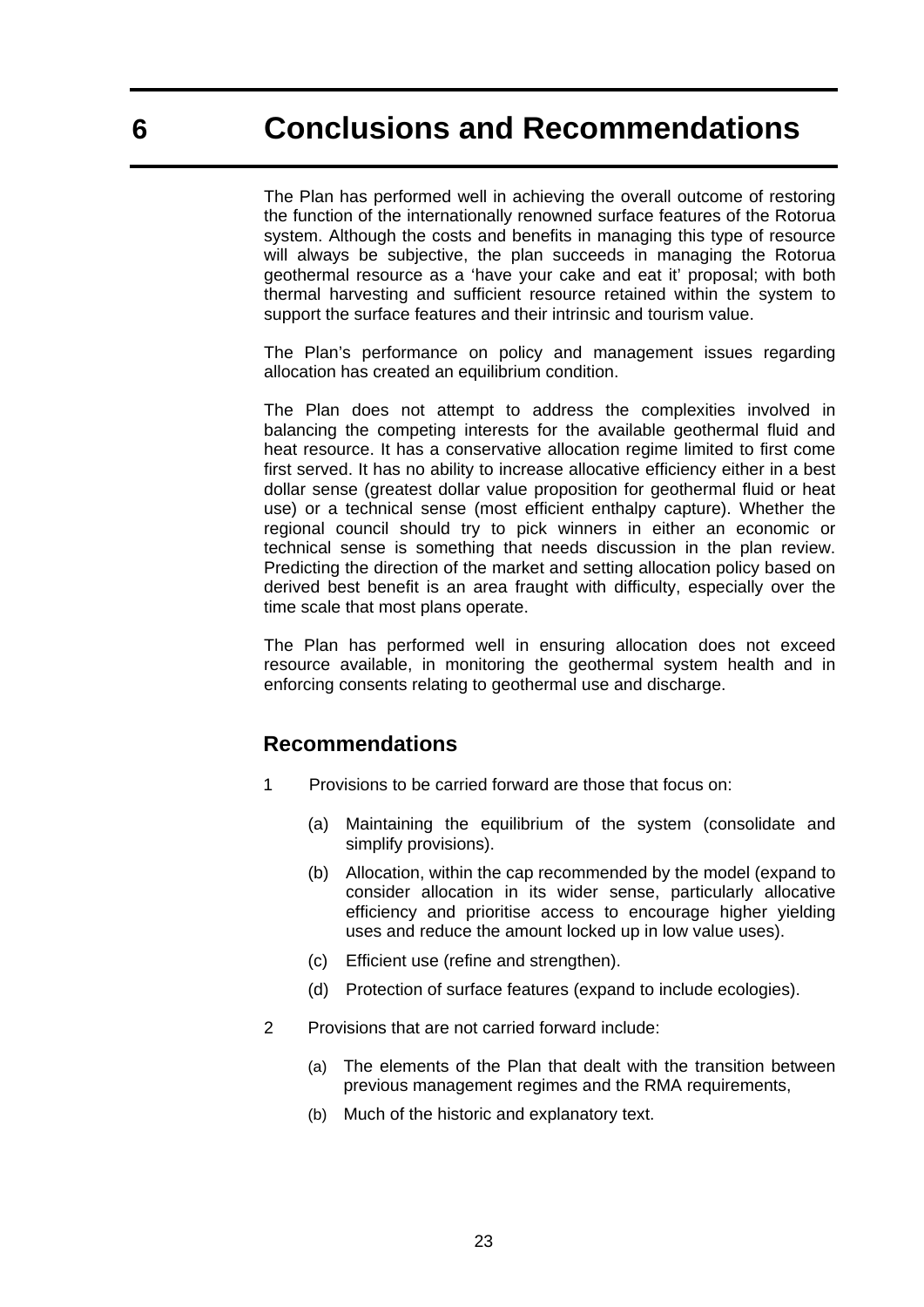- 3 Additional provisions are required that cover:
	- (a) Effects on the resource from other uses (protection of these at both regional and district levels.)
	- (b) Monitoring the condition of the surface features and geothermal ecologies
	- (c) Changes to the RMA (Appendix 2) especially including those that require that regard be had to the benefits to be derived from the use and development of renewable energy (s7j)).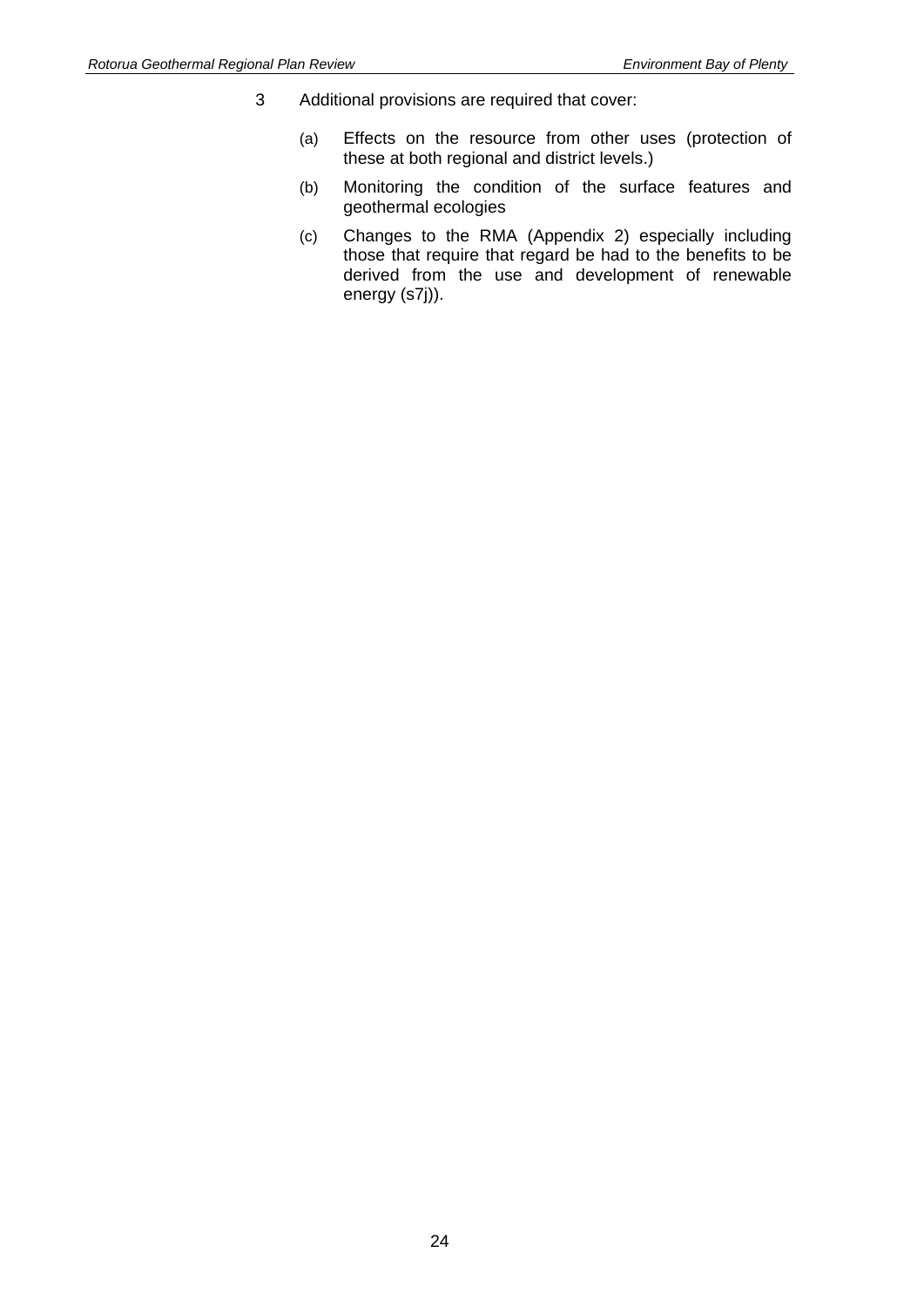- Allis and Lumb ed (1992) Geothermics. International Journal of Geothermal Research and its Applications. Special issue: Rotorua Geothermal Field, New Zealand
- Beadel et al. Geothermal vegetation in the Bay of Plenty region 1996
- Baverstock K. unpublished report © 1995 Costs and Benefits of retaining 1.5 km radius
- Mass Abstraction Exclusion Zone around Pohutu Geyser. Background information for Environment Court case.
- Hooker M. Taylor S. (2007) Community Outcomes Survey 2006 Analysis Report. Prepared for
- BOPRC by Key Research. Strategic Policy Publication 2007/02.
- BOPRC (1999) Operative Bay of Plenty Regional Policy Statement.
- BOPRC (1999) Operative Rotorua Geothermal Regional Plan.
- BOPRC (2006) The Ten Year Plan 2006 2016. Volumes 1 and 2.
- BOPRC (1999) Environmental Education Strategy for BOPRC 1999-2005 – Learning for a Sustainable Environment.
- BOPRC (2001) State of the Environment report. Environment Bay of Plenty, 2001.
- BOPRC (2004) State of the Environment report. Environment Bay of Plenty, 2004.
- BOPRC (2001) Gordon, D. O'Shaughnessy, B. Rotorua Geothermal Field Management Monitoring. ISSN 1172 - 5850
- BOPRC (2005) Gordon, D. Scott, B J. Mroczek, EK. Rotorua Geothermal Field Management Monitoring Update:2005. ISSN 1175 - 9372
- Burnell, J. Rotorua Geothermal Reservoir Modelling 2006: Heat exchanger Scenarios and Exclusion Zone Assessment Final Report. Industrial Research Limited July 2007
- Burnell, J. and Kissling W. Rotorua Geothermal Reservoir Modelling Part 1: Model Update 2004. Industrial Research Limited February 2005
- Burnell, J. Rotorua Geothermal Reservoir Modelling Part 2: Scenario Modelling. Industrial Research Limited February 2005
- Cody, A.D. 2000: A Survey of Natural Geothermal Features. Prepared for Environment Bay of Plenty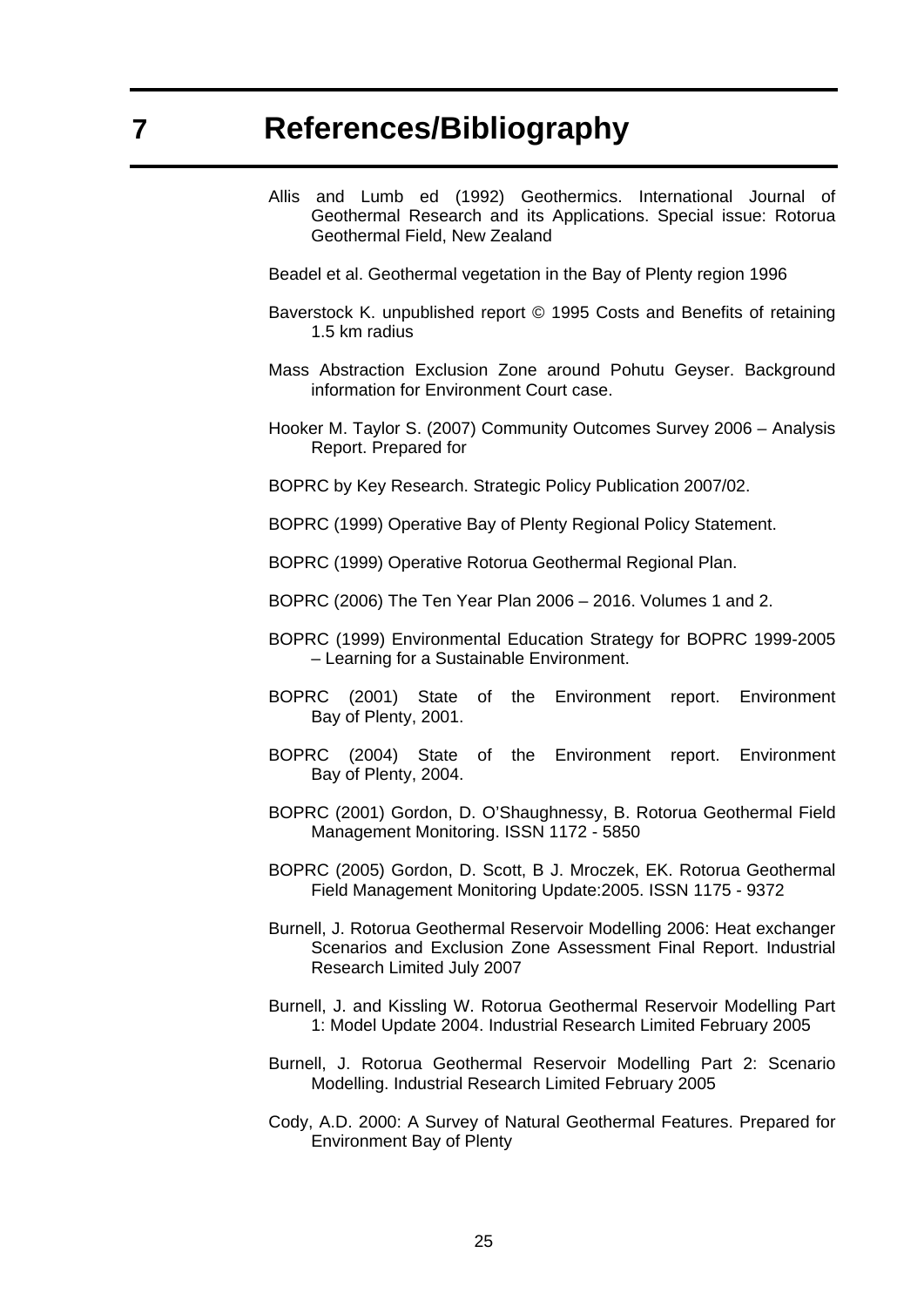- Gordon, D.A., Scott, B.J., Mroczek, E.K., (2005) Rotorua Geothermal Field Management Monitoring Update: 2005. Environmental Publication 2005/12.
- Gordon, D.A., O'Shaughnessy Brett W, Grant-Taylor D.G, Cody A D (2001) Rotorua Geothermal Field Management Monitoring 2001. Environmental report 2001/22.
- Key Research (2007) Attitudes and Perceptions towards the environment and BOPRC 2006. Strategic Policy Publication 2007/01
- Ministry for the Environment (2003) Drafting Issues, Objectives, Policies and Methods in Regional Policy Statements and District Plans, Ministry for the Environment
- Ministry for the Environment (June/July 2005), 2<sup>nd</sup> Generation Plans Workbook This workbook contains supporting information and exercises to the Ministry for the Environment, NZPI and RMLA workshops series on Second Generation RMA Plans.
- Ministry for the Environment (1996) The Monitoring Guide A Practitioner's Guide to Section 35 of the Resource Management Act 1991, Ministry for the Environment.
- Ministry of Economic Development (October 2007) New Zealand Energy Efficiency and Conservation Strategy – Action plan to maximise energy efficiency and renewable energy. Wellington.
- Ministry of Economic Development (October 2007) New Zealand Energy Strategy to 2050 – Powering Our Future. Wellington.
- O'Shaughnessy Brett W., May 1999, Use of economic instruments in management of Rotorua geothermal field, New Zealand, Geothermics 29 539 – 555).
- Wildlands (2005) Geothermal Vegetation of the Bay of Plenty Region Based On The 2003 Digital Aerial Photographs. Contract Report No. 1072. Report prepared for Environment Bay of Plenty.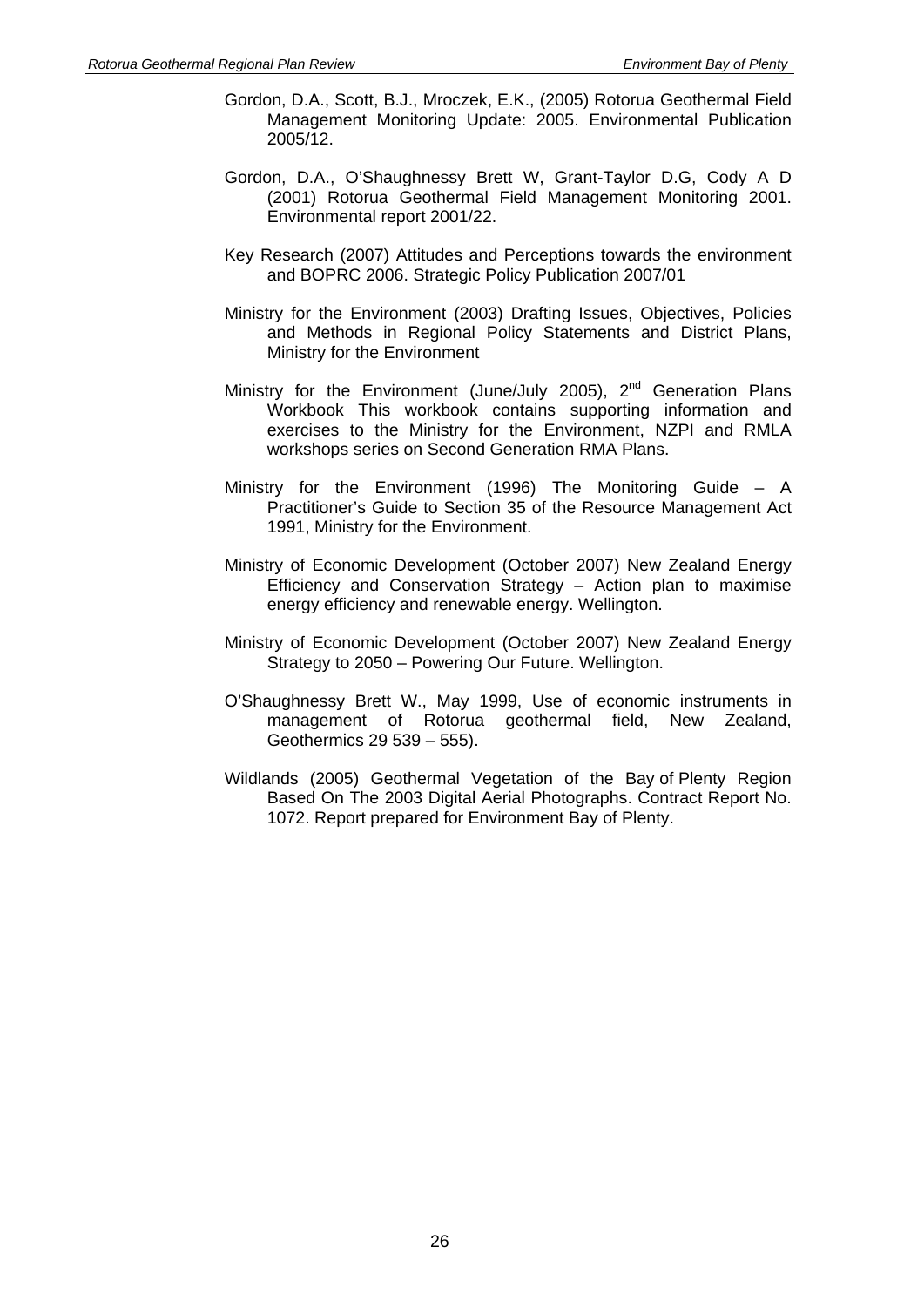# **Appendix 1 – Chapter by Chapter Plan Analysis**

This advises on a chapter by chapter basis:

- What will happen to the content of each of the Rotorua Geothermal Regional Plan chapters in the next plan
- How successful the chapter was in achieving its objective
- Provides text of each chapter issues, objectives, policies and methods
- Advises whether and how each Anticipated Environmental Result has been achieved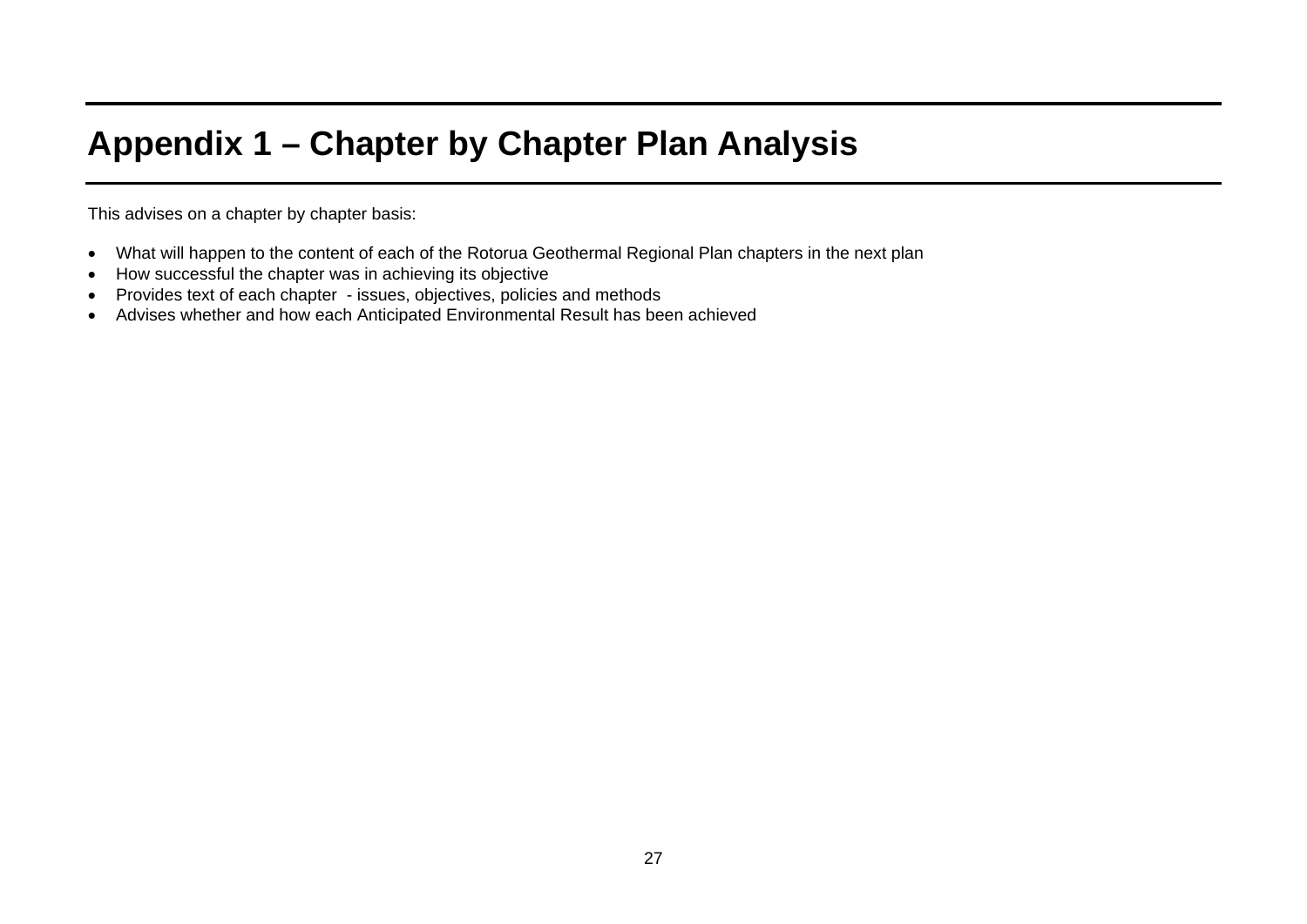### **11 Understanding the resource - What happens to this chapter?**

Current plan design and content means that although the work involved would continue to be done, these provisions would not be included in a RMA regulatory plan. It would instead be covered and referred to in the Natural Environmental Monitoring Network (NERMN) and the ten year plan, to ensure it was funded.

| 11 Understanding the resource<br>What did this chapter try to achieve?                                                                                                                                                                         | Did it do it?                                                                                                                                                                                                                                                                                                                                                                                                                                                                                                                                                                                                                                                                                                                                                                                                        |
|------------------------------------------------------------------------------------------------------------------------------------------------------------------------------------------------------------------------------------------------|----------------------------------------------------------------------------------------------------------------------------------------------------------------------------------------------------------------------------------------------------------------------------------------------------------------------------------------------------------------------------------------------------------------------------------------------------------------------------------------------------------------------------------------------------------------------------------------------------------------------------------------------------------------------------------------------------------------------------------------------------------------------------------------------------------------------|
| (Anticipated Environmental Results)                                                                                                                                                                                                            |                                                                                                                                                                                                                                                                                                                                                                                                                                                                                                                                                                                                                                                                                                                                                                                                                      |
| (a) Best practicable understanding of field<br>dynamics, resulting in a greater precision in setting<br>environmental protection measures on resource<br>consents.                                                                             | Met. A Geothermal system model has been developed (1994), showing geothermal fluid and pressure<br>budget. This was reviewed and revised in 2004. The model provides the capacity to predict the effects of use<br>of geothermal fluid and reinjection on the resource and surface activity. A suite of scenarios was run in 2006<br>which further refined knowledge on what effects would be felt in which part of the system for a variety of use<br>scenarios. It also identifies what "head-room" there is in the resource to allocate, thus providing considerable<br>precision to allocation decisions.                                                                                                                                                                                                        |
| (b) Enhancement of field precision and confidence<br>giving more targeted environmental protection.                                                                                                                                            | Met (as far as is technically possible). Electrical resistivity surveying has been used to delineate the extent<br>of the system but as resistivity surveying involves uncertainty in interpretation of data the shape and aerial<br>extent of the system is tentative.                                                                                                                                                                                                                                                                                                                                                                                                                                                                                                                                              |
| (c) Best practicable understanding of cause and<br>effect relationships across the field resulting in an<br>ability to better assess the environmental effects of<br>activities that may alter field parameters.                               | Met. As above. At this stage no individual Rotorua consent had any modelling and research data relating to<br>system potential, attributes and qualities; the Rotorua model has been used on aggregate takes and<br>discharges. The model is recalibrated from time to time using measured data from system monitoring.                                                                                                                                                                                                                                                                                                                                                                                                                                                                                              |
| (d) Open provision of information so that developers<br>and Environment Bay of Plenty can better predict<br>the environmental impacts that a development<br>proposal may have, and means to avoid, remedy or<br>mitigate unacceptable effects. | Partially met. The Rotorua system model output information is publicly available, but it is unlikely that<br>particular scenarios run under that model for proposed activities would be, because the expense of running a<br>scenario through the model would not be seen as having commercial value to any applicant. The model itself<br>exists as an array of mathematical algorithms run on software owned and copyrighted by IGNS, and not<br>openly available to the public. Its results require expert interpretation. Surface and bore measured i<br>information would be available to Environment Bay of Plenty for modelling and management purposes, but<br>may not be publicly available. The plan has as a rule (11.5.2(e)) 'To provide system model information, at<br>cost, to any interested party'. |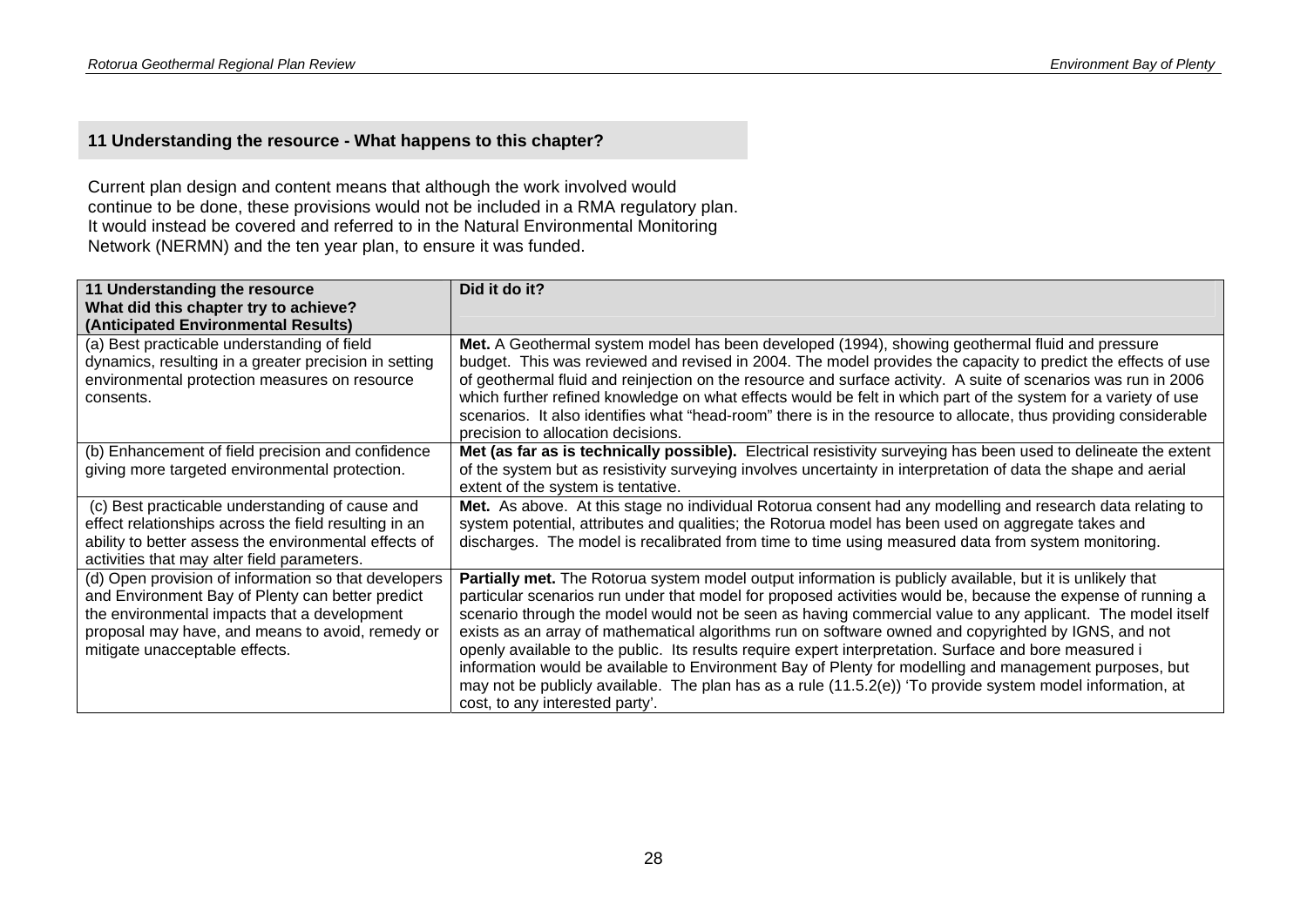| 11 Understanding the resource - What the chapter said.                                             |                         |                                          |                                                                                  |  |
|----------------------------------------------------------------------------------------------------|-------------------------|------------------------------------------|----------------------------------------------------------------------------------|--|
| <b>Issues</b>                                                                                      | <b>Objective</b>        | <b>Policies</b>                          | <b>Methods</b>                                                                   |  |
| The information available to BOPRC may not                                                         | <b>Best practicable</b> | a. To obtain best practicable            | Research                                                                         |  |
| be of sufficient quality to enable effective                                                       | cost effective          | quality field data and information.      | (i) Continue field monitoring and research, and make                             |  |
| management of the field.                                                                           | management of           | b. To achieve best practicable field     | resources available in accordance with the                                       |  |
| Fix by: To ensure, with testing and ongoing                                                        | data and                | management precision and                 | requirements of the RMA (section 35).                                            |  |
| relationship evaluation, that the information                                                      | information             | confidence.                              | (ii) Upgrade, as appropriate, the current field model of                         |  |
| available on field characteristics is of a quality<br>sufficient to enable effective management of | precision and           | c. To keep management                    | the Rotorua geothermal resource.                                                 |  |
| the Rotorua geothermal field.                                                                      | confidence.             | expenditure to a practicable<br>minimum. | (iii) Ensure that data input to the field model is of a<br>defined high quality. |  |
| That without a current model of the                                                                |                         | d. To ensure measured data used          | (iv) Design, establish, calibrate and maintain a dynamic                         |  |
| Rotorua geothermal field, BOPRC's ability                                                          |                         | in field management is of the            | mathematical model of the Rotorua geothermal                                     |  |
| to protect, cause and effect relationships                                                         |                         | highest practicable quality.             | resource.                                                                        |  |
| will be limited and uncertain.                                                                     |                         | e. To provide field model                | (v) Direct monitoring resources, as appropriate, towards                         |  |
| Fix by: To continue, as resources permit and                                                       |                         | information, at cost, to any             | calibrating and testing the field model.                                         |  |
| research and monitoring data becomes                                                               |                         | interested party.                        | (vi) Ensure that research and model information is to be                         |  |
| available, evolving and developing a quality                                                       |                         | f. To exercise caution with regards      | made available, at cost, to any interested party.                                |  |
| field management model, tested by peer                                                             |                         | the use of historical data and           |                                                                                  |  |
| review.                                                                                            |                         | information for field management         | Review                                                                           |  |
| There may be specific types of information                                                         |                         | purposes                                 | (i) Seek to enhance current field management and field                           |  |
| that should be researched further in order                                                         |                         |                                          | monitoring techniques.                                                           |  |
| to enhance the confidence and precision                                                            |                         |                                          | (ii) Annually review the Rotorua geothermal field                                |  |
| with which the regional plan can operate.                                                          |                         |                                          | monitoring and expenditure programme.                                            |  |
| Fix by: That BOPRC will target resources for                                                       |                         |                                          |                                                                                  |  |
| the gathering of information about the Rotorua                                                     |                         |                                          |                                                                                  |  |
| geothermal resource that will enhance                                                              |                         |                                          |                                                                                  |  |
| precision and confidence in the field model                                                        |                         |                                          |                                                                                  |  |
| and the RGRP.                                                                                      |                         |                                          |                                                                                  |  |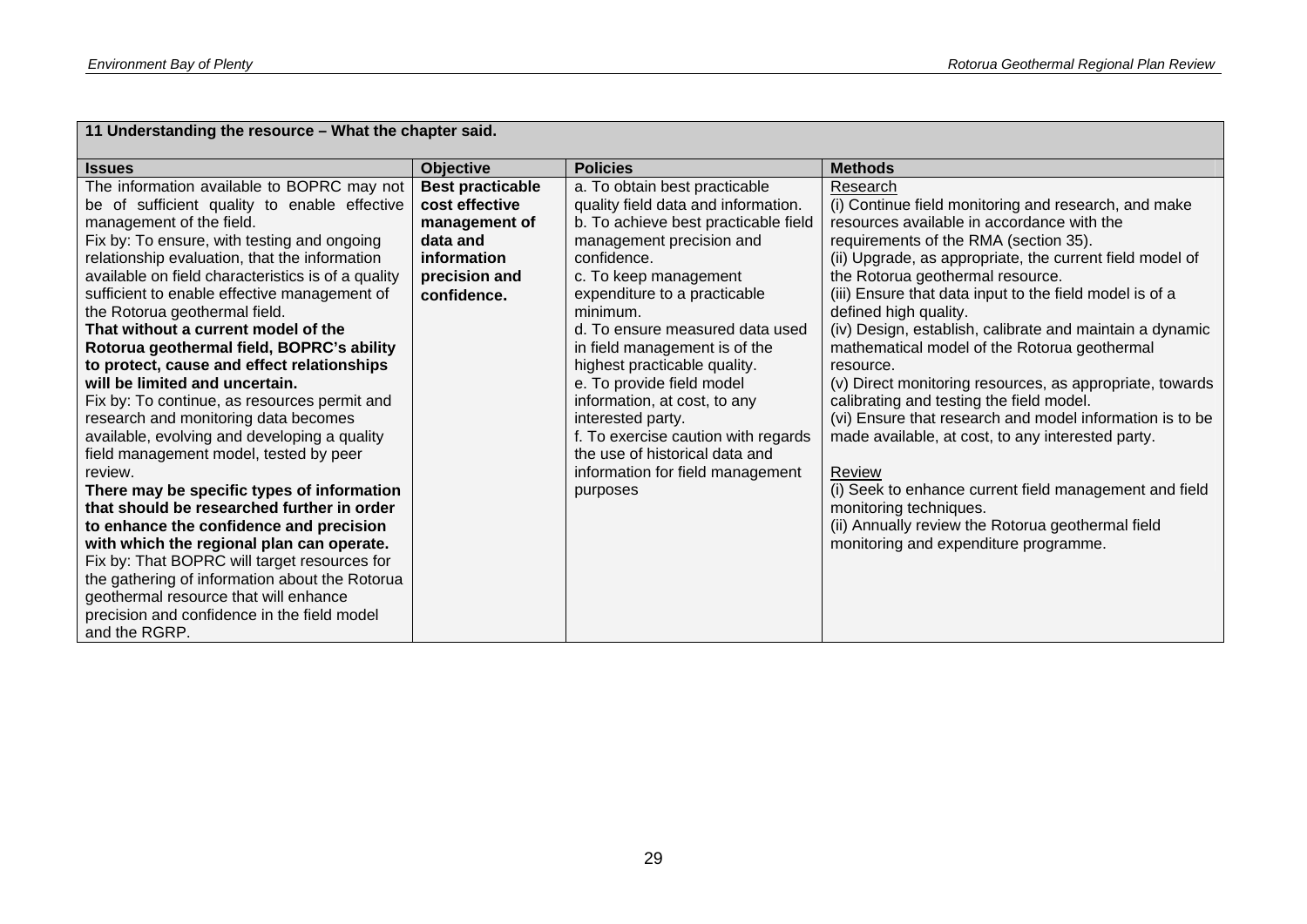### **12 Sustaining the Resource - What happens to this chapter?**

These provisions would be retained for Rotorua Geothermal System Management, although any abstraction restriction provisions will be simplified.

| 12 Sustaining the Resource - What did this<br>chapter try to achieve? (Anticipated<br><b>Environmental Results)</b>                                                                          | Did it do it?                                                                                                                                                                                                                                                                                                                                                                                                                                                                                                                                                                                                                                                     |  |
|----------------------------------------------------------------------------------------------------------------------------------------------------------------------------------------------|-------------------------------------------------------------------------------------------------------------------------------------------------------------------------------------------------------------------------------------------------------------------------------------------------------------------------------------------------------------------------------------------------------------------------------------------------------------------------------------------------------------------------------------------------------------------------------------------------------------------------------------------------------------------|--|
| The Rotorua geothermal field water level (and<br>pressure) will be stabilised at a strategic<br>equilibrium, above a defined minimum geothermal<br>aquifer water level.                      | Met. The Rotorua system has been operating at a stable equilibrium for a number of years, above the<br>defined minimum geothermal aquifer water level.                                                                                                                                                                                                                                                                                                                                                                                                                                                                                                            |  |
| (b) The features, values and potentials of the<br>Rotorua geothermal resource will be protected.                                                                                             | Met. The controls placed on take and discharge of fluid has protected the system outflow features, values and<br>potentials of the resource. NB although the system is protected, the individual surface features are dynamic,<br>and will (and do) change of their own accord.                                                                                                                                                                                                                                                                                                                                                                                   |  |
| (c) Any activity that may or would compromise the<br>established strategic equilibrium, and thereby the<br>field environment, will be tested by the resource<br>consent application process. | Mainly met. Resource consent requirements for takes of fluid and discharges and reinjection are<br>comprehensively covered, but the status of down-hole heat exchangers, re the resource consent process, is<br>less clear. Requiring re-injection at all sites within three years of the Plan becoming operative (unless an<br>extension of up to five years is granted on the grounds of financial hardship) has resulted in the Rotorua<br>Geothermal system returning to a healthy condition. (See Brett W. O'Shaughnessy, May 1999, Use of<br>economic instruments in management of Rotorua geothermal system, New Zealand, Geothermics 29 539 -<br>$555$ ). |  |
|                                                                                                                                                                                              | Consents are also granted for sites where it is not technically feasible to reinject. On rare occasions, sites<br>where a five year 'fix' the system (install a reinjection bore) are granted consents, even though technically the<br>grace period for this was part of the transitional provisions has expired. This is to address the few instances<br>where extensions had been granted but no final date for completion had been included.                                                                                                                                                                                                                   |  |
| (d) The field environment will be better protected<br>because existing and new resource consents can<br>be adjusted to sustain the established strategic                                     | Met. Policy 12.3.3(b)(ii) of the Rotorua Geothermal Regional Plan provides for an elaborate staged approach<br>to manage the system if the aquifer water levels fall below specified levels. This provision has never been<br>activated, but the capacity to activate it remains.                                                                                                                                                                                                                                                                                                                                                                                 |  |
| equilibrium.                                                                                                                                                                                 | Resource consents for the Rotorua system have had a term of no more than ten years and conditions<br>normally include review clauses. Both of these provide the capability to alter the permitted quantity of<br>geothermal fluid/energy to retain the strategic equilibrium.                                                                                                                                                                                                                                                                                                                                                                                     |  |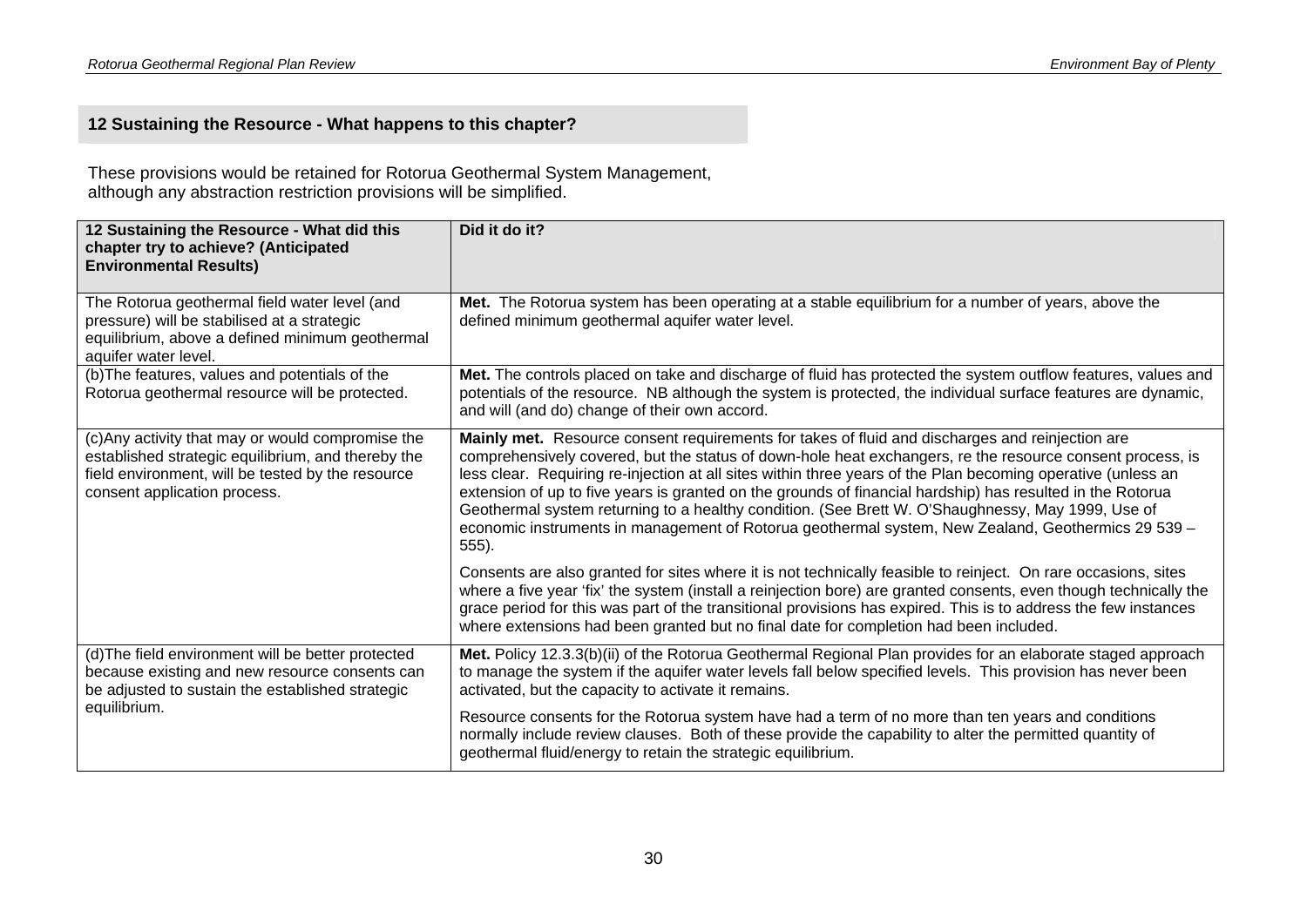| 12 Sustaining the<br><b>Resource</b>                                                                                                                 |                                                                                                                                               |                                                                                                                                                                                                     |                                                                                                                                                                                                                                                                                                                                                                          |
|------------------------------------------------------------------------------------------------------------------------------------------------------|-----------------------------------------------------------------------------------------------------------------------------------------------|-----------------------------------------------------------------------------------------------------------------------------------------------------------------------------------------------------|--------------------------------------------------------------------------------------------------------------------------------------------------------------------------------------------------------------------------------------------------------------------------------------------------------------------------------------------------------------------------|
| <b>Issues</b>                                                                                                                                        | Objective 12.5.1                                                                                                                              | Policies 12.5.2                                                                                                                                                                                     | <b>Methods</b>                                                                                                                                                                                                                                                                                                                                                           |
| <b>The Rotorua</b><br>geothermal resource is<br>vulnerable to<br>irreversible<br>destruction, this must<br>be prevented to<br>sustain its values and | A strategic<br>equilibrium designed<br>to sustain the<br>features, values and<br>potentials of the<br>Rotorua geothermal<br>resource into the | (a) To restore and maintain the<br>Rotorua geothermal field at an<br>optimal strategic equilibrium.<br>(b) To restore the features,<br>potentials, and values of the<br>Rotorua geothermal resource | 12.3.3(a)Strategic Equilibrium<br>(i) Establish MGAWL measured in calibrated system monitor bores to avoid<br>or remedy adverse effects on fluid outflow from geothermal surface<br>features.<br>(ii). Monitor the minimum geothermal aquifer water levels for the system<br>relative to system data and model scenarios to provide an ongoing                           |
| potentials.<br>Fix by: To sustain field                                                                                                              | future.                                                                                                                                       | for present and future<br>generations.                                                                                                                                                              | information base relating the minimum geothermal aquifer water levels and<br>the natural outflow from geothermal surface features.                                                                                                                                                                                                                                       |
| water levels by ensuring<br>that the strategic<br>equilibrium is restored to                                                                         |                                                                                                                                               |                                                                                                                                                                                                     | (iii). Use the system model to measure the effects any proposed resource<br>use activity may have on the strategic equilibrium and the minimum<br>geothermal aquifer water level.                                                                                                                                                                                        |
| a level that reflects<br>optimal reinjection,<br>protects geothermal<br>surface features from<br>the adverse effects of<br>abstraction and           |                                                                                                                                               |                                                                                                                                                                                                     | (iv). Initiate a plan change to vary the minimum geothermal aquifer water<br>levels at any time that field data and system model information provides<br>evidence that the current minimum geothermal aquifer water level is no<br>longer accurate relative to the requirement to sustain the established<br>strategic equilibrium, or protect natural surface features. |
| development, yet                                                                                                                                     |                                                                                                                                               |                                                                                                                                                                                                     | <b>Rules and Conditions</b>                                                                                                                                                                                                                                                                                                                                              |
| provides for the limited<br>and controlled net<br>abstraction of heat from                                                                           |                                                                                                                                               |                                                                                                                                                                                                     | MGAWL is (a) M6 of 280.174 m (b) M12 of 283.995 m, or (c) M16 of<br>295.873 metres relative to Moturiki Datum.                                                                                                                                                                                                                                                           |
| the field reservoir.                                                                                                                                 |                                                                                                                                               |                                                                                                                                                                                                     | EBOP may at any time specify ancillary or replacement Monitor Bores<br>which shall be calibrated relative to the MGAWL ensure accurate continuity.                                                                                                                                                                                                                       |
|                                                                                                                                                      |                                                                                                                                               |                                                                                                                                                                                                     | Every new and existing resource consent granted to authorise the<br>abstraction of geothermal water, heat or energy from the Rotorua<br>geothermal system shall be subject to the following condition:                                                                                                                                                                   |
|                                                                                                                                                      |                                                                                                                                               |                                                                                                                                                                                                     | ABSTRACTION RESTRICTIONS                                                                                                                                                                                                                                                                                                                                                 |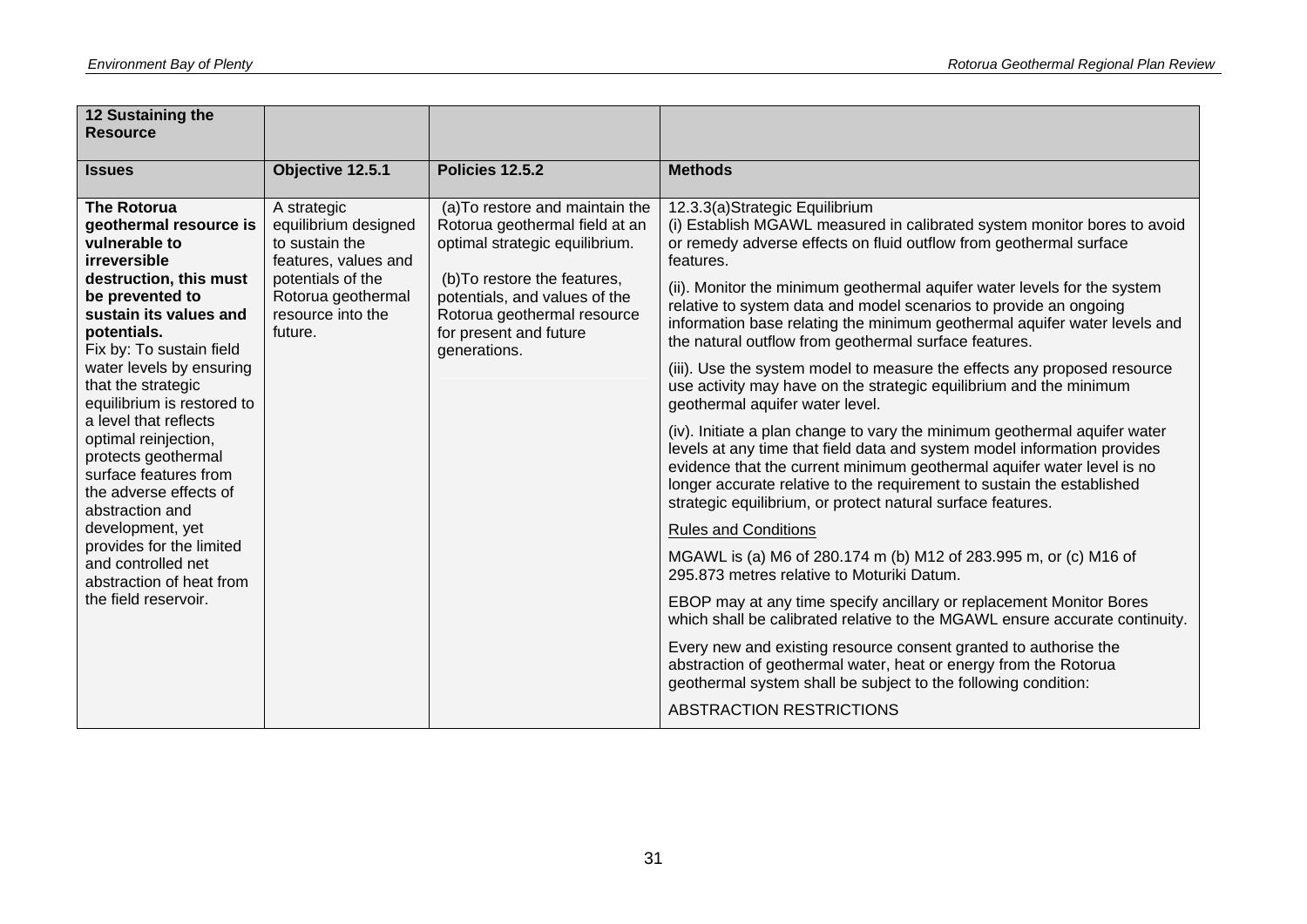#### **13 Protecting Surface Activities and Features - What happens to this chapter?**

The initial cataloguing of surface features and ecologies has been done. Current plan design and content means that repeat surveys of surface features and ecologies would not be included in a RMA regulatory plan, although the work involved would continue to be done. This work would instead be covered and referred to in the Natural Environmental Monitoring Network (NERMN) and the ten year plan, to ensure it was funded.

Future provisions would concentrate on continued protection of the groundwater levels, and on management of activities around surface features to better protect them, using both regional and district plan provisions to achieve this.

There is scope to use non-statutory measures to add to the protection of surface features using a "care group" approach, already successful in the coast and estuaries of the region.

| to achieve? (Anticipated Environmental Results)                                                                                         | 13 Protecting Surface Activities and Features - What did this chapter try                                                                                                                                                                                                                                                                                                                                                                                                                                                                                                                                                                                                                                    | Did it do it? |  |
|-----------------------------------------------------------------------------------------------------------------------------------------|--------------------------------------------------------------------------------------------------------------------------------------------------------------------------------------------------------------------------------------------------------------------------------------------------------------------------------------------------------------------------------------------------------------------------------------------------------------------------------------------------------------------------------------------------------------------------------------------------------------------------------------------------------------------------------------------------------------|---------------|--|
| All natural geothermal surface<br>features and associated ecologies<br>within the Rotorua geothermal<br>resource will be identified and | Met. Geothermal surface features (1511 features) and surface activity are comprehensively catalogued in a GIS database<br>that contains information on the type of geothermal surface feature (i.e. mud pool, spring or heated ground), grid references,<br>and any threats to it and any known bibliography.                                                                                                                                                                                                                                                                                                                                                                                                |               |  |
| catalogued.                                                                                                                             | Geothermal ecologies were mapped in 1996 and resurveyed in 2005. The report [Beadel et al. Geothermal vegetation in the<br>Bay of Plenty region 1996] covers site extent, vegetation descriptions and threats. It includes assessments of significance<br>levels (international, national, regional, local) based on the RPS Appendix F (indigenous ecosystems) criteria. This<br>information is also in a GIS based database. There is an interim list of nationally (including international) and regionally<br>significant geothermal wetlands based on existing information and the RPS Appendix F assessment criteria = on scenic,<br>cultural, spiritual, scientific, intrinsic and ecological values. |               |  |
|                                                                                                                                         | The region's territorial authorities don't yet have direct access to these databases but the development of compatible<br>databases information exchange software is underway. The databases are currently accessible to Environment Bay of<br>Plenty staff (includes induction where requested).                                                                                                                                                                                                                                                                                                                                                                                                            |               |  |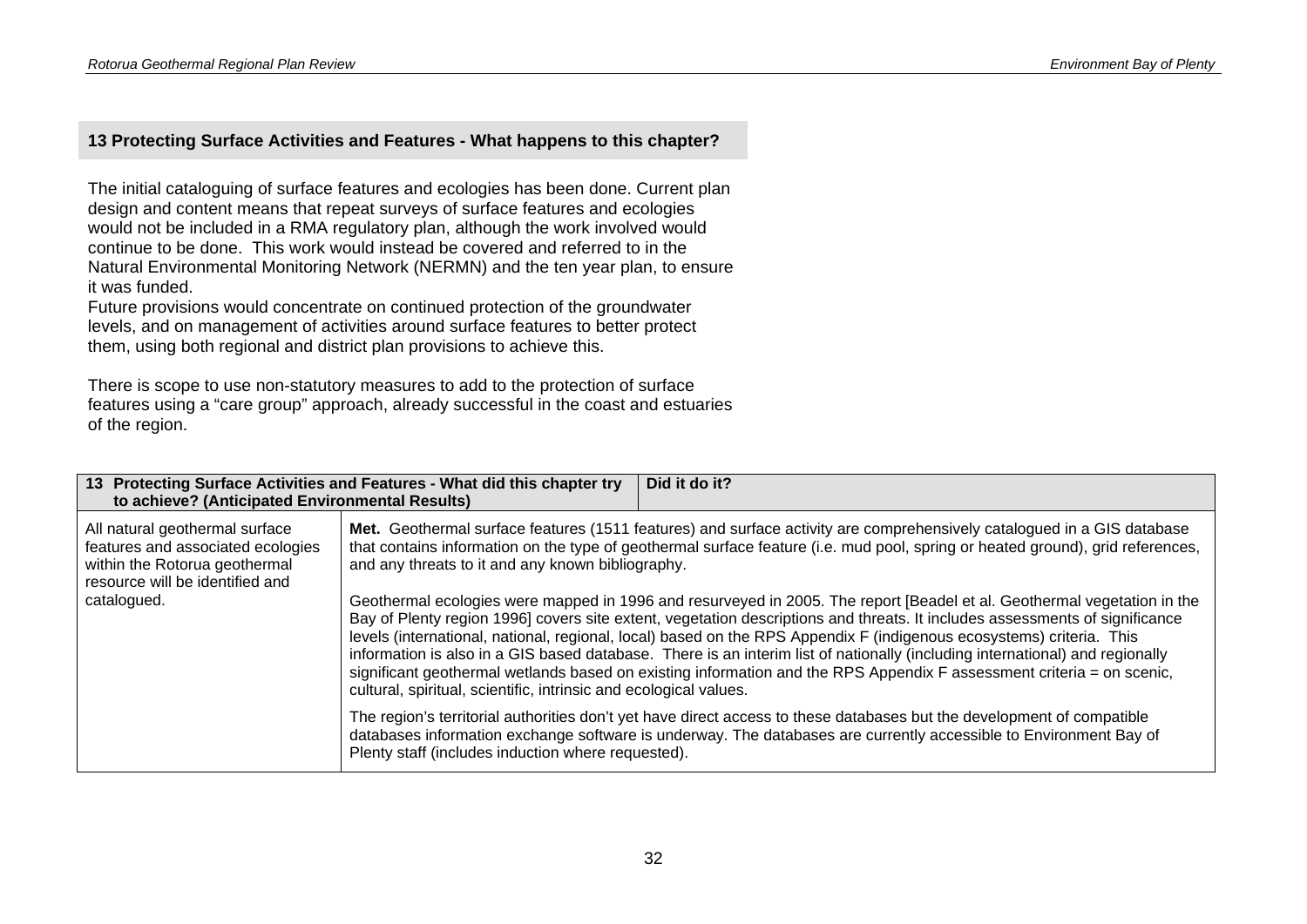| (b) Outstanding natural geothermal<br>surface activities, features and<br>associated ecologies of<br>Whakarewarewa geyserland area<br>will be effectively protected. | Met. The geothermal heat and fluid required to keep the surface outflow features active has been protected. N.B. the<br>dynamic nature of geothermal surface features means that there will always be fluctuations in individual features.                                                                                                                                                                                                                                                                                                                                                                                                                                                                                                                                                  |  |  |  |
|----------------------------------------------------------------------------------------------------------------------------------------------------------------------|---------------------------------------------------------------------------------------------------------------------------------------------------------------------------------------------------------------------------------------------------------------------------------------------------------------------------------------------------------------------------------------------------------------------------------------------------------------------------------------------------------------------------------------------------------------------------------------------------------------------------------------------------------------------------------------------------------------------------------------------------------------------------------------------|--|--|--|
| (c) Geothermal taonga will be<br>protected and respected.                                                                                                            | Mainly met. The stabilisation of the system has made a considerable difference to the preservation of many surface<br>features that are geothermal taonga. Work is required to establish a robust heritage resources monitoring framework.<br>Monitoring is also required to examine the extent of and actual pressures on heritage places.                                                                                                                                                                                                                                                                                                                                                                                                                                                 |  |  |  |
|                                                                                                                                                                      | Stronger cultural heritage protection provisions are required, as these sites are not highlighted for these values in the surface<br>features database. If resource consent conditions are not set to protect cultural heritage, compliance monitoring may not<br>record any adverse effects.                                                                                                                                                                                                                                                                                                                                                                                                                                                                                               |  |  |  |
|                                                                                                                                                                      | More use could be made of the information held by iwi authorities, particularly those with iwi management plans, on culturally<br>significant places. Te Arawa has extensive cultural information about features, some of which is culturally sensitive.                                                                                                                                                                                                                                                                                                                                                                                                                                                                                                                                    |  |  |  |
|                                                                                                                                                                      | Progress is being made toward promoting easier access to Council's heritage information through the development,<br>maintenance and review of databases.                                                                                                                                                                                                                                                                                                                                                                                                                                                                                                                                                                                                                                    |  |  |  |
| (d) The natural character of<br>geothermal wetlands within the<br>Rotorua geothermal resource area<br>will be preserved.                                             | Mainly met. The natural character of geothermal wetlands is mapped, but preservation relies heavily on education of those<br>carrying out activities near the wetlands (e.g. parks and reserves staff, Iwi owners, golf course green keepers) on their value.<br>Problems also can arise if consideration is not built into land use and subdivision applications administered by the Rotorua<br>District Council.                                                                                                                                                                                                                                                                                                                                                                          |  |  |  |
|                                                                                                                                                                      | While Environment Bay of Plenty specialist ecological and heritage staff are representatives on joint agency groups (e.g.<br>Bay of Plenty Wetlands Group and the Bay of Plenty Biodiversity Group) broadly responsible for promoting and<br>implementing regional biodiversity protection and enhancement initiatives/projects, there is no such group or process for<br>geothermal wetlands. Decisions on consents that may affect wetlands are causing a few issues. They can only be<br>considered as a discretionary activity, and it is a difficult task to prove that the disturbance of a geothermal surface feature<br>will have sufficiently significant effects to the surface feature that the consent should be refused, rather than avoid, remedy or<br>mitigate the effects. |  |  |  |
| (e) The intrinsic, ecological and<br>tourist values of the surface<br>features of the Rotorua geothermal<br>resource will be protected and<br>possibly enhanced.     | Met. Implemented though provisions in the Rotorua District Plan which specifically protects surface features (including<br>geothermal). [although Rotorua District Council could withdraw this provision from their district plan)                                                                                                                                                                                                                                                                                                                                                                                                                                                                                                                                                          |  |  |  |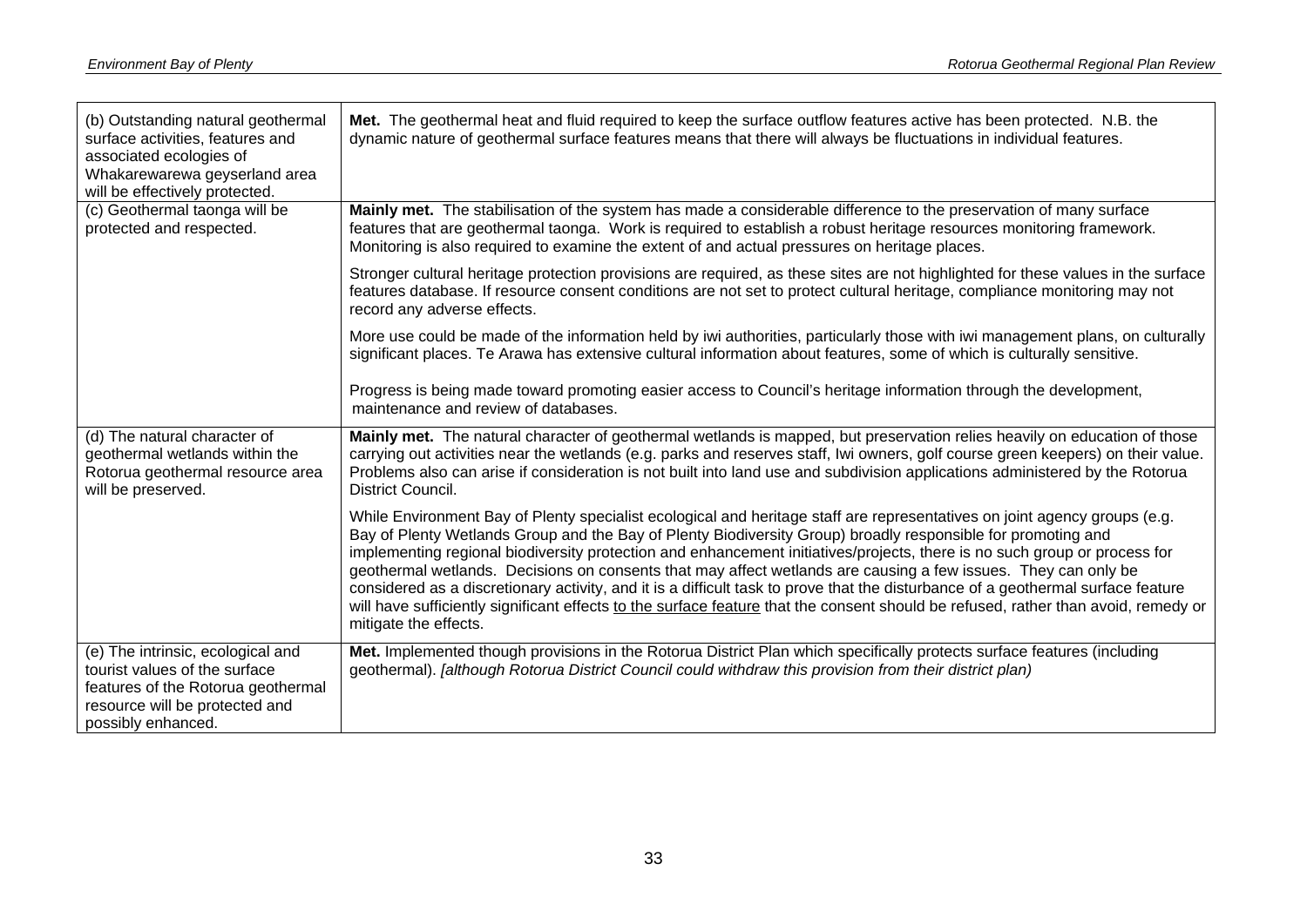| (f) All outstanding surface features<br>and associated ecologies within the<br>Rotorua geothermal resource will<br>be defined and actively protected. | Mainly met. All outstanding surface features have been identified in a GIS based database, as have all geothermal<br>ecologies. However, active protection mainly occurs when the resource consent process is triggered and conditions are set.<br>Where such features are in areas such as reserves where there will be no consents, active protection relies on actions by<br>Rotorua District Council to protect them from vandalism, lack of recognition of the value of geothermal vegetation.<br>Implemented primarily through the assessments of resource consent applications. Environment Bay of Plenty staff provide<br>comments on district consent applications on matters concerning natural character, landscape and ecological values. [in the<br>revised plan all outstanding natural features should be categorically listed to avoid any misinterpretation of their status.]<br>The application of the outstanding natural features of Change 1 to the Regional Policy Statement by a landscape architect<br>failed to pick up all the geothermal outstanding natural features (Kuirau Park was not identified). There is a mismatch<br>between the "outstanding" level required by the RPS and the protection of all surface features identified in the plan. No<br>second tier of recognition nor any policies or rules that support features that are not regarded as outstanding but may still be<br>significant. Appendix F Set 1 natural character (Heritage Criteria) promotes consistent criteria for assessing section 6(a)<br>matters to ensure better recognition and provision for matters of national importance in resource management processes.<br>Indigenous vegetation or habitat of indigenous fauna should be regarded as significant where it meets one or more of the<br>Appendix F Set 3 criteria. |
|-------------------------------------------------------------------------------------------------------------------------------------------------------|---------------------------------------------------------------------------------------------------------------------------------------------------------------------------------------------------------------------------------------------------------------------------------------------------------------------------------------------------------------------------------------------------------------------------------------------------------------------------------------------------------------------------------------------------------------------------------------------------------------------------------------------------------------------------------------------------------------------------------------------------------------------------------------------------------------------------------------------------------------------------------------------------------------------------------------------------------------------------------------------------------------------------------------------------------------------------------------------------------------------------------------------------------------------------------------------------------------------------------------------------------------------------------------------------------------------------------------------------------------------------------------------------------------------------------------------------------------------------------------------------------------------------------------------------------------------------------------------------------------------------------------------------------------------------------------------------------------------------------------------------------------------------------------------------------------------------------------------|
|                                                                                                                                                       | Geothermal mapping undertaken in 1996 has been compared with RDAM geothermal mapping undertaken in 2003.<br>Because the 1996 mapping was of poorer quality, changes in extent and condition cannot be accurately assessed for some<br>sites. Most sites appeared to have similar extent and composition as that recorded in 1996. Human disturbance that<br>continues to affect surface feature sites include tourism (access tracking in particular), recreation, rubbish dumping,<br>geothermal wetland infilling and drainage.                                                                                                                                                                                                                                                                                                                                                                                                                                                                                                                                                                                                                                                                                                                                                                                                                                                                                                                                                                                                                                                                                                                                                                                                                                                                                                           |
|                                                                                                                                                       | Good monitoring relies on regular repeats of ecological and features assessment. This needs to be built into NERMN on five<br>yearly intervals for both features and ecology.                                                                                                                                                                                                                                                                                                                                                                                                                                                                                                                                                                                                                                                                                                                                                                                                                                                                                                                                                                                                                                                                                                                                                                                                                                                                                                                                                                                                                                                                                                                                                                                                                                                               |
| (g)Rotorua geothermal geysers and<br>springs will exhibit healthy displays<br>and outflows.                                                           | Met. The system has returned to equilibrium state. The features have responded by exhibiting healthy displays and<br>outflows. Some of these have been unexpectedly healthy – in Kuirau Park there have been two large hydrothermal<br>eruptions as the system regained equilibrium; however there have been no eruptions since 2007.                                                                                                                                                                                                                                                                                                                                                                                                                                                                                                                                                                                                                                                                                                                                                                                                                                                                                                                                                                                                                                                                                                                                                                                                                                                                                                                                                                                                                                                                                                       |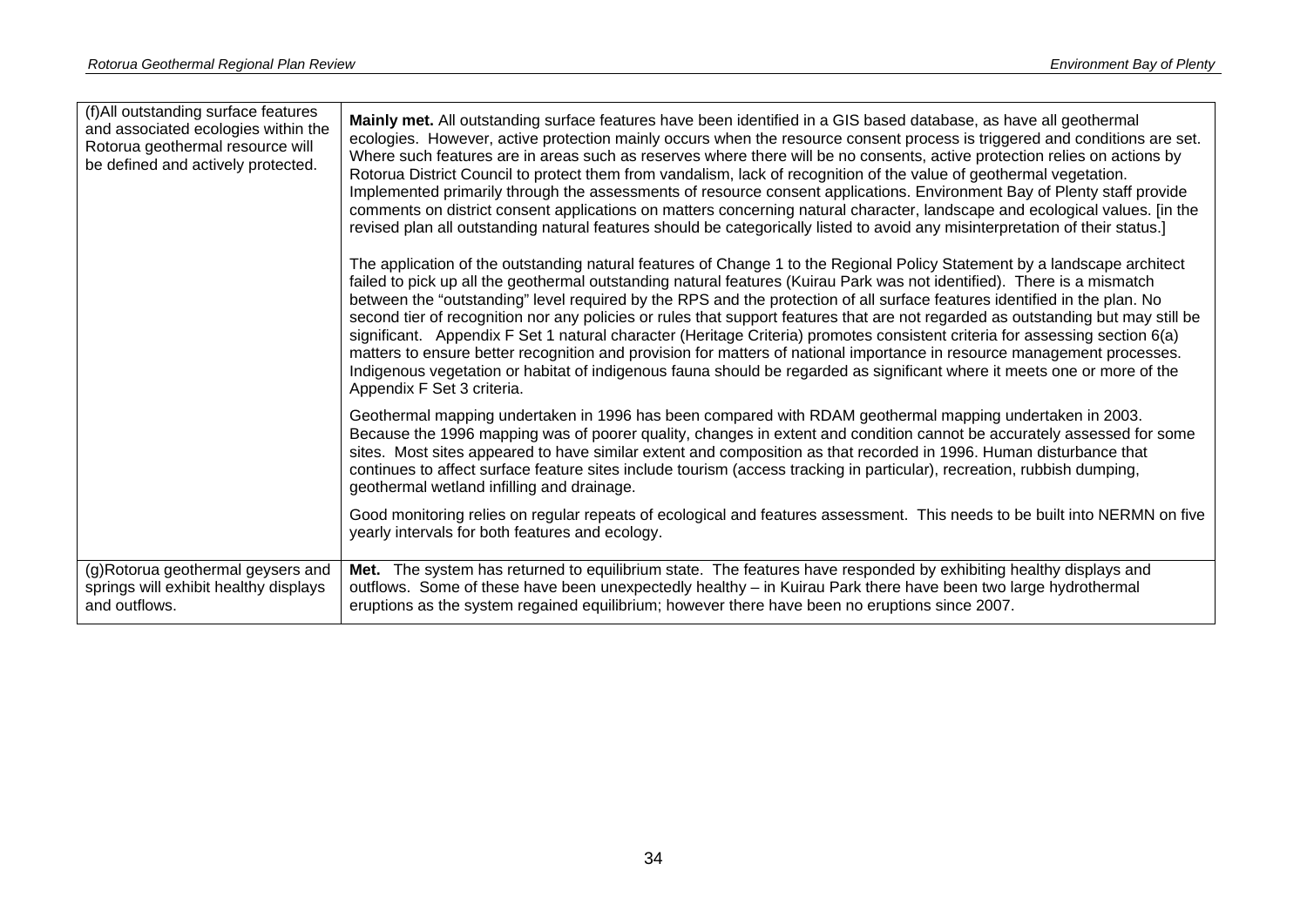| No specific AER on hazard<br>mitigation | Altering and interfering with geothermal phenomena can cause risk from geothermal hazard, ranging from the re-emergence<br>of fumaroles and gas emission to hydrothermal eruption. Interference with geothermal surface features takes these main<br>forms:                                                                                          |
|-----------------------------------------|------------------------------------------------------------------------------------------------------------------------------------------------------------------------------------------------------------------------------------------------------------------------------------------------------------------------------------------------------|
|                                         | inappropriate structures and                                                                                                                                                                                                                                                                                                                         |
|                                         | site development adjacent to features, and interference and damage to the natural hydrology and deposition of features<br>particularly geysers, springs and hot lakes.                                                                                                                                                                               |
|                                         | Geothermal hazards associated with geothermal bores are controlled by Rotorua District Council Health and Safety bylaws.<br>Previously regulation was under the Geothermal Energy Regulations 1961 and the Health and Safety in Employment Act<br>1992.                                                                                              |
|                                         | Commercial and public geothermal developments mostly include adequate warnings of geothermal hazards associated.<br>However, there are some geothermal features frequented by the public and tourists which have inadequate warnings of the<br>hazards associated with them. Historically people have fallen into surface hot pools and been killed. |

| 13 Protecting Surface Activities and Features - What the chapter said                                                                                                                                                                                                                                                                                                                                                                                                                                                               |                                                                                                                                                                                                                   |                                                                                                                                                                                                                                                                                                                                                                                                                                                                                                                                                                                                                                                                                                                                                                                                                                                                                            |                                                                                                                                                                                                                                                                                                                                                                                                                                                                                                                                                                                                                                                                                                                                                                                                                                                                                                                                                                                                                                            |  |
|-------------------------------------------------------------------------------------------------------------------------------------------------------------------------------------------------------------------------------------------------------------------------------------------------------------------------------------------------------------------------------------------------------------------------------------------------------------------------------------------------------------------------------------|-------------------------------------------------------------------------------------------------------------------------------------------------------------------------------------------------------------------|--------------------------------------------------------------------------------------------------------------------------------------------------------------------------------------------------------------------------------------------------------------------------------------------------------------------------------------------------------------------------------------------------------------------------------------------------------------------------------------------------------------------------------------------------------------------------------------------------------------------------------------------------------------------------------------------------------------------------------------------------------------------------------------------------------------------------------------------------------------------------------------------|--------------------------------------------------------------------------------------------------------------------------------------------------------------------------------------------------------------------------------------------------------------------------------------------------------------------------------------------------------------------------------------------------------------------------------------------------------------------------------------------------------------------------------------------------------------------------------------------------------------------------------------------------------------------------------------------------------------------------------------------------------------------------------------------------------------------------------------------------------------------------------------------------------------------------------------------------------------------------------------------------------------------------------------------|--|
| <b>Issues</b>                                                                                                                                                                                                                                                                                                                                                                                                                                                                                                                       | <b>Objective</b>                                                                                                                                                                                                  | <b>Policies</b>                                                                                                                                                                                                                                                                                                                                                                                                                                                                                                                                                                                                                                                                                                                                                                                                                                                                            | <b>Methods</b>                                                                                                                                                                                                                                                                                                                                                                                                                                                                                                                                                                                                                                                                                                                                                                                                                                                                                                                                                                                                                             |  |
| The geothermal surface<br>features of the Rotorua<br>geothermal resource have<br>not been adequately<br>assessed for qualities<br>requiring protection. The<br>Whakarewarewa thermal<br>area is not adequately<br>protected.<br>That in the absence of a<br>definitive assessment of those<br>field qualities and values<br>requiring protection, protection<br>will be given to all geothermal<br>surface features. The<br>geothermal surface activities,<br>features and associated<br>ecologies of the<br>Whakarewarewa area are | The protection of<br>geothermal<br>surface features,<br>the restoration of<br>geothermal<br>surface features<br>outflow activity<br>and the<br>avoidance or<br>mitigation of<br>natural<br>geothermal<br>hazards. | To identify, protect and, where practicable,<br>enhance the intrinsic, ecological and tourist<br>values of the geothermal surface features of<br>the Rotorua geothermal resource.<br>To protect the intrinsic, ecological and tourist<br>values of the geothermal surface features of<br>the Rotorua geothermal resource by<br>advocating the establishment of policy in<br>relevant planning documents that would<br>require formal resource consent assessments<br>and tests be applied on the effects of each<br>development on geothermal surface features<br>present in the development area.<br>To avoid, remedy or mitigate natural hazard<br>caused by interference with geothermal<br>activity or geothermal surface features, formal<br>resource consent assessments and tests are<br>to be applied on the effects of development<br>on geothermal surface features present in a | <b>Protection of Surface Features</b><br>Environment Bay of Plenty will, in liaison with Rotorua District<br>Council, advocate that Rotorua District Council:<br>Provide in the Rotorua District Plan for the protection of future<br>options relating to all geothermal surface features and<br>associated ecologies within the Rotorua geothermal resource.<br>Provide in the Rotorua District Plan for the formal assessment<br>of the effects on the intrinsic, ecological and tourist values of<br>the geothermal surface features that may occur as a result of<br>subdivision and land development.<br>Environment Bay of Plenty and the Rotorua District Council<br>will, in consultation with agencies and interest groups,<br>including the Department of Conservation and the tangata<br>whenua having local geothermal rangitiratanga, establish and<br>maintain a register of all natural geothermal surface taonga<br>features and associated natural ecologies within the<br>boundaries of the Rotorua geothermal resource. |  |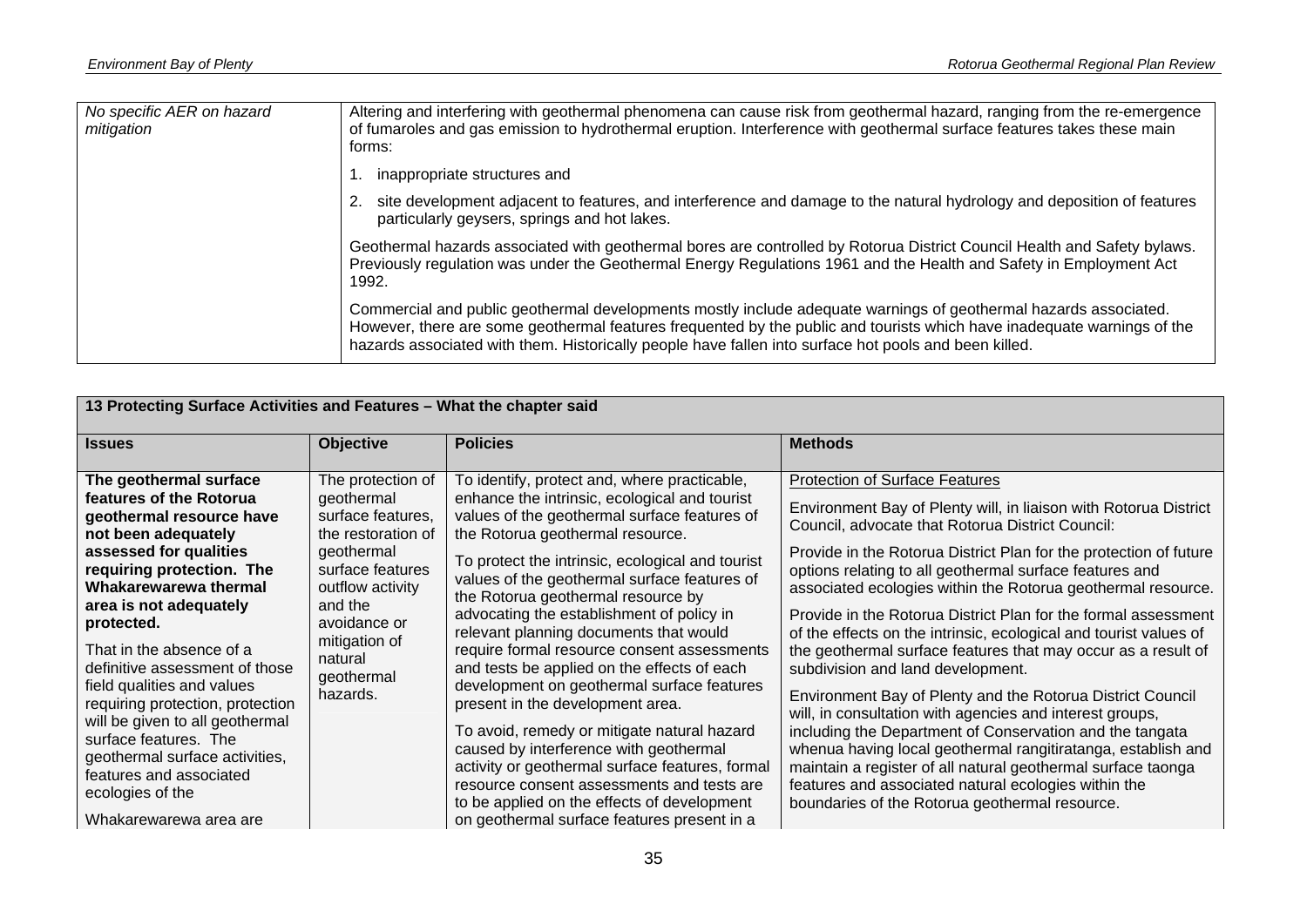| acknowledged as outstanding                                | development area, with particular regard to                                                | The register will:                                                                                                     |
|------------------------------------------------------------|--------------------------------------------------------------------------------------------|------------------------------------------------------------------------------------------------------------------------|
| natural features, consequently<br>requiring protection. To | the effects of development on geothermal<br>hazard risk.                                   | (a) Identify, catalogue and describe each natural surface                                                              |
| achieve this, the established                              |                                                                                            | feature and its associations to groups of geothermal surface                                                           |
| 1.5 kilometre radius mass                                  | To require the provision of formal planning<br>assessment of the effects of development on | features,                                                                                                              |
| abstraction exclusion zone<br>around Pohutu Geyser will be | geothermal hazard risk in relevant planning                                                | (b) Include natural ecologies associated to or dependent upon<br>surface feature activity,                             |
| retained.                                                  | documents.                                                                                 |                                                                                                                        |
| Geothermal aquifer water                                   | To define and protect outstanding natural                                                  | (c) Name geothermal taonga identified by tangata whenua,                                                               |
| levels will need to be<br>managed to ensure healthy        | geothermal activity and geothermal surface<br>features of the Rotorua geothermal field.    | (d) Include both active and inactive natural geothermal surface<br>features,                                           |
| geothermal activity                                        | To ensure that geothermal taonga identified                                                | (e) Assess and describe the sensitivity of each natural                                                                |
| continues so that<br>geothermal surface features           | and named by tangata whenua are respected<br>and afforded appropriate protection.          | surface feature to field pressure change and land                                                                      |
| are protected.                                             |                                                                                            | development, and the protective measures needed to ensure<br>the feature is sustained.                                 |
| To manage the water level in                               | To ensure that any use or development of the<br>Whakarewarewa area is evaluated with       | (f) Include a description of any historic and cultural                                                                 |
| the field aquifer at a level that                          | particular regard to the protection of the                                                 | associations to each feature with respect to its heritage value,                                                       |
| ensures the restoration of<br>geothermal surface feature   | outstanding natural features of the<br>Whakarewarewa area.                                 | (g) Include, as practicable, quality scientific information of                                                         |
| outflow activity.                                          |                                                                                            | relevance to each feature in particular an assessment of                                                               |
|                                                            | To require protection of geothermal adapted<br>ecologies within the Rotorua geothermal     | outflow rates of geothermal fluid,                                                                                     |
|                                                            | resource.                                                                                  | (h) Include location maps and other information presentations                                                          |
|                                                            | To retain a mass abstraction exclusion zone,                                               | to ensure that the register can provide "user friendly" quality<br>information and be an effective planning device for |
|                                                            | measured as a 1.5 km radius from Pohutu                                                    | developers and the public.                                                                                             |
|                                                            | Geyser.                                                                                    | Require the effective reinjection of bore abstracted                                                                   |
|                                                            | To ensure that any adjustment to the                                                       | geothermal water.                                                                                                      |
|                                                            | minimum geothermal aquifer water level<br>pursuant to clause 12.3.3(a)(iv) of this plan    |                                                                                                                        |
|                                                            | provides for a level of outflow from surface                                               |                                                                                                                        |
|                                                            | features that meets the requirements for their<br>protection.                              |                                                                                                                        |
|                                                            |                                                                                            |                                                                                                                        |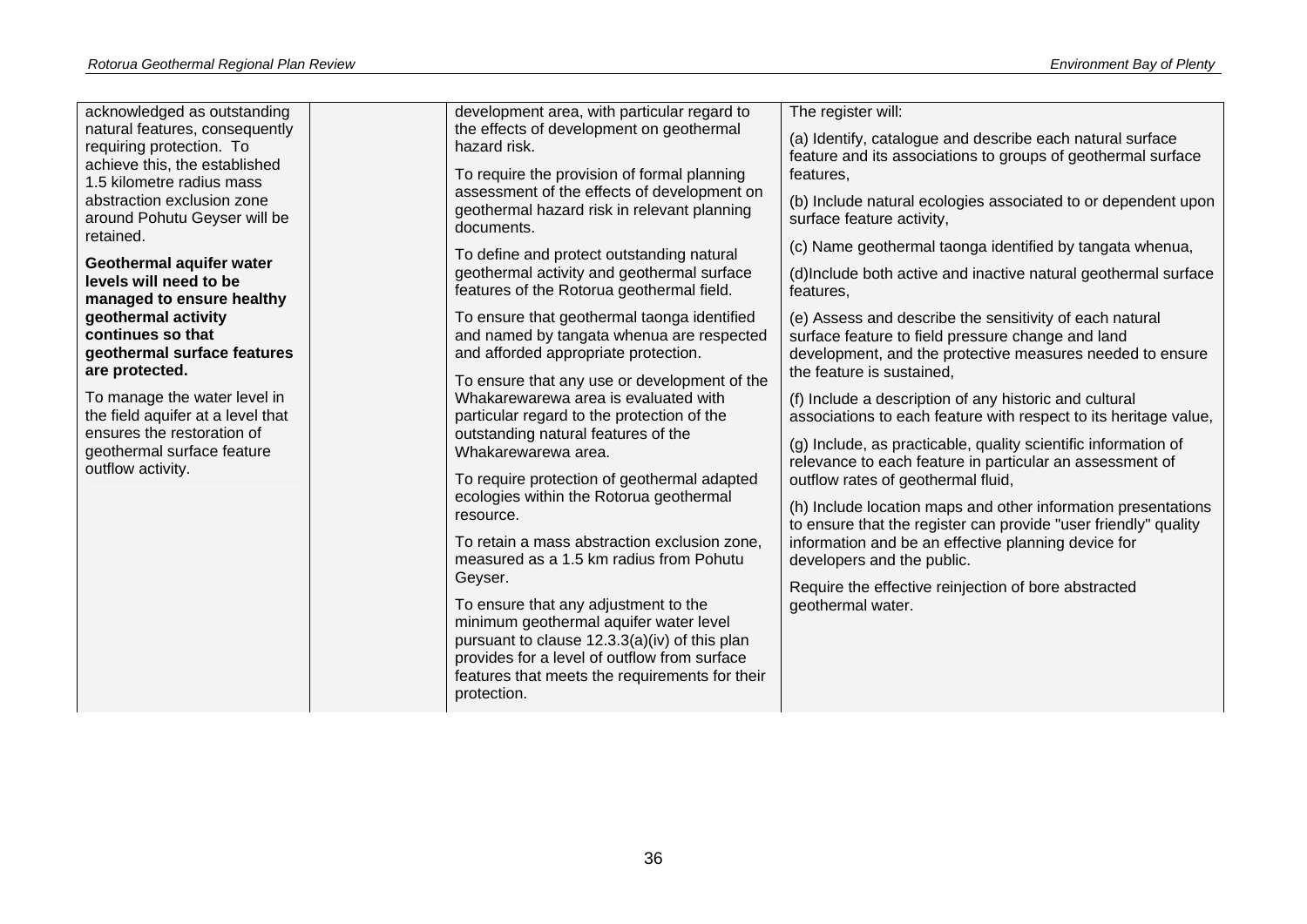**There is no control over the hazard risk or physical destruction of field features caused through development or inappropriate interference. Some natural surface features associated with the field have been, and continue to be, damaged by inappropriate activities and fluid abstraction** 

To require a resource consent for any activity that would or may cause a potential geothermal hazard or have an effect on any natural surface feature, and to discourage development that would interfere with the scenic or amenity value of geothermal surface features, provided that it be made a prohibited activity to interfere with or cause destructive effects on any outstanding natural geothermal feature.

To require that the total quantity of heat extracted by authorised down hole heat exchangers within the abstraction exclusion zone about Pohutu Geyser is not increased.

To promote the rehabilitation of the natural character and outflow activity of natural geothermal surface features and associated ecologies by encouraging the effective reinjection of bore abstracted geothermal water.

#### Rules

The following activities shall be administered as activities that increase the risk of natural hazard, and have an adverse effect on the environment. They shall be regulated as discretionary activities requiring a land use consent:

(a) Any interference with the natural geothermal fluid outflow from a geothermal surface feature, and;

(b) Any interference with the physical structure of a geothermal surface feature, and;

(c) Any destruction of a geothermal surface feature including excavation, and;

(d) Any placement or deposition of any substance, including fill or waste material on, into or under any geothermal surface feature ;

shall be considered as activities causing natural hazard requiring avoidance or mitigation, and as having an adverse effect on the environment, and shall be discretionary activities requiring a land use consent from Environment B·O·P.

The bore abstraction of geothermal water within the geothermal mass abstraction exclusion zone, being that area circumscribed by a circle of 1.5 kilometre radius measured from the centre of Pohutu Geyser, shall be considered as having an adverse effect on the environment and is a prohibited activity.

For section 14.3(c) RMA, the bore abstraction of geothermal water from the Rotorua geothermal field is deemed to have an adverse effect on the environment.

The total quantity of heat extracted by authorised down hole heat exchangers within the geothermal water abstraction exclusion zone shall not be increased.

Any minimum geothermal aquifer water level set by Environment Bay of Plenty under this regional plan shall be set with regard to the protection and preservation requirements of outstanding natural features, the natural character of geothermal wetlands and other natural features of the Rotorua geothermal resource including associated natural ecologies**.**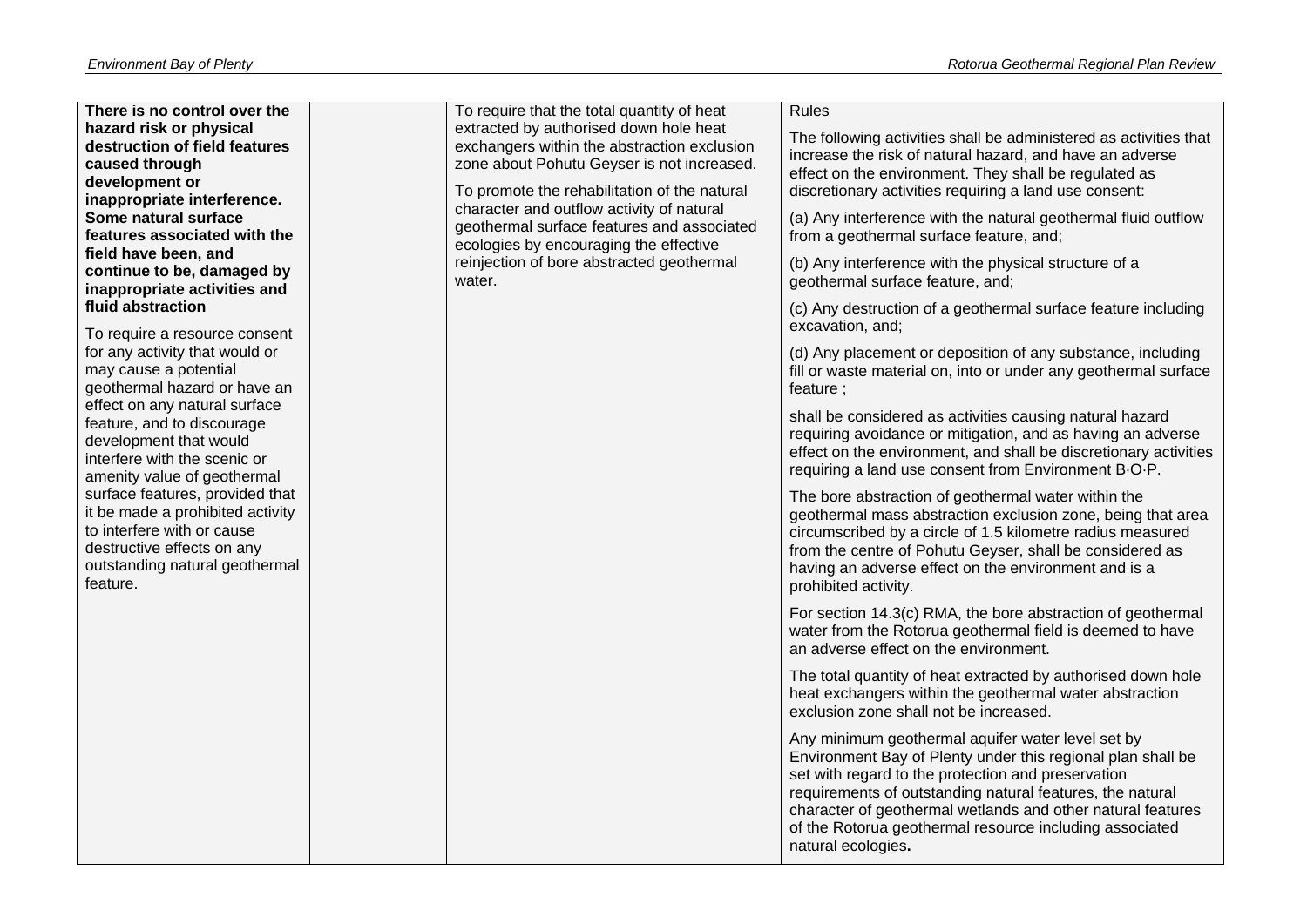#### **14 Quantifying Available Resource - What happens to this chapter?**

The initial development of a model and associated monitoring has been completed. Current plan design and content means that the continued monitoring programme would not be included in a RMA regulatory plan, although the work involved in monitoring and calibrating the model would continue to be done. This work would instead be covered and referred to in the Natural Environmental Monitoring Network (NERMN) and the ten year plan, to ensure it was funded.

Future provisions would concentrate on efficient allocation within the fluid and heat caps recommended by the existing plan, which would remain at 4400 tonnes per day.

| Did it do it?<br>14 Quantifying Available Resource - What did this chapter try to achieve? |                                                                                                     |  |  |
|--------------------------------------------------------------------------------------------|-----------------------------------------------------------------------------------------------------|--|--|
| (Anticipated Environmental Results)                                                        |                                                                                                     |  |  |
|                                                                                            |                                                                                                     |  |  |
|                                                                                            |                                                                                                     |  |  |
| (a) A defined, maximum authorised amount of net geothermal water                           | Met. Modelling and monitoring has provided sufficient information that a maximum net take           |  |  |
| available for utility abstraction without reinjection is achieved.                         | of both fluid and heat can be set. Monitoring of resource consents means that fairly                |  |  |
|                                                                                            | accurate knowledge of the overall take and discharge patterns from the system is available.         |  |  |
| (b) Utility users are provided with an incentive to improve the                            | Met. This incentive is built into the consent conditions. Applications for new consents must        |  |  |
| efficiency with which they take and use geothermal resource from the                       | justify the amount of resource (tonnes per day and/or kilowatts per day) being requested.           |  |  |
| Rotorua geothermal resource, thereby conserving the field and                              | Plan rules require that an allocation of geothermal resource granted by a resource consent          |  |  |
| limiting environmental impacts.                                                            | shall be limited to an amount sufficient for the efficient use of resource relative to the activity |  |  |
|                                                                                            | proposed $(17.3.3(b)(i))$                                                                           |  |  |
| (c) BOPRC will have a defined and regulated tool for reviewing the                         | Met. The model information is the tool used to assess the total system fluid mass available.        |  |  |
| amount of geothermal water available for utility abstraction, leading to                   | The key environmental impacts of concern have been controlled, as the surface features              |  |  |
| better control of environmental impacts.                                                   | have returned to a state similar to that prior to over-abstraction. The consents have been          |  |  |
|                                                                                            | given a ten year term, allowing for review of the amount of abstraction at the renewal of           |  |  |
|                                                                                            | consent. New consent being issues are also for a ten year term and contain review                   |  |  |
|                                                                                            |                                                                                                     |  |  |
|                                                                                            | conditions. The sophistication of the assessment of take by each consent holder varies,             |  |  |
|                                                                                            | which does give a small measure of uncertainty to the information feeding into the model. [In       |  |  |
|                                                                                            | the plan the term abstraction is used rather than extraction. Although the terms have similar       |  |  |
|                                                                                            | meanings in most dictionaries abstraction is the more accurate term as it covers the act of         |  |  |
|                                                                                            | passively withdrawing the fluid (artesian under pressure) whereas extraction is more the            |  |  |
|                                                                                            | active taking (such as pumping)].                                                                   |  |  |
| (d) The potential to make further resource available as model                              | Mainly met. To meet entirely requires greater sophistication of information on take, and            |  |  |
| information, efficiencies in resource use and reinjection frees up                         | annual variances of take. Greater efficiencies of use and of retaining heat prior to and            |  |  |
| further geothermal water or energy.                                                        | during use are still possible.                                                                      |  |  |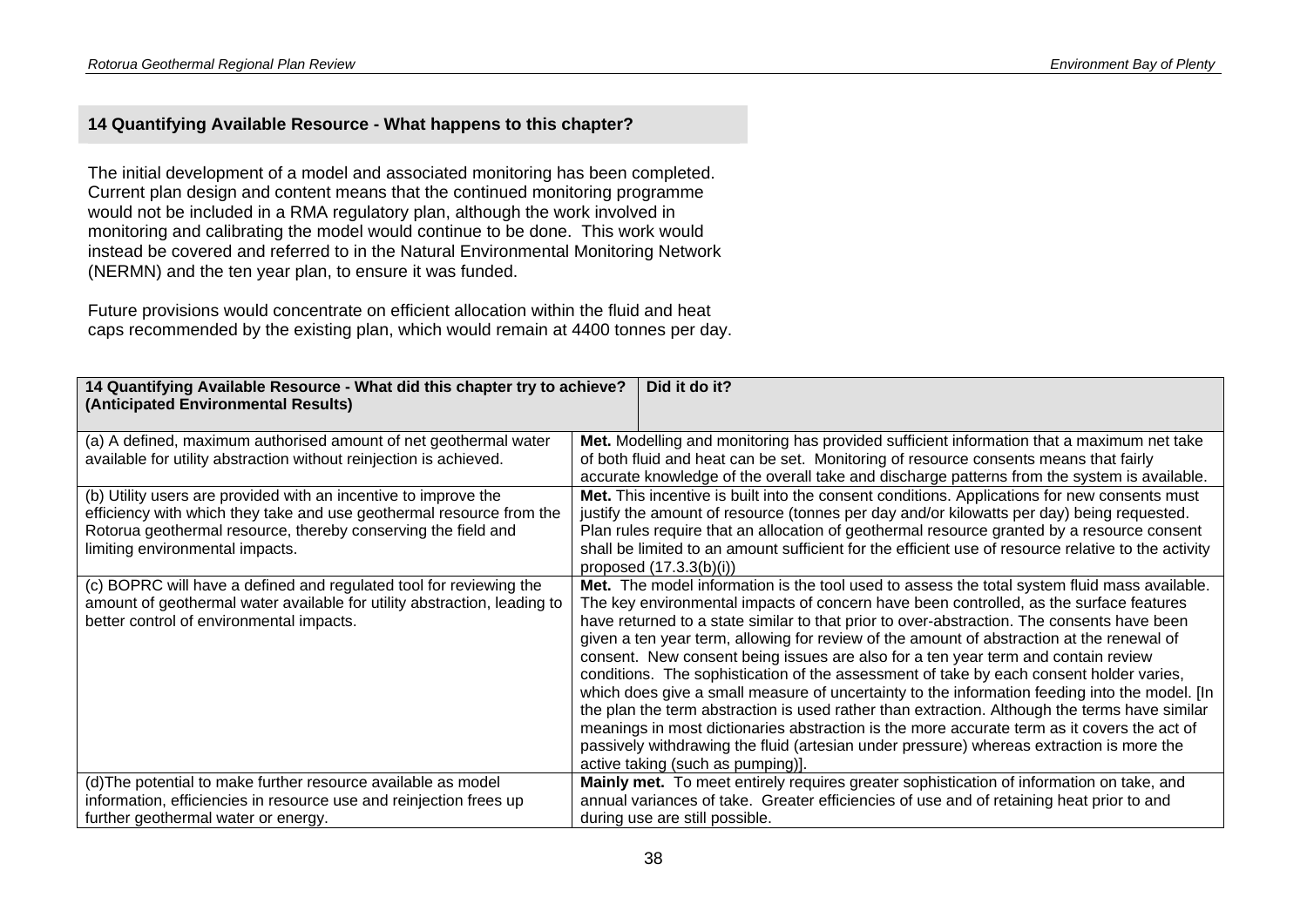| (e) The potential to further restrict the amount of geothermal water<br>available for utility abstraction should the policy requirements of this<br>regional plan relating to:<br>(i) BOPRC requirement for the maintenance of the strategic<br>has never been used.]<br>equilibrium, and<br>(ii) BOPRC's requirement for the effective protection of natural<br>geothermal surface features and ecologies, and<br>(iii) BOPRC's requirement for efficient resource use, fail to be<br>met. | Met. The provision exists to further restrict use, but has not had to be activated, as present<br>levels of use have not created circumstances where the provision had to be applied. [in the<br>current plan Rule 12.3.3(b)(ii) sets the 'abstraction restrictions' conditions on all consents. It |
|---------------------------------------------------------------------------------------------------------------------------------------------------------------------------------------------------------------------------------------------------------------------------------------------------------------------------------------------------------------------------------------------------------------------------------------------------------------------------------------------|-----------------------------------------------------------------------------------------------------------------------------------------------------------------------------------------------------------------------------------------------------------------------------------------------------|
|---------------------------------------------------------------------------------------------------------------------------------------------------------------------------------------------------------------------------------------------------------------------------------------------------------------------------------------------------------------------------------------------------------------------------------------------------------------------------------------------|-----------------------------------------------------------------------------------------------------------------------------------------------------------------------------------------------------------------------------------------------------------------------------------------------------|

| 14 Quantifying Available Resource - What the chapter said                                                                                                                                                                                                                                                                                                                                                                                                                                                                                                                                                                                                                                                                                                                                                                                      |                                                                                                                                                                                                                                                                                      |                                                                                                                                                                                                                                                                                                                                                                                                                                        |                                                                                                                                                                                                                                                                                                                                                                                                                                                                                                                                                                                                                                                                                                                                                                                                                                                                                                                                                                                                                                                                                                                                   |  |
|------------------------------------------------------------------------------------------------------------------------------------------------------------------------------------------------------------------------------------------------------------------------------------------------------------------------------------------------------------------------------------------------------------------------------------------------------------------------------------------------------------------------------------------------------------------------------------------------------------------------------------------------------------------------------------------------------------------------------------------------------------------------------------------------------------------------------------------------|--------------------------------------------------------------------------------------------------------------------------------------------------------------------------------------------------------------------------------------------------------------------------------------|----------------------------------------------------------------------------------------------------------------------------------------------------------------------------------------------------------------------------------------------------------------------------------------------------------------------------------------------------------------------------------------------------------------------------------------|-----------------------------------------------------------------------------------------------------------------------------------------------------------------------------------------------------------------------------------------------------------------------------------------------------------------------------------------------------------------------------------------------------------------------------------------------------------------------------------------------------------------------------------------------------------------------------------------------------------------------------------------------------------------------------------------------------------------------------------------------------------------------------------------------------------------------------------------------------------------------------------------------------------------------------------------------------------------------------------------------------------------------------------------------------------------------------------------------------------------------------------|--|
| <b>Issues</b>                                                                                                                                                                                                                                                                                                                                                                                                                                                                                                                                                                                                                                                                                                                                                                                                                                  | <b>Objective</b>                                                                                                                                                                                                                                                                     | <b>Policies</b>                                                                                                                                                                                                                                                                                                                                                                                                                        | <b>Methods</b>                                                                                                                                                                                                                                                                                                                                                                                                                                                                                                                                                                                                                                                                                                                                                                                                                                                                                                                                                                                                                                                                                                                    |  |
| There is a serious uncertainty<br>about the actual amount of<br>geothermal resource now<br>available for utility<br>abstraction, and whether<br>there will be major increases<br>or decreases in resource<br>availability in the future.<br>That a controlled moratorium on<br>any further net mass abstraction<br>from the Rotorua geothermal<br>resource be established.<br>provided that as quality<br>information about the Rotorua<br>geothermal resource becomes<br>available, allowing better<br>precision relating effects to<br>location, net mass or energy<br>available for abstraction across<br>the field will be quantified<br>accordingly. A relationship will<br>be established linking net<br>energy/mass abstraction from<br>the field to the cumulative<br>reinjection effort. As an interim<br>control, the total net mass | A measure of available<br>resource that relates to<br>the maintenance of the<br>strategic equilibrium,<br>protection of natural<br>geothermal surface<br>features and ecologies,<br>the cumulative effort for<br>efficient resource use.<br>and control of<br>environmental effects. | To establish the net measure<br>of available resource.<br>To establish procedures for the<br>review and variation of the net<br>measure of available resource.<br>with particular regard to:<br>The maintenance of the<br>strategic equilibrium, and;<br>The protection of natural<br>surface features and<br>ecologies, and;<br>The cumulative effort for<br>efficient resource use, and;<br>The control of environmental<br>effects. | Establishing Available Resource - Environment B-O-P will:<br>Establish an initial total net amount of geothermal water available<br>for utility abstraction.<br>Initiate a change to the plan to vary the total net amount of<br>geothermal mass available for utility abstraction at any time that<br>the review procedure of Section 14.3.3 (a)(iii) indicates that a<br>variation is required.<br>Establish a review procedure by which assessment of the total net<br>amount of geothermal water available for utility abstraction will be<br>made using quality information including:<br>(a) Current analysis of trends in monitored information,<br>(b) Information from the field model,<br>(c) Environment Bay of Plenty's requirement for the maintenance<br>of the strategic equilibrium,<br>(d) Environment Bay of Plenty's requirement for the effective<br>protection of natural geothermal surface features and ecologies,<br>(e) Results of cumulative effort for efficient resource use and,<br>(f) Environmental effects, including positive effects through the<br>establishment of down hole heat exchangers. |  |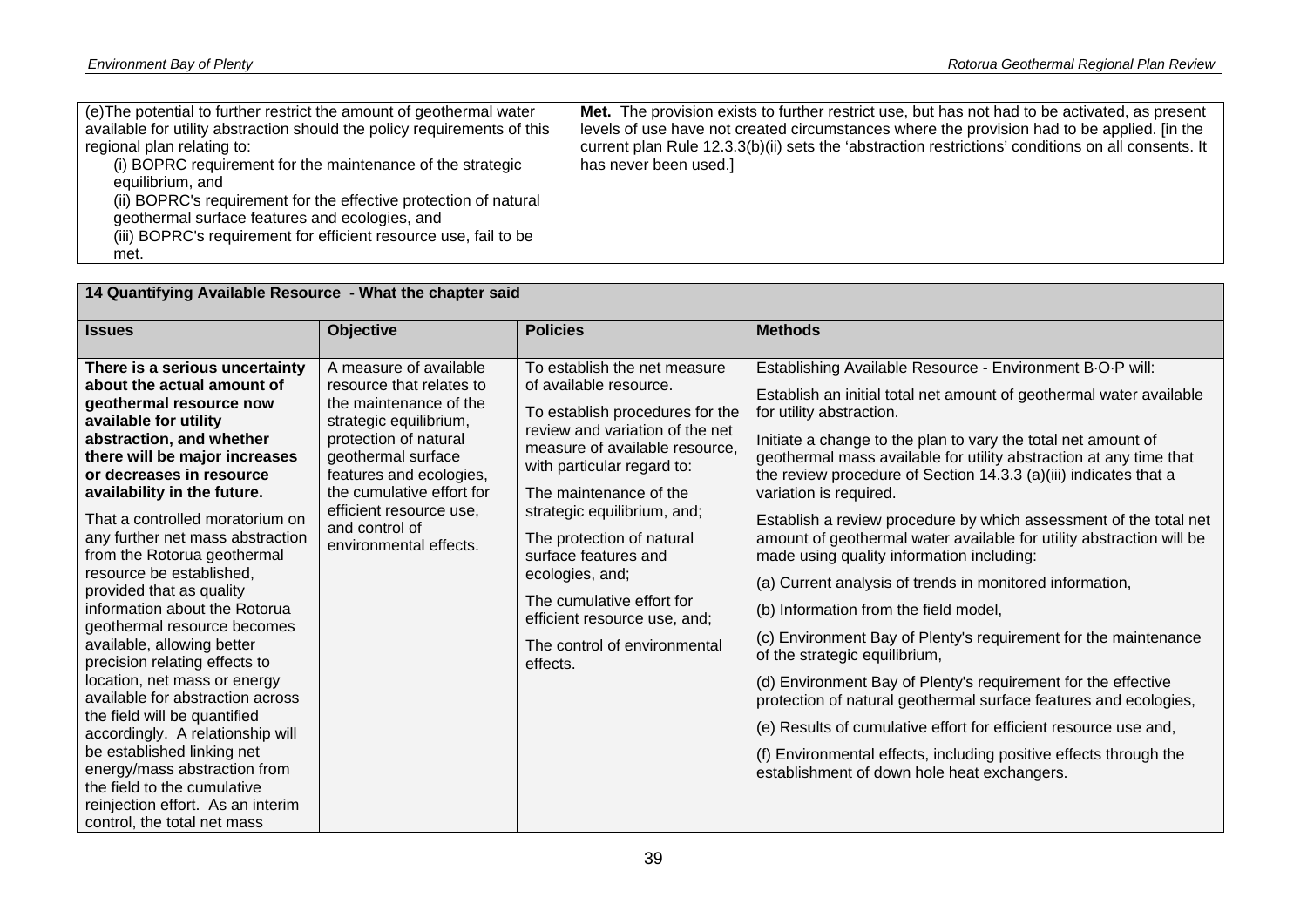| abstraction from the field will not<br>exceed 4,400 tonnes per day. |  | Define a relationship between mass abstraction activities and<br>energy abstraction activities.                                                                                                                                      |
|---------------------------------------------------------------------|--|--------------------------------------------------------------------------------------------------------------------------------------------------------------------------------------------------------------------------------------|
|                                                                     |  | Define the relationship between mass abstraction activities and<br>energy abstraction activities in order to provide trends towards<br>using more efficient geothermal utility systems, such as down hole<br>heat exchanger systems. |
|                                                                     |  | Rule                                                                                                                                                                                                                                 |
|                                                                     |  | The initial net amount of geothermal water (mass) available for<br>utility abstraction shall not exceed an accumulated total of 4,400<br>tonnes per day.                                                                             |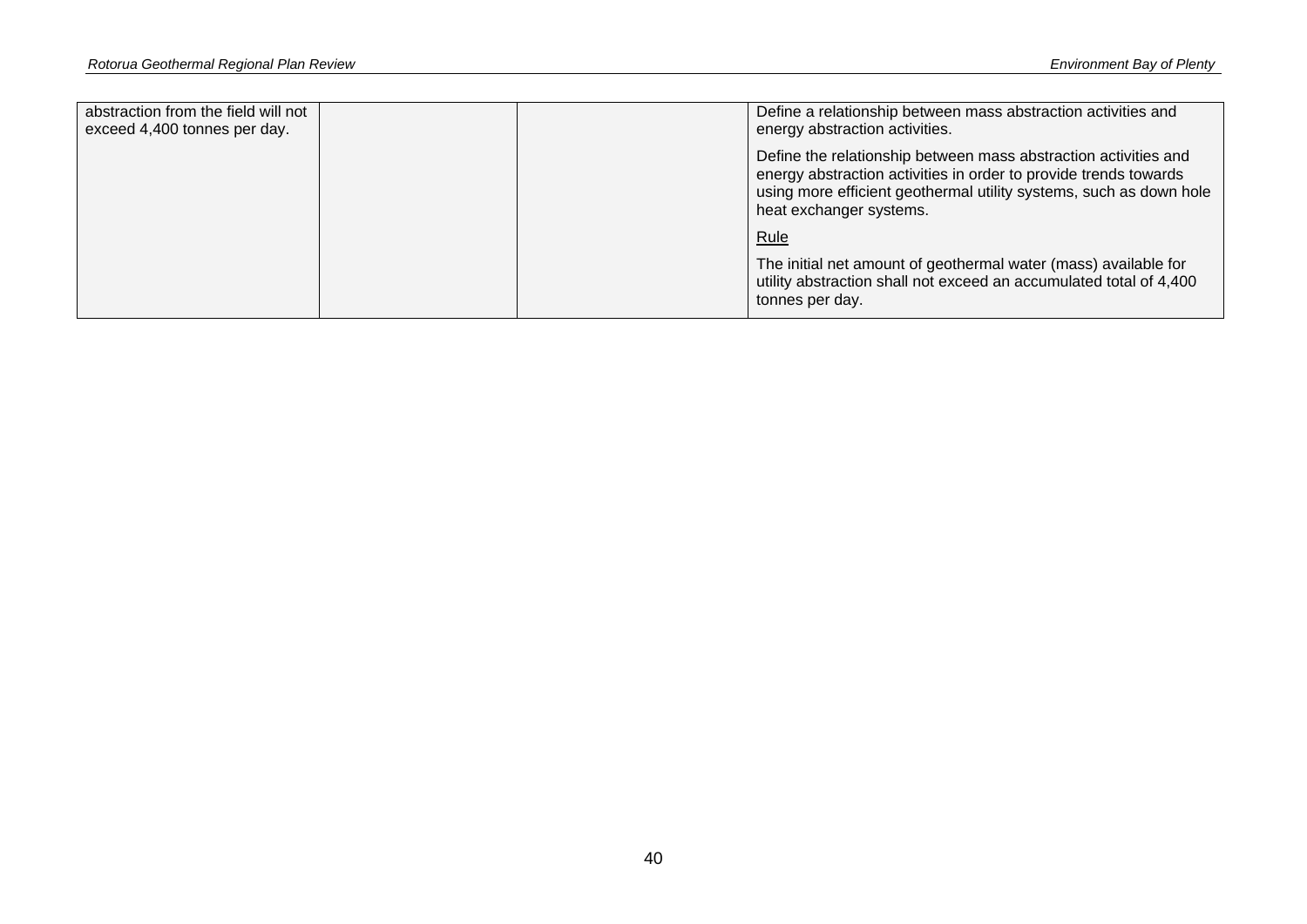### **15 Protecting Authorised Users - What happens to this chapter?**

These provisions were to cover the transition to a resource consent regime. The transition period has now concluded so the provisions are obsolete.

| 15 Protecting Authorised Users - What did this chapter try<br>to achieve? (Anticipated Environmental Results)                                                                                    | Did it do it?                                                                                                                                                                                                                                                                                                                                                                                                                                                                                                                                                                                                                                                                                                                                                                                                                                                                                                                                                                                                                                                                                                                                                                                                                                |
|--------------------------------------------------------------------------------------------------------------------------------------------------------------------------------------------------|----------------------------------------------------------------------------------------------------------------------------------------------------------------------------------------------------------------------------------------------------------------------------------------------------------------------------------------------------------------------------------------------------------------------------------------------------------------------------------------------------------------------------------------------------------------------------------------------------------------------------------------------------------------------------------------------------------------------------------------------------------------------------------------------------------------------------------------------------------------------------------------------------------------------------------------------------------------------------------------------------------------------------------------------------------------------------------------------------------------------------------------------------------------------------------------------------------------------------------------------|
| (a) Existing authorised users who have given effective effort to<br>using resource efficiently and minimising environmental effects                                                              | Met in part. Such users received resource consents. These consents have come up for<br>renewal and as the system is in equilibrium they have been granted new consents.                                                                                                                                                                                                                                                                                                                                                                                                                                                                                                                                                                                                                                                                                                                                                                                                                                                                                                                                                                                                                                                                      |
| will gain certainty of access to resource.                                                                                                                                                       | The current provisions for efficient use are not effective. For other consent types the incentive of<br>longer terms can be used for better environmental examples, but as the plan restricts the term to<br>10 years there is little incentive for positive environmental behaviours, as all existing users have<br>first right to the resource under 124A of the Resource Management Act 1991. Encouraging good<br>environmental behaviour needs to be a core focus of the new plan provisions. Rule 17.3.3(b)(i)<br>requires that an allocation of geothermal resource shall be limited to an amount sufficient for the<br>efficient use of resource relative to the activity proposed and that efficient use of resource means<br>that all practicable means have been or will be installed to ensure that wastage of geothermal<br>resource, in particular heat and energy, is minimised. 'All practicable means' is not prescriptive<br>but it does give scope for a consents officer to assess application details to see whether the<br>intent of the rule is being met. The rule was meant to provide scope to turn down applications<br>where an applicant blatantly failed to operate their system as efficiently as they should. |
| (b) All users on an interconnected multiple user system will have<br>a measure of security of tenure, providing for the protection of<br>rights and the enhancement of the "social environment". | Met.<br>This provision is used, but only partially successfully, as the information has historically only<br>being listed on the Officers Report, rather than on the Consent Conditions (the legal document,<br>and the only document provided to the consent holder). Staff are currently trialling a new wording<br>in the consent document to try and increase the protection of Category B (multiple access to<br>single bore) users.                                                                                                                                                                                                                                                                                                                                                                                                                                                                                                                                                                                                                                                                                                                                                                                                    |

| <b>15 Protecting Authorised Users</b> |                  |                             |                                                                                                                                                               |
|---------------------------------------|------------------|-----------------------------|---------------------------------------------------------------------------------------------------------------------------------------------------------------|
| <b>Issues</b>                         | <b>Objective</b> | <b>Policies</b>             | <b>Methods</b>                                                                                                                                                |
|                                       |                  |                             |                                                                                                                                                               |
| Environment                           | The use of       | To recognise the            | <b>Process</b>                                                                                                                                                |
| <b>Bay of Plenty will need</b>        | geothermal       | commitments and             |                                                                                                                                                               |
| to establish some                     | energy by        | investments of existing     | (i) To be considered under this section, the applicant is required to have a current                                                                          |
| certainty and                         | authorised users | current authorised resource | authorisation, provided that Environment Bay of Plenty may, at its discretion,<br>consider an application under this section if the applicant has had a valid |
| protection for                        | remains secure   | users while ensuring that   |                                                                                                                                                               |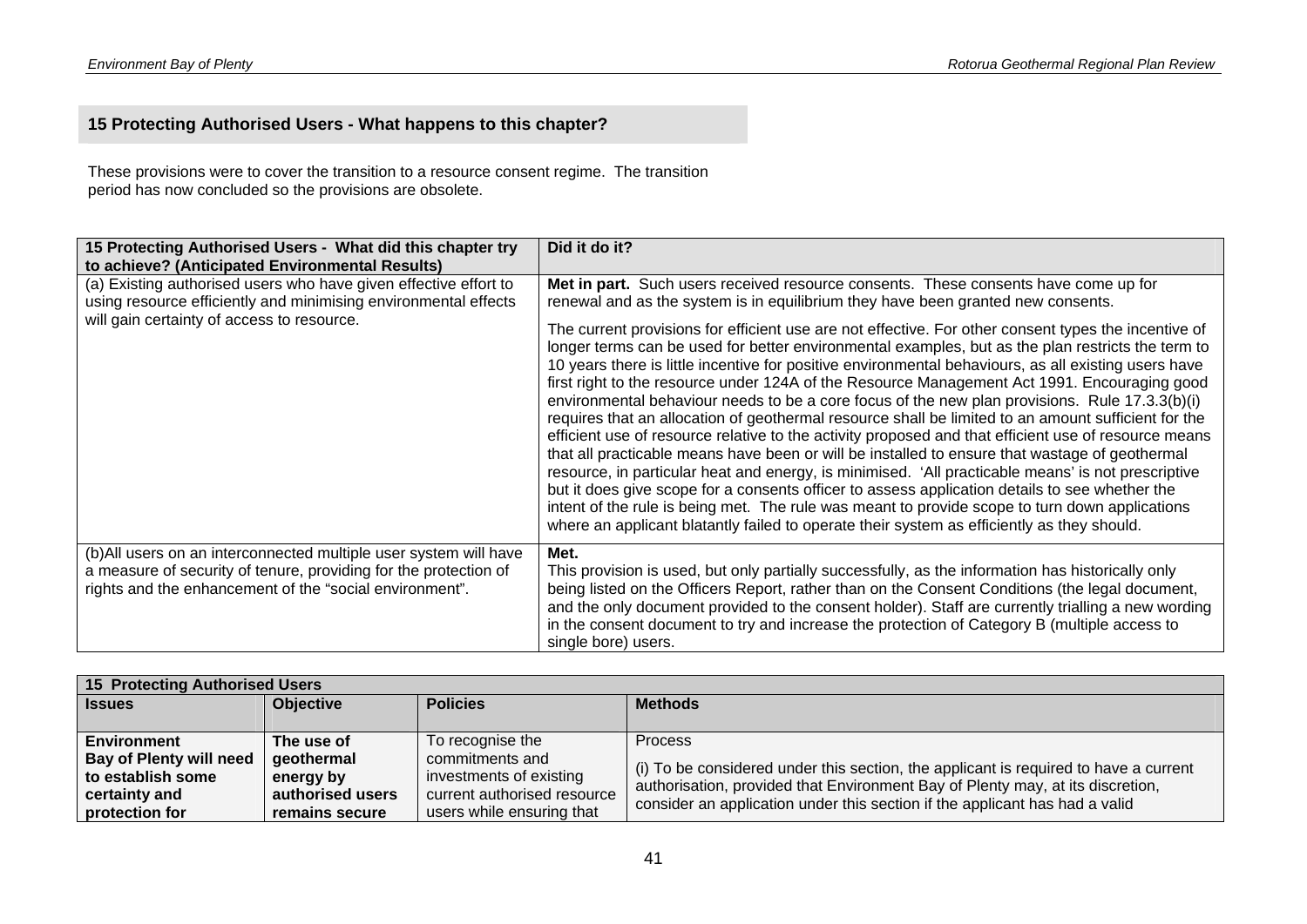| authorised users,                                                        | and sustained. | the geothermal resource is                                                                                 | authorisation within one year from the date of application.                                                                                                                                                                                                                                                                                                                                                                               |  |  |  |  |                                                                                                                |  |  |                                                                                                            |  |                                                                                                                                                                                         |
|--------------------------------------------------------------------------|----------------|------------------------------------------------------------------------------------------------------------|-------------------------------------------------------------------------------------------------------------------------------------------------------------------------------------------------------------------------------------------------------------------------------------------------------------------------------------------------------------------------------------------------------------------------------------------|--|--|--|--|----------------------------------------------------------------------------------------------------------------|--|--|------------------------------------------------------------------------------------------------------------|--|-----------------------------------------------------------------------------------------------------------------------------------------------------------------------------------------|
| particularly from<br>unreasonable costs<br>and over allocation.          |                | taken, used and discharged<br>in accordance with the<br>policies and rules of the                          | (ii) The applicant shall supply the following application information and evidence as<br>appropriate when application is being sought for a replacement resource consent:                                                                                                                                                                                                                                                                 |  |  |  |  |                                                                                                                |  |  |                                                                                                            |  |                                                                                                                                                                                         |
| <b>That Environment</b><br>Bay of Plenty will seek<br>to protect current |                | RGRP.<br>To encourage all users<br>supplied by an<br>interconnected multiple<br>user system to form into a |                                                                                                                                                                                                                                                                                                                                                                                                                                           |  |  |  |  |                                                                                                                |  |  |                                                                                                            |  | (a) That the application is lodged with Environment Bay of Plenty no later than 6<br>months before the expiry of the original resource consent expires (section 124 of the<br>RMA), and |
| authorised geothermal<br>resource users,                                 |                |                                                                                                            |                                                                                                                                                                                                                                                                                                                                                                                                                                           |  |  |  |  | (b) That the application is for an amount of mass or energy not exceeding their<br>existing authorisation, and |  |  |                                                                                                            |  |                                                                                                                                                                                         |
| provided that the user<br>complies with the policy                       |                | documented association to<br>represent their individual                                                    | (c) That the use of resource is efficient, and                                                                                                                                                                                                                                                                                                                                                                                            |  |  |  |  |                                                                                                                |  |  |                                                                                                            |  |                                                                                                                                                                                         |
| requirements of the<br>RGRP.                                             |                | and collective rights and<br>interests.                                                                    |                                                                                                                                                                                                                                                                                                                                                                                                                                           |  |  |  |  |                                                                                                                |  |  | (d) That any fluid extracted is or will be reinjected, or a down hole heat exchanger is<br>being used, and |  |                                                                                                                                                                                         |
|                                                                          |                |                                                                                                            | (e) That the bore installation has been maintained to standard, and                                                                                                                                                                                                                                                                                                                                                                       |  |  |  |  |                                                                                                                |  |  |                                                                                                            |  |                                                                                                                                                                                         |
|                                                                          |                |                                                                                                            | (f) That the application complies with all other policies of this regional plan.                                                                                                                                                                                                                                                                                                                                                          |  |  |  |  |                                                                                                                |  |  |                                                                                                            |  |                                                                                                                                                                                         |
|                                                                          |                |                                                                                                            | (iii) In accordance with Section 418(2) and (4) of the RMA;                                                                                                                                                                                                                                                                                                                                                                               |  |  |  |  |                                                                                                                |  |  |                                                                                                            |  |                                                                                                                                                                                         |
|                                                                          |                |                                                                                                            | (a) Any permission for the taking of geothermal energy from the Rotorua geothermal<br>field for any purpose authorised (by licence or otherwise) under Section 9 (1)(b) of<br>the Geothermal Energy Act 1951 is hereby revoked on the date six months following<br>the date on which this regional plan becomes operative.                                                                                                                |  |  |  |  |                                                                                                                |  |  |                                                                                                            |  |                                                                                                                                                                                         |
|                                                                          |                |                                                                                                            | (b) Any taking of heat or energy from geothermal water or from the material<br>surrounding geothermal water in the Rotorua geothermal aquifer being lawfully<br>taken or used, and such taking or use did not require any licence or other<br>authorisation, shall cease to be permitted from the date six months following the<br>date on which this regional plan becomes operative.                                                    |  |  |  |  |                                                                                                                |  |  |                                                                                                            |  |                                                                                                                                                                                         |
|                                                                          |                |                                                                                                            | (c) Any taking of heat or energy from geothermal water or from the material<br>surrounding geothermal water in the Rotorua geothermal aquifer being taken<br>pursuant to any general authorisation, including General Authorisation No 6 of the<br>Environment Bay of Plenty Transitional Regional Plan, shall cease to be so<br>authorised from the date six months following the date on which this regional plan<br>becomes operative. |  |  |  |  |                                                                                                                |  |  |                                                                                                            |  |                                                                                                                                                                                         |
|                                                                          |                |                                                                                                            | (iv) Category B licence holders currently using geothermal water, heat or energy<br>from interconnected multiple user systems are hereby recognised by Environment                                                                                                                                                                                                                                                                        |  |  |  |  |                                                                                                                |  |  |                                                                                                            |  |                                                                                                                                                                                         |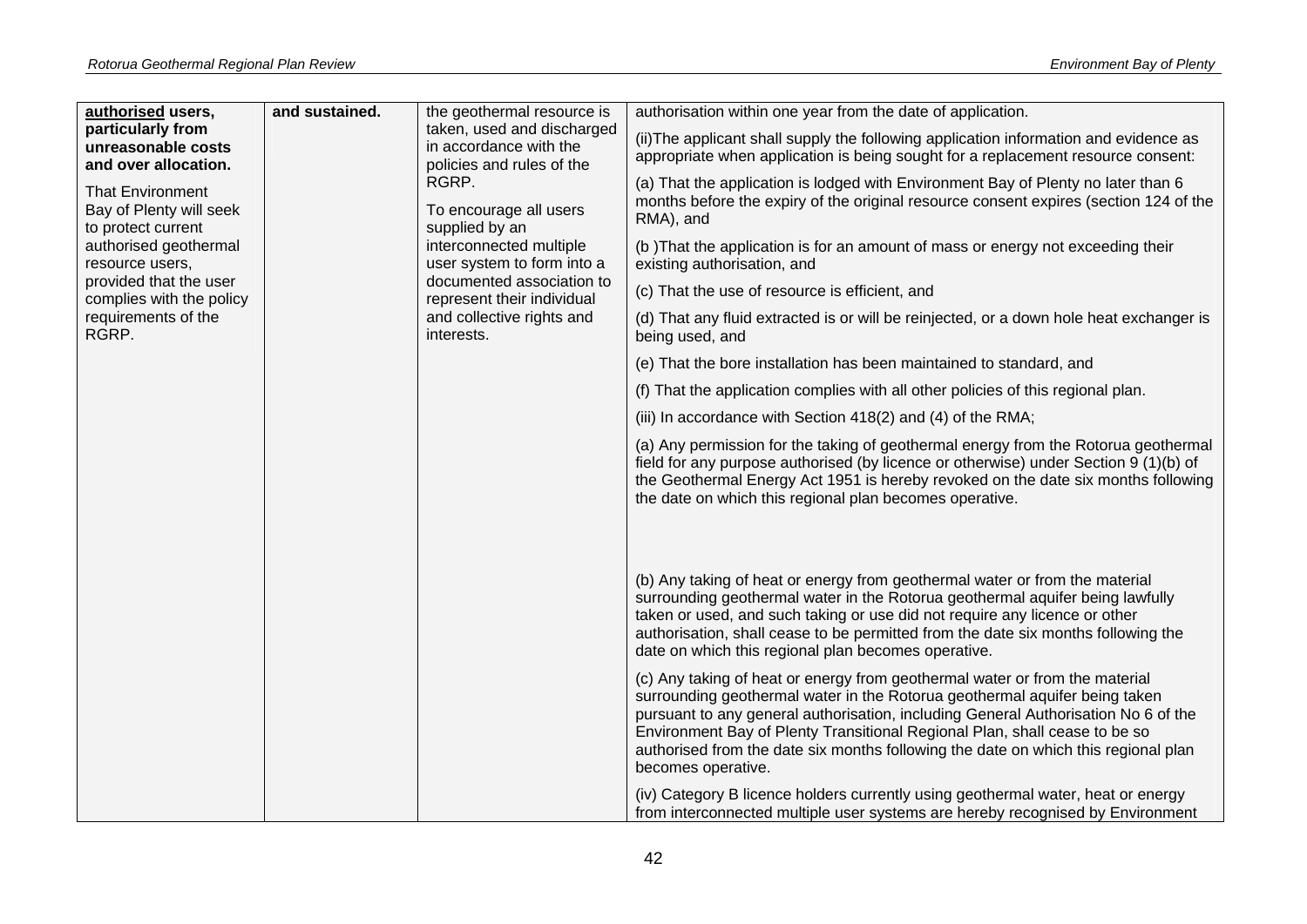|  | Bay of Plenty as having part interest together with Category A licence holders in any<br>new or replacement resource consent to take and use a resource allocation for that<br>system.                                                         |
|--|------------------------------------------------------------------------------------------------------------------------------------------------------------------------------------------------------------------------------------------------|
|  | (v) Any body of persons that have a documented association to represent their<br>individual and collective rights and interests, and represent all users supplied by an<br>interconnected multiple user system, will be recognised by E B-O-P. |
|  | (vi)When considering an application for the replacement of a licence or resource<br>consent for an interconnected multiple user system, regard shall be had to:                                                                                |
|  | (a) any current licence, resource consent or other documented permission advised<br>by any user of the system, and                                                                                                                             |
|  | (b) any claim of interest in the system, including the identity of individual users, the<br>amount of resource they seek and their interest in the application, and                                                                            |
|  | (c) whether the application has been lodged and documented in a manner that<br>protects any rights and interests established by a) or b) above                                                                                                 |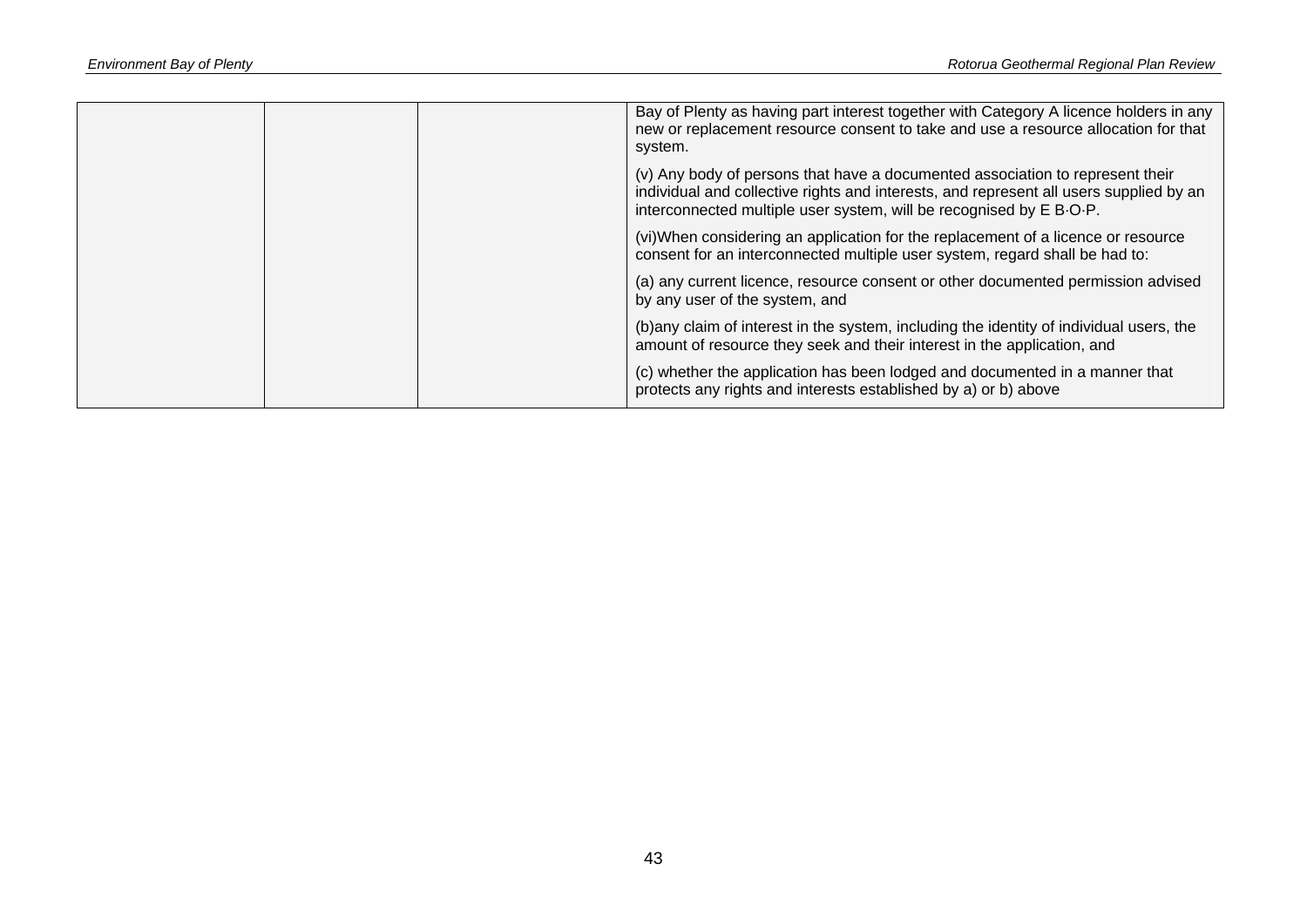### **16 Managing Unauthorised Users - What happens to this chapter?**

These provisions were to cover the transition to a resource consent regime. The transition period has now concluded so the provisions are obsolete.

| <b>Managing Unauthorised Users - What did this</b><br>chapter try to achieve? (Anticipated Environmental<br><b>Results)</b>                                                                 | Did it do it?                                                                                                                                                                                                                                                                                                                                                                                                                                |
|---------------------------------------------------------------------------------------------------------------------------------------------------------------------------------------------|----------------------------------------------------------------------------------------------------------------------------------------------------------------------------------------------------------------------------------------------------------------------------------------------------------------------------------------------------------------------------------------------------------------------------------------------|
| (a) Unauthorised bores currently operating on the<br>geothermal field will either become authorised or will<br>be shut down and sealed, decreasing draw-off from the<br>geothermal aquifer. | Mainly met. Some bores that have not been appropriately shut down are still found, and require proper<br>abandonment processes (grouting of bore) to be carried out. There are six consents for fluid take within<br>the 1.5 km exclusion zone. The current plan prohibits Environment Bay of Plenty from accepting<br>applications to replace these. There have been no forced bore closures under the Rotorua Geothermal<br>Regional Plan. |
| (b) Field management costs will be more equitably<br>distributed.                                                                                                                           | Met. System management costs are met through general rate and through recoveries on resource<br>consents. As a considerable amount of the value of the system is in its intrinsic state, a mix of user<br>charges (consents) and general value (rates) seems appropriate.                                                                                                                                                                    |
| (c) Field management effort to reduce adverse<br>environmental effects will be more effective.                                                                                              | Met. The system model has been used to determine the safe level of total take. This, together with the<br>requirement to reinject, has led to a successful reduction in adverse environmental effect.                                                                                                                                                                                                                                        |
| (d) Authorised bore operators and owners will be better<br>protected.                                                                                                                       | Met. The resource consent regime for allocating fluid and heat has resulted in authorised users' resource<br>being physically available to them without fear that the resource will be over-allocated.                                                                                                                                                                                                                                       |
| (e) The preservation and protection of features and<br>efficiency of resource use will be enhanced.                                                                                         | Met. The regular and consistent functioning of the system's outflow features has been restored. Technical<br>efficiency of end use has been improved slightly, but there is considerable scope for further improvement<br>as new consents are issued.                                                                                                                                                                                        |

#### **16 Managing Unauthorised Users – What the chapter said**

| <b>Issues</b>                                                                     | <b>Objective</b>                             | <b>Policies</b>                                                                            | <b>Methods</b>                                                                                                                                                                              |
|-----------------------------------------------------------------------------------|----------------------------------------------|--------------------------------------------------------------------------------------------|---------------------------------------------------------------------------------------------------------------------------------------------------------------------------------------------|
|                                                                                   |                                              |                                                                                            |                                                                                                                                                                                             |
| The effective management                                                          | Unauthorised                                 | To identify and register                                                                   | (a) Detection of Unauthorised Users                                                                                                                                                         |
| of the Rotorua geothermal<br>resource can not be                                  | bore users are<br>discouraged from           | authorised users of geothermal<br>resource.                                                | Environment Bay of Plenty will:                                                                                                                                                             |
| achieved while there are<br>unauthorised users on the<br>field.                   | committing<br>offences under<br>the Resource | (b) To actively pursue the<br>decommissioning of any bore<br>used without authorisation to | (a)(i) Establish a monitoring system designed to detect and register the<br>location, owner and authorisation status of all bores on the Rotorua<br>geothermal field whether in use or not. |
| That Environment Bay of<br>Plenty work together with<br>people who have no formal | Management Act.                              | take and use geothermal<br>resource.                                                       | (a)(ii) Register, monitor and map known current authorisations for the taking<br>or use of geothermal resource.                                                                             |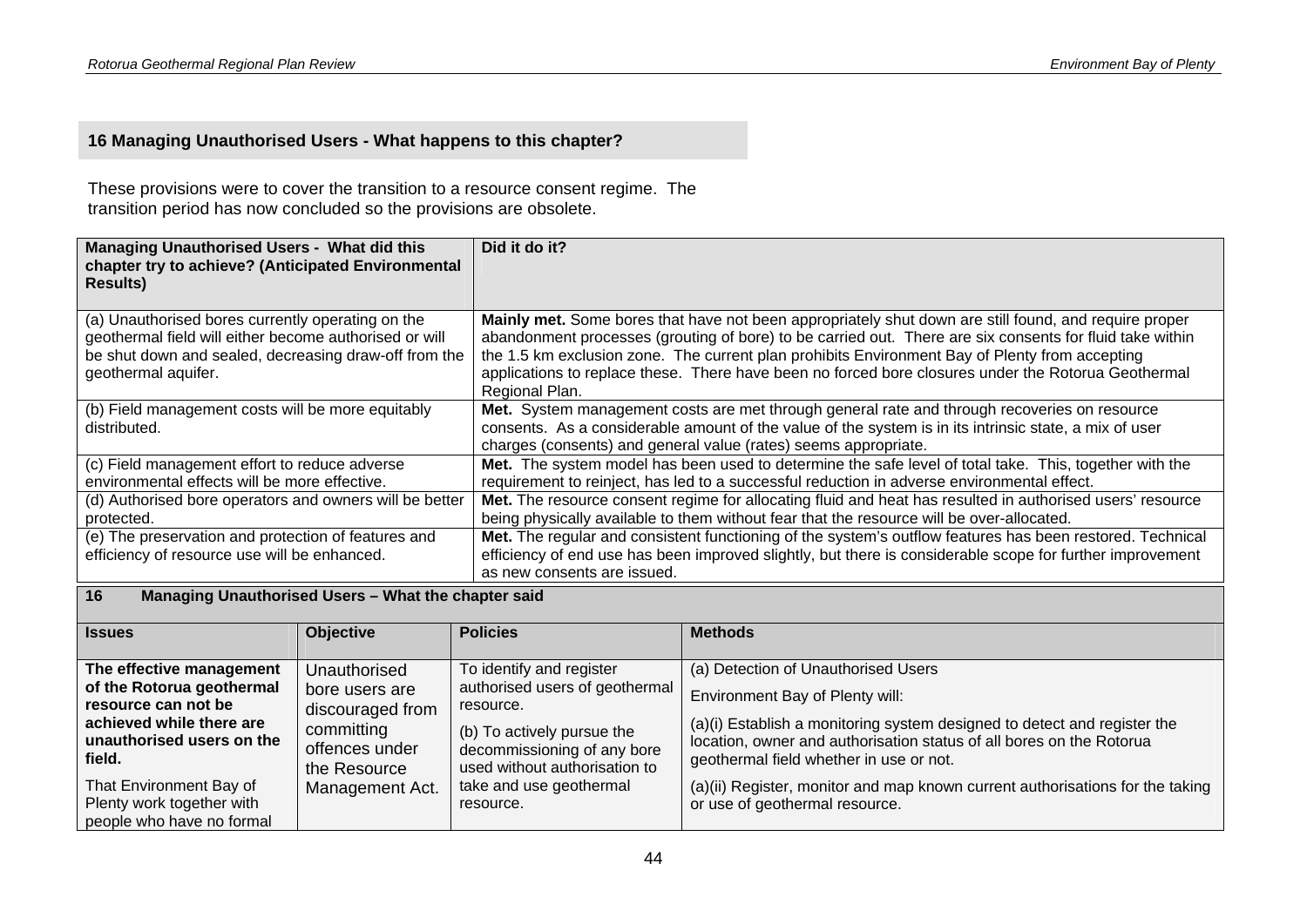| authorisation to take<br>geothermal resource to<br>determine the status of their                                     | (c) To revoke the right of<br>existing users to take and use<br>geothermal resource pursuant                          | (a)(iii) Work together with bore owners to ascertain whether individual bores<br>that have no known current authorisation are authorised or not.<br>(b) Prevention of Unauthorised Abstraction                                                                                                                     |
|----------------------------------------------------------------------------------------------------------------------|-----------------------------------------------------------------------------------------------------------------------|--------------------------------------------------------------------------------------------------------------------------------------------------------------------------------------------------------------------------------------------------------------------------------------------------------------------|
| resource use. If, as a result,<br>people are found to have no<br>valid authorisation, then they                      | to Section $418(2)$ and $(4)$ of<br>the RMA.                                                                          | Environment Bay of Plenty will:                                                                                                                                                                                                                                                                                    |
| be given a period of three<br>months in which to secure an<br>allocation of geothermal<br>resource and make a formal | (d) To encourage unauthorised<br>users to determine the<br>authority by which they claim a<br>right to take and use   | (b)(i) When it has reasonable grounds to believe that a bore is being<br>operated without authorisation, issue a written warning notice to the owner<br>of the bore. The warning notice will include a summary of the grounds for E<br>Bay of Plenty's concerns.                                                   |
| application for a resource<br>consent. Any user<br>subsequently discovered to                                        | geothermal resource.<br>(e) To provide a moratorium for<br>a period of three months, for                              | (b)(ii) Require that after receiving a warning notice a bore owner shall, within<br>20 working days, provide to Environment Bay of Plenty information stating<br>the authority under which the bore owner believes the bore to be operating.                                                                       |
| be taking and/or using<br>geothermal resource would,<br>following due warning, be<br>prosecuted. This process        | unauthorised users to secure<br>an allocation of geothermal<br>resource and apply for<br>appropriate resource consent | (b)(iii) Following assessment of any advice or information received,<br>determine whether or not a bore is being used with or without authorisation<br>and respond accordingly.                                                                                                                                    |
| shall not apply to bores<br>installed and used without<br>resource consent on or after                               |                                                                                                                       | (b)(iv) Ensure that any bore used to illegally access and take geothermal<br>water, heat or energy from the Rotorua geothermal field is effectively<br>decommissioned by any practical means.                                                                                                                      |
| October 1991.                                                                                                        |                                                                                                                       | (b)(v) Following a moratorium period of 60 working days from the date on<br>which an unauthorised taking and use of geothermal resource has been<br>determined by Environment Bay of Plenty to have no authorisation, pursue,<br>as appropriate, enforcement action.                                               |
|                                                                                                                      |                                                                                                                       | <b>Rules</b>                                                                                                                                                                                                                                                                                                       |
|                                                                                                                      |                                                                                                                       | (c)(i) The taking and use of geothermal heat or energy from geothermal<br>water, or heat or energy from the material surrounding any geothermal<br>water, pursuant to section 418(2) and (4) of the RMA, is hereby revoked on<br>the date one year from the date on which this regional plan becomes<br>operative. |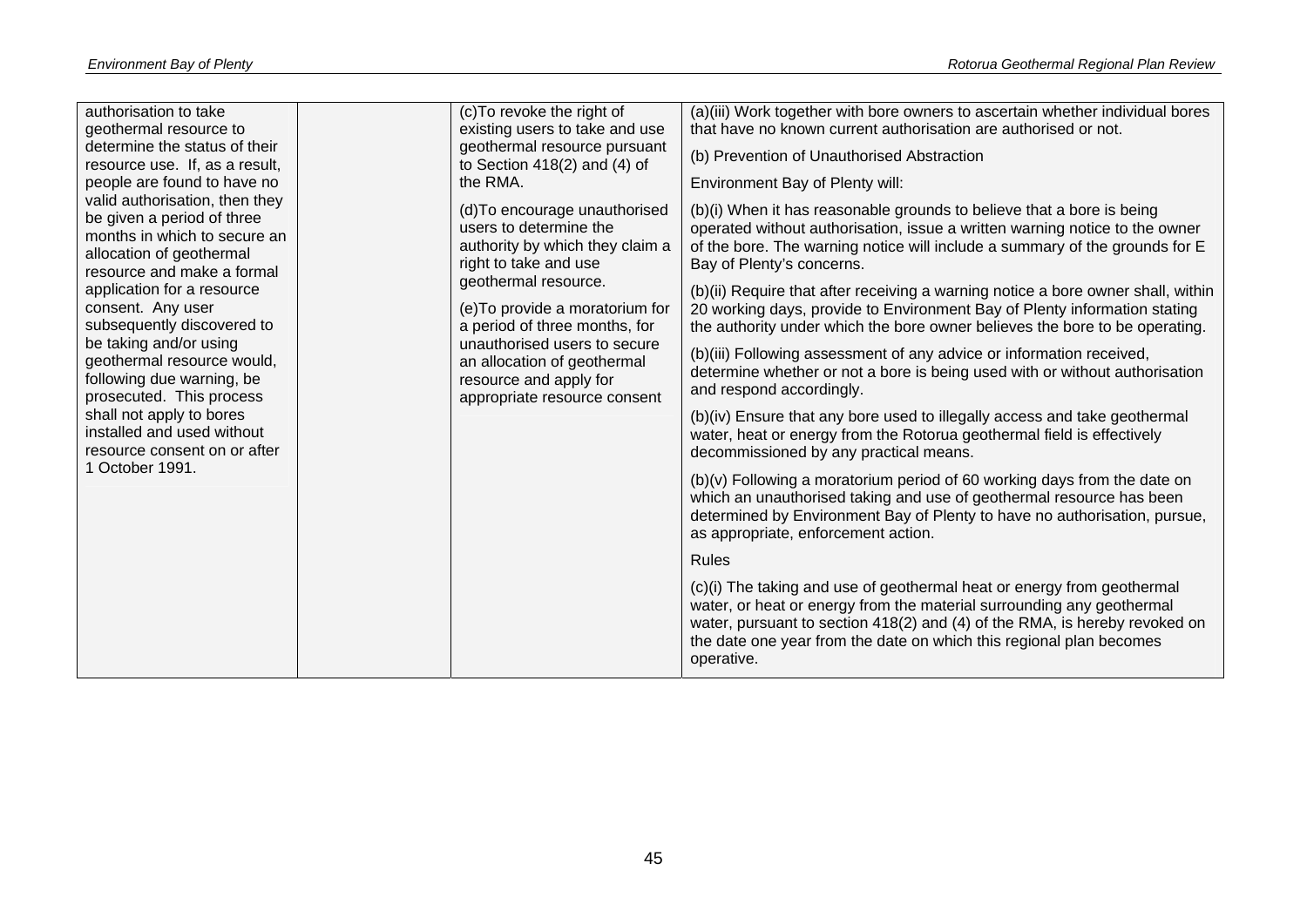### **17 Equating Allocation to Use - What happens to this chapter?**

These provisions will be retained and added to, in order to increase efficiency of use of the resource.

There is also scope to use non-statutory measures to add to the efficient use purpose, by providing information and support to increase efficient use, thus enabling the available heat and fluid to be shared among a larger number of uses.

| 17 Equating Allocation to Use - What did this chapter try to<br>achieve? (Anticipated Environmental Results)                                  | Did it do it?                                                                                                                                                                                                                                                                                                                                      |
|-----------------------------------------------------------------------------------------------------------------------------------------------|----------------------------------------------------------------------------------------------------------------------------------------------------------------------------------------------------------------------------------------------------------------------------------------------------------------------------------------------------|
| (a) Resource users will be restricted to amounts of resource that<br>are relevant to the use they propose.                                    | Met. The resource consent process identifies and assesses this.                                                                                                                                                                                                                                                                                    |
| (b) Resource users are restricted from installing inefficient or<br>wasteful resource use systems.                                            | Met. Resource consent conditions require this, and resource consent monitoring checks this<br>for compliance.                                                                                                                                                                                                                                      |
| (c) Resource users are restricted from unnecessarily holding<br>amounts of available resource that could be made available to other<br>users. | Met. Consent assessments include an efficiency test with trigger values for a range of uses.<br>The trigger values are set scientifically.                                                                                                                                                                                                         |
| (d) Resource users are restricted from capturing resource for<br>speculative purposes.                                                        | Mainly met. Through standard five year lapse, although there is some "banking" to be<br>resolved.                                                                                                                                                                                                                                                  |
| (e) Resource users are restricted from holding resource on the off<br>chance that they may need a bit more at some future time.               | Met in part. While allocation is usually based on bore potential rather than actual and<br>accurate measurement, improving measurement techniques and the use of 'throttling<br>diaphragms' have refined the amounts of resource able to be taken on some bores. However<br>for other bores with older headworks this is still 'work in progress'. |
| (f) Resource users would only get enough resource to operate their<br>proposed use efficiently, without waste.                                | Met. The resource consent process provides an opportunity for resource use to be assessed<br>against amount requested.                                                                                                                                                                                                                             |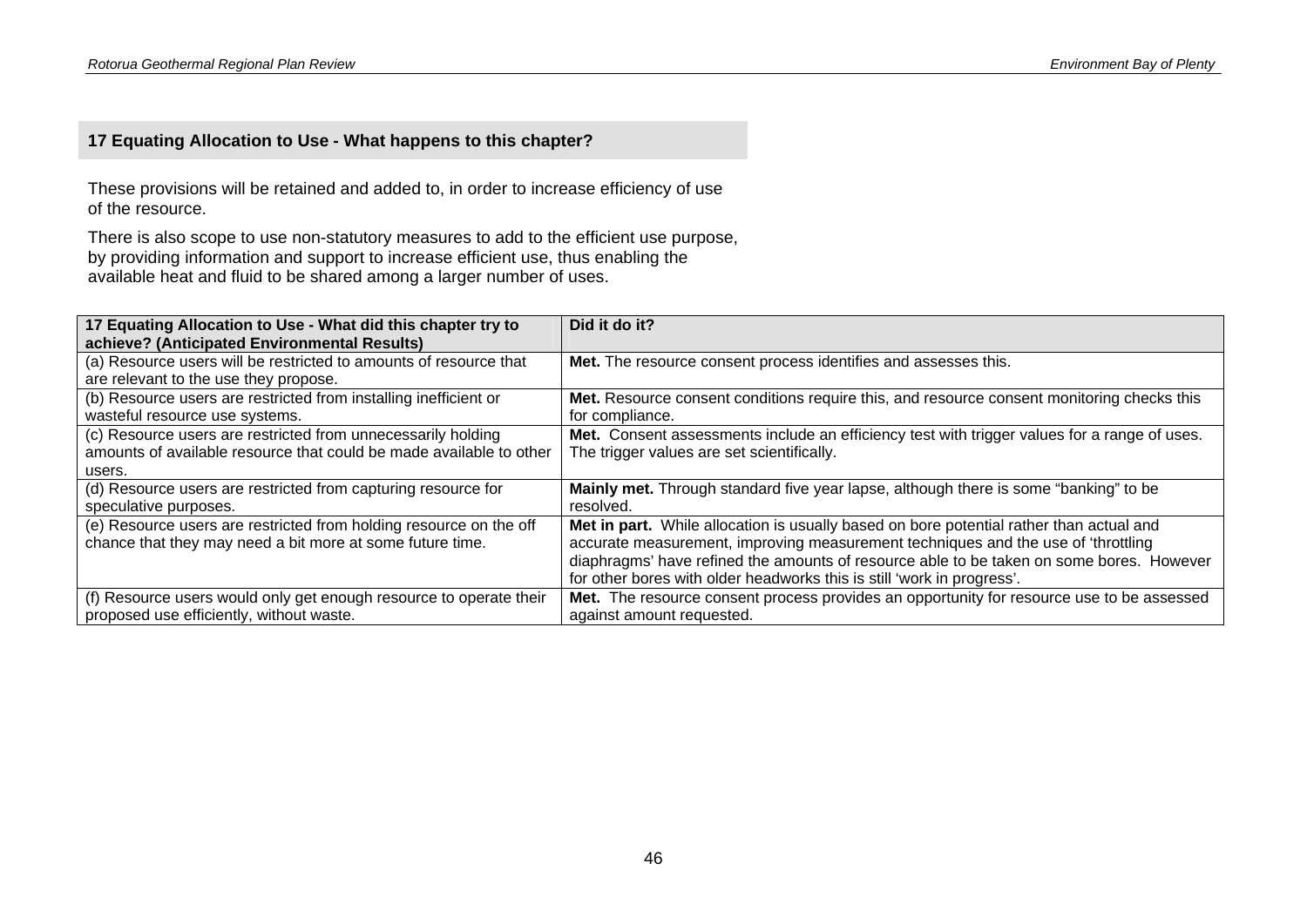| 17                                                                                                                                                                                                                              | Equating Allocation to Use - What the chapter said                                                                                                                                                                                                                                            |                                                                                                                                                                                                                                                                                                        |                                                                                                                                                                                                                                                                                                                                                                                                                                                                                                                                                                                                                                                                                                                 |  |
|---------------------------------------------------------------------------------------------------------------------------------------------------------------------------------------------------------------------------------|-----------------------------------------------------------------------------------------------------------------------------------------------------------------------------------------------------------------------------------------------------------------------------------------------|--------------------------------------------------------------------------------------------------------------------------------------------------------------------------------------------------------------------------------------------------------------------------------------------------------|-----------------------------------------------------------------------------------------------------------------------------------------------------------------------------------------------------------------------------------------------------------------------------------------------------------------------------------------------------------------------------------------------------------------------------------------------------------------------------------------------------------------------------------------------------------------------------------------------------------------------------------------------------------------------------------------------------------------|--|
| <b>Issues</b>                                                                                                                                                                                                                   | <b>Objective</b>                                                                                                                                                                                                                                                                              | <b>Policies</b>                                                                                                                                                                                                                                                                                        | <b>Methods</b>                                                                                                                                                                                                                                                                                                                                                                                                                                                                                                                                                                                                                                                                                                  |  |
| The amount of<br>geothermal resource<br>granted to a user<br>should be related<br>directly to their use<br>requirement, and<br>limited to prevent<br>resource being<br>wasted.<br><b>That Environment</b><br>Bay of Plenty will | Achieve efficient<br>use practices and<br>the prevention of<br>the waste of<br>available resource.                                                                                                                                                                                            | To ensure that the allocation<br>of geothermal resource to an<br>applicant is not excessive but<br>equates to an amount that is<br>reasonable, and will ensure<br>the efficient use of resource<br>for the activity proposed.<br>(b) To discourage and<br>prevent the waste of<br>geothermal resource. | <b>Application Requirements</b><br>(i) Each new or replacement application for geothermal resource consent to provide,<br>amongst other application details, evidence relating the amount of geothermal<br>water, heat or energy sought to the particular resource use proposed.<br>(ii) Any assessment presented by the applicant to accord with the policies for<br>efficient use required by this regional plan.<br>(iii) Will, in assessing and deciding on any application for a consent to take and/or<br>use geothermal resource, give effect to the requirements for efficiency set by this<br>regional plan.<br>(iv) May, at its discretion, grant a consent for the amount sought by the application, |  |
| require, as part of the<br>information supporting<br>any new application,<br>an assessment<br>relating to the amount<br>of mass or energy<br>sought to the use of                                                               | or for a lesser amount subject to agreement with the applicant, or may decline the<br>application.<br>(v) All users of geothermal water, heat or energy from the Rotorua geothermal<br>resource are required to avoid or remedy practices that result in the waste of<br>geothermal resource. |                                                                                                                                                                                                                                                                                                        |                                                                                                                                                                                                                                                                                                                                                                                                                                                                                                                                                                                                                                                                                                                 |  |
| the resource sought<br>and evidence of the<br>efficiencies anticipated<br>by the applicant.                                                                                                                                     |                                                                                                                                                                                                                                                                                               |                                                                                                                                                                                                                                                                                                        | (vi) Each resource consent granted to take or use geothermal resource for a new<br>activity shall be subject to the requirements of section 125 of the RMA provided that<br>any extension granted on application under section 125(1)(b) of the RMA shall not<br>exceed six months.                                                                                                                                                                                                                                                                                                                                                                                                                             |  |
| Environment<br>Bay of Plenty will<br>consider altering                                                                                                                                                                          |                                                                                                                                                                                                                                                                                               |                                                                                                                                                                                                                                                                                                        | (vii) Environment Bay of Plenty will investigate methods and means of achieving<br>greater efficiencies in the use of geothermal resource. Information gathered shall<br>be collated and made available at cost.                                                                                                                                                                                                                                                                                                                                                                                                                                                                                                |  |
| existing consents to<br>meet the minimum<br>geothermal aquifer                                                                                                                                                                  |                                                                                                                                                                                                                                                                                               |                                                                                                                                                                                                                                                                                                        | (viii) All geothermal resource recovered as a result of the efficiency requirements of<br>this regional plan shall be monitored and registered.                                                                                                                                                                                                                                                                                                                                                                                                                                                                                                                                                                 |  |
| water levels required                                                                                                                                                                                                           |                                                                                                                                                                                                                                                                                               |                                                                                                                                                                                                                                                                                                        | 17.3.3(b) Rule                                                                                                                                                                                                                                                                                                                                                                                                                                                                                                                                                                                                                                                                                                  |  |
| by this regional plan.                                                                                                                                                                                                          |                                                                                                                                                                                                                                                                                               |                                                                                                                                                                                                                                                                                                        | 17.3.3(b)(i) An allocation of geothermal resource granted by a resource consent<br>shall be limited to an amount sufficient for the efficient use of resource relative to the<br>activity proposed. For the purposes of this rule, the efficient use of resource means<br>that all practicable means have been or will be installed to ensure that wastage of<br>geothermal resource, in particular heat and energy, is minimised.                                                                                                                                                                                                                                                                              |  |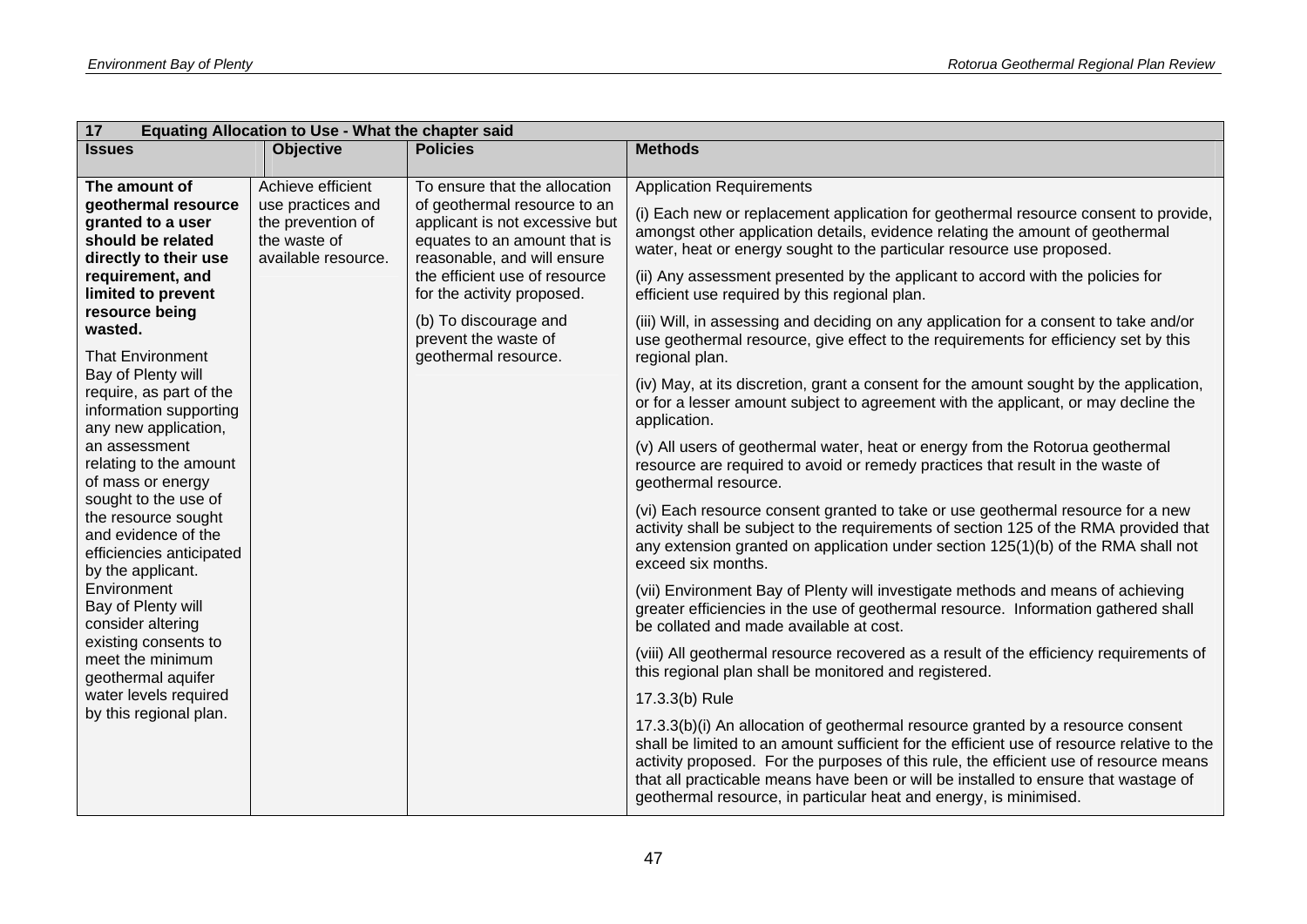### **18 Transfer of Allocations - What happens to this chapter?**

These provisions will be retained for Rotorua Geothermal System Management to provide the capability to transfer resource for greater efficiency of use (presumption that transfer rights will result in resource moving from less to more efficient use). Provisions will be modified to improve their uptake.

| <b>Transfer of Allocations - What did this</b><br>chapter try to achieve? (Anticipated<br><b>Environmental Results)</b> | Did it do it?                                                                                                                                                                                                                                                                                                          |
|-------------------------------------------------------------------------------------------------------------------------|------------------------------------------------------------------------------------------------------------------------------------------------------------------------------------------------------------------------------------------------------------------------------------------------------------------------|
| (a) Mobility of resource use about the field.                                                                           | Met. Rules in the plan provide for this to occur. They have not been activated in a coordinated manner between<br>users, but as resource has been freed up in some places it becomes available for use by other potential users via the<br>consent application process.                                                |
| (b) Net shift of extractive effects away from<br>Whakarewarewa.                                                         | Met. The 1.5 km exclusion zone ensured that extractive resource use shifted away from Whakarewarewa. If a<br>transfer occurs, Rule 18.3.3(a)(iv)(b) requires regard to be had to whether the transfer would result in the shifting of<br>the resource abstraction point to a distance further away from Pohutu Geyser. |
| (c) Enable allocated resource to shift to<br>more efficient use.                                                        | Met. Although the system was set up, it was not consciously used by willing traders; it has only been put into effect<br>by the attrition and replacement of resource consents. The only way allocation can be re-assigned to more efficient<br>use is when consents are surrendered.                                  |
| (d) Induce a shift to downhole heat<br>exchangers and reinjection.                                                      | Met. Resource consents conditions have prompted a strong shift to reinjection. Downhole heat exchangers are still<br>in a development phase, as technology that suits Rotorua conditions is still evolving. So while the policy provides for<br>and encourages the chance, not a lot of action has occurred.           |
| (e) Enable users choices.                                                                                               | Met. The plan provides the capacity to choose, even if this provision has not been used.                                                                                                                                                                                                                               |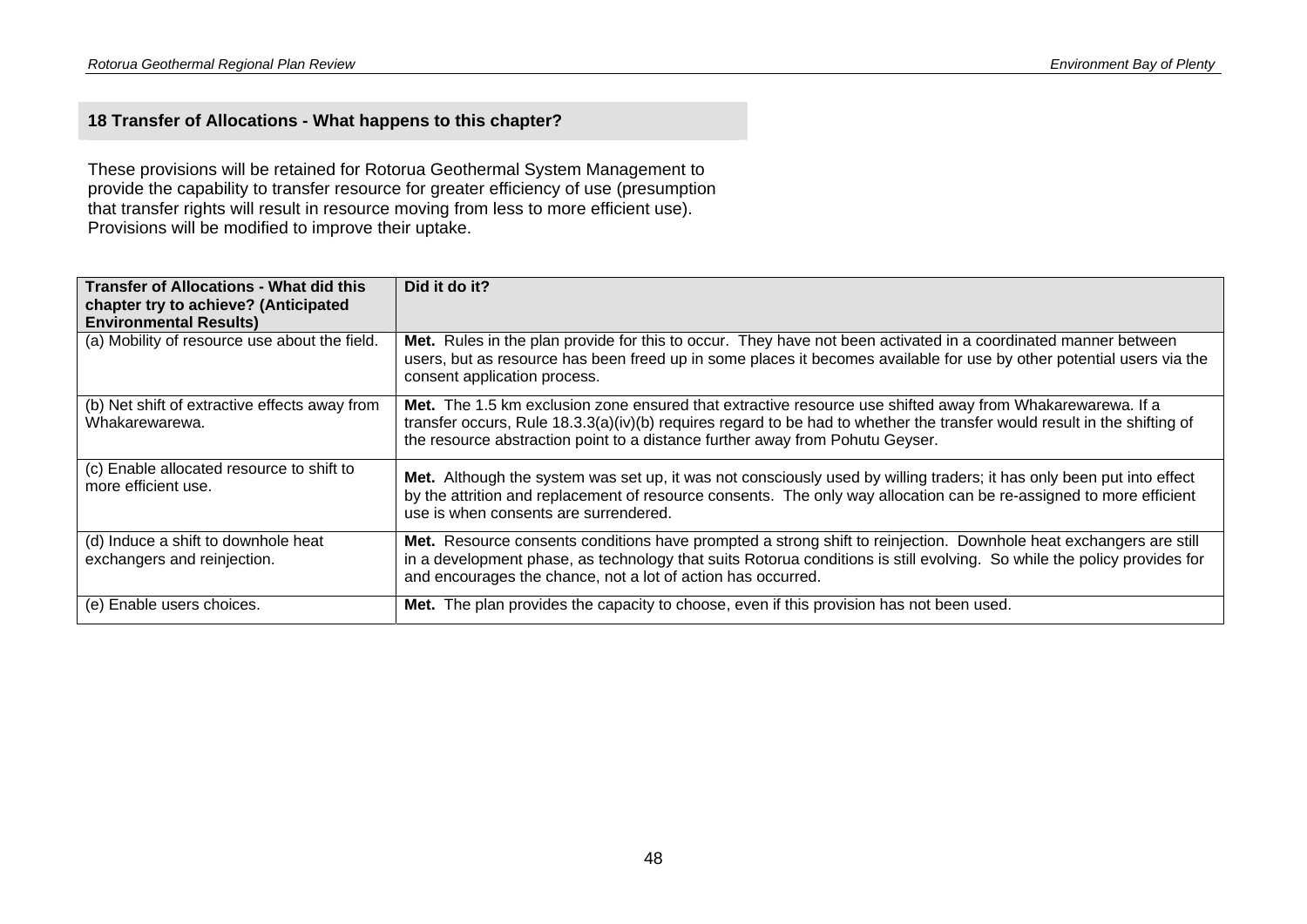| 18 Transfer of Allocations - what the chapter said                                                              |                                                                                         |                                                                                                                                                                                                                                                                    |                                                                                                                                                                                                                                        |  |
|-----------------------------------------------------------------------------------------------------------------|-----------------------------------------------------------------------------------------|--------------------------------------------------------------------------------------------------------------------------------------------------------------------------------------------------------------------------------------------------------------------|----------------------------------------------------------------------------------------------------------------------------------------------------------------------------------------------------------------------------------------|--|
| <b>Issues</b>                                                                                                   | Objective 13.5.1                                                                        | Policies 13.5.2                                                                                                                                                                                                                                                    | <b>Methods</b>                                                                                                                                                                                                                         |  |
| To achieve resource                                                                                             | <b>Provision for the</b>                                                                | (a) To enable transferring to                                                                                                                                                                                                                                      | Transfer Register and Procedure - E B-O-P will:                                                                                                                                                                                        |  |
| mobility, to provide for<br>community resource<br>use aspirations and to                                        | occur as efficiently as is<br>transferring of<br>geothermal<br>practicable.<br>resource | (i) Establish and maintain a register of those resource consents and associated bore<br>systems that qualify as transferable consents.                                                                                                                             |                                                                                                                                                                                                                                        |  |
| allow the holders of<br>resource allocations a                                                                  | allocations                                                                             | (b) To facilitate transferring of<br>resource provided that the<br>objectives, policies and<br>methods of this regional plan<br>are not compromised.                                                                                                               | (ii) Require that a transfer proposal be submitted to E B-O-P for assessment, under<br>the signatures of all parties to the transfer.                                                                                                  |  |
| wider range of<br>options, a mechanism<br>for facilitating the                                                  |                                                                                         |                                                                                                                                                                                                                                                                    | (iii) Consider a transfer proposal with reference to an assessment on environmental<br>effects.                                                                                                                                        |  |
| transfer of geothermal<br>resource should be                                                                    |                                                                                         | (c) To establish a register of<br>transferrable consents.                                                                                                                                                                                                          | (iv) Environment Bay of Plenty may have regard to the following criteria when<br>considering a transfer proposal:                                                                                                                      |  |
| provided.<br><b>That Environment Bay</b><br>of Plenty provide for the<br>transferring of<br>geothermal resource |                                                                                         | (d) To ensure that the<br>transfer of any portion or<br>allocation of geothermal<br>resource related to an<br>interconnected multiple user<br>system recognises the<br>interests of users that take or<br>use geothermal water, heat<br>or energy from the system. | Whether the transfer would result in the extracted resource being reinjected or heat<br>resource being accessed by a downhole heat exchanger,                                                                                          |  |
|                                                                                                                 |                                                                                         |                                                                                                                                                                                                                                                                    | (b) Whether the transfer would result in the shifting of the resource abstraction point<br>to a distance further away from Pohutu Geyser.                                                                                              |  |
| between authorised<br>users that have                                                                           |                                                                                         |                                                                                                                                                                                                                                                                    | (c) Whether the transfer results in compliance with the objectives, policies and<br>methods of this regional plan.                                                                                                                     |  |
| recognised transferrable<br>consents, but subject to                                                            |                                                                                         |                                                                                                                                                                                                                                                                    | (v) Advise the parties of its assessment of the proposal.                                                                                                                                                                              |  |
| controls to ensure that<br>the objectives and<br>policies of the RGRP                                           |                                                                                         | (vi) Require, pursuant to section 136(2)(b)(ii) of the RMA, the completion of an<br>appropriate resource consent transfer application, as prescribed by section 136(4)<br>of that Act.                                                                             |                                                                                                                                                                                                                                        |  |
| are not compromised                                                                                             |                                                                                         | (vii) Not accept liability or responsibility for compensation, commercial competition<br>or subsequent availability of a transferred resource allocation.                                                                                                          |                                                                                                                                                                                                                                        |  |
|                                                                                                                 |                                                                                         |                                                                                                                                                                                                                                                                    | (b) Rule                                                                                                                                                                                                                               |  |
|                                                                                                                 |                                                                                         |                                                                                                                                                                                                                                                                    | (b)(i) Transferring a geothermal resource is limited to originate from any resource<br>consent that qualifies and is registered as a transferable consent identified on<br>Environment Bay of Plenty's transferable consents register. |  |
|                                                                                                                 |                                                                                         |                                                                                                                                                                                                                                                                    | (b)(ii) A transfer of geothermal resource shall not result in a net additional demand<br>on the resource.                                                                                                                              |  |
|                                                                                                                 |                                                                                         |                                                                                                                                                                                                                                                                    |                                                                                                                                                                                                                                        |  |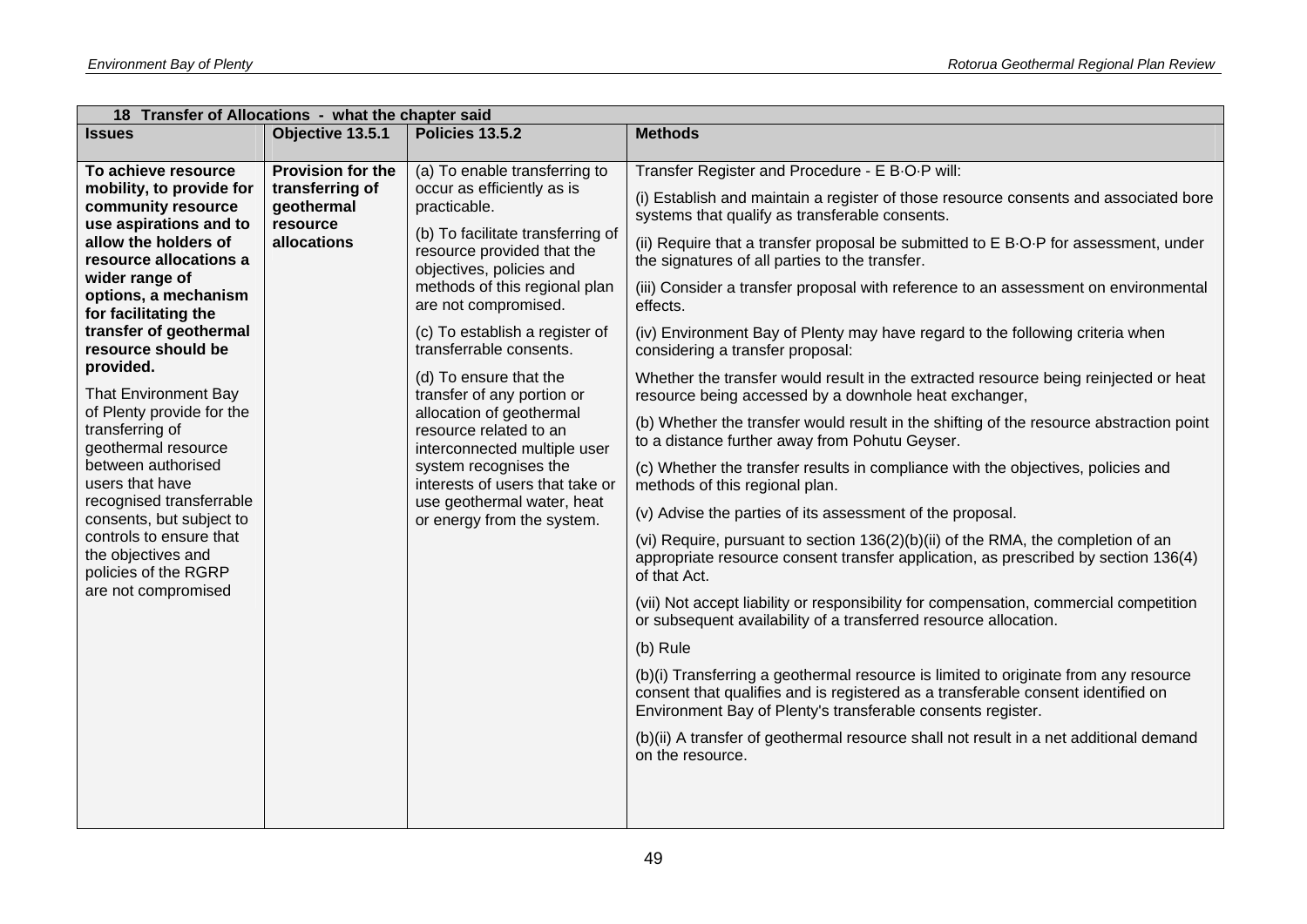|  | (b)(iii) A transfer has not occurred until all relevant application requirements, policy<br>criteria and rules have been complied with and new or replacement resource<br>consents issued.                                                                                                                                                          |
|--|-----------------------------------------------------------------------------------------------------------------------------------------------------------------------------------------------------------------------------------------------------------------------------------------------------------------------------------------------------|
|  | (b)(iv) The transfer shall not result in any increased adverse effects on the surface<br>features of the Rotorua geothermal resource.                                                                                                                                                                                                               |
|  | (b)(v) Any bore owner transferring the whole of their resource allocation shall have<br>no further claim to that transferred allocation.                                                                                                                                                                                                            |
|  | (b)(vi)A ny bore owner transferring part of their resource allocation shall adjust their<br>bore and use systems accordingly.                                                                                                                                                                                                                       |
|  | (b)(vii) Environment Bay of Plenty shall not involve itself with any negotiation,<br>transactions, between parties in relation to a transfer of geothermal resource.                                                                                                                                                                                |
|  | (b)(viii) The transfer of any portion or allocation of geothermal resource related to an<br>interconnected multiple user system shall require the application for transfer to be<br>made with the consent of all users connected into that system. Any application not<br>complying with this provision shall be a notified discretionary activity. |
|  |                                                                                                                                                                                                                                                                                                                                                     |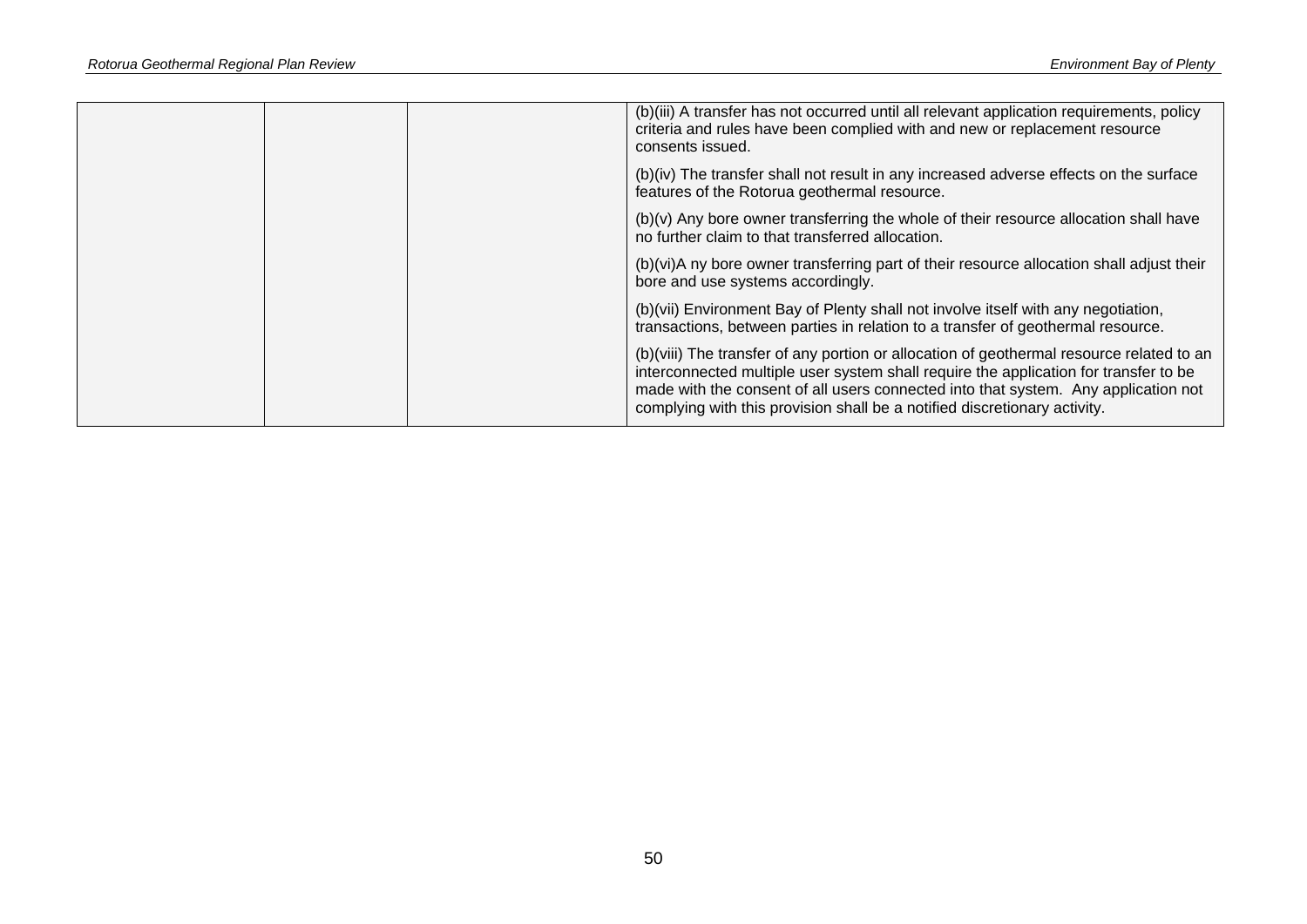### **19 Controlling Environmental Effects - What happens to this chapter?**

Many of these provisions were to cover the transition to a resource consent regime. The transition period has now concluded so the provisions are obsolete.

Bore drilling and testing provisions are already in the Water and Land Plan, and these would be used instead of the rules below.

The remainder, covering the Mass Abstraction Exclusion rules, will be retained for Rotorua Geothermal System Management.

| <b>Controlling Environmental Effects-</b>                                                                                                                                                                                                                                | Did it do it?                                                                                                                                                                                                                                                                                                                                                                                                                                                                                                                                                                                                                                                                                                                                                                                                                                                                                                                                                                                                                     |
|--------------------------------------------------------------------------------------------------------------------------------------------------------------------------------------------------------------------------------------------------------------------------|-----------------------------------------------------------------------------------------------------------------------------------------------------------------------------------------------------------------------------------------------------------------------------------------------------------------------------------------------------------------------------------------------------------------------------------------------------------------------------------------------------------------------------------------------------------------------------------------------------------------------------------------------------------------------------------------------------------------------------------------------------------------------------------------------------------------------------------------------------------------------------------------------------------------------------------------------------------------------------------------------------------------------------------|
| What did this chapter try to achieve?                                                                                                                                                                                                                                    |                                                                                                                                                                                                                                                                                                                                                                                                                                                                                                                                                                                                                                                                                                                                                                                                                                                                                                                                                                                                                                   |
| (Anticipated Environmental Results)                                                                                                                                                                                                                                      |                                                                                                                                                                                                                                                                                                                                                                                                                                                                                                                                                                                                                                                                                                                                                                                                                                                                                                                                                                                                                                   |
| (a)A shift towards minimal abstraction or<br>the substantial reinjection of all extracted<br>geothermal fluid within three years.                                                                                                                                        | Met. In 2001, 77% of geothermal fluid in the Rotorua Geothermal system was reinjected. By 2005, the level of<br>reinjection had reached 90%, consistent with the intended management objectives for the use and allocation of the<br>Rotorua Geothermal system resource.                                                                                                                                                                                                                                                                                                                                                                                                                                                                                                                                                                                                                                                                                                                                                          |
| (b)A shift to the use of down hole heat<br>exchangers and fluid reinjection will be<br>encouraged for five years and required<br>after that.                                                                                                                             | Met. As noted above, reinjection levels are 90%. As noted in previous chapter, down-hole heat exchangers are still in<br>a development phase, as technology that suits Rotorua conditions (such as heat pump use) is still evolving.                                                                                                                                                                                                                                                                                                                                                                                                                                                                                                                                                                                                                                                                                                                                                                                              |
| (c) There will be control over unnatural<br>discharges of geothermal fluid into<br>surface drainage and shallow<br>groundwater systems, culminating in a<br>substantial prohibition on the surface and<br>soakage discharge of bore extracted fluid<br>after five years. | Met. Abatement and infringement notices have been issued to consent holders for not complying with consent<br>conditions which have resulted in unnatural discharges of geothermal fluid, condensates and gases. Remedial action<br>primarily involved discharging geothermal fluid into a re-injection bore, or alternatively converting production bores to<br>down-hole heat exchanger (DHX) bores. Rotorua District Council and Bay of Plenty Regional Council staff cooperate<br>strongly to continue to deal with the remaining users so that their geothermal fluid is appropriately discharged.<br>There are still some surface (or shallow) discharges occurring in the Rotorua system, these are primarily centred<br>around Ohinemutu where it has been shown to be potentially dangerous to reinject (being an outflow feature). There is<br>also a small portion of shallow discharges occurring in an area of the 1.5 km MAEZ where the water is being abstracted<br>from no more than 6 metres below ground level. |
| (d) The unnatural emission of geothermal<br>gases into the air will be remedied.                                                                                                                                                                                         | Met. Resource consent conditions require emission management. Consent compliance checks confirm this.                                                                                                                                                                                                                                                                                                                                                                                                                                                                                                                                                                                                                                                                                                                                                                                                                                                                                                                             |
| (e) The hazard of uncontrolled gas<br>emissions from bores and soak holes will<br>be remedied.                                                                                                                                                                           | Met. The few remaining problems of this nature are dealt with by the Rotorua District Council under their Rotorua<br>District Council Geothermal Safety Bylaw 2008.                                                                                                                                                                                                                                                                                                                                                                                                                                                                                                                                                                                                                                                                                                                                                                                                                                                               |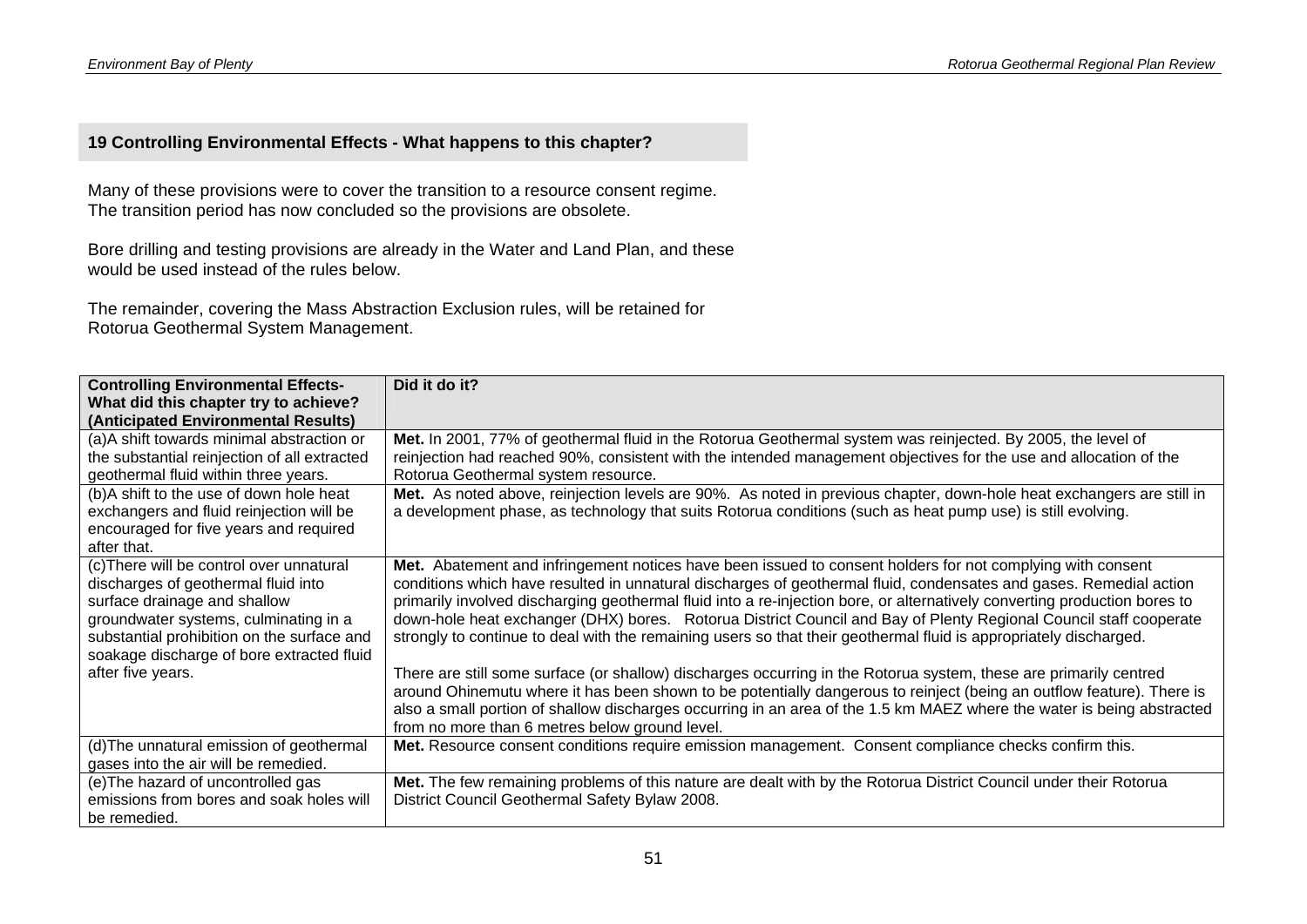| 19<br>Controlling Environmental Effects - What the chapter said                                                                                                                                                                                                                                                                                                                                                                                                                                                                                                                                                                                                                                                   |                                                                                                                                                                                                                                                                                                                                                                                                                                                            |                                                                                                                                                                                                                                                                                                                                                                                                                                                                                                                                                                                                                                          |                                                                                                                                                                                                                                                                                                                                                                                                                                                                                                                                                                                                                                                                                                                                                                                                                                                                                                                                                                                                                                                                                                                                                                                                                                                                                                                                                                                                                                                                        |
|-------------------------------------------------------------------------------------------------------------------------------------------------------------------------------------------------------------------------------------------------------------------------------------------------------------------------------------------------------------------------------------------------------------------------------------------------------------------------------------------------------------------------------------------------------------------------------------------------------------------------------------------------------------------------------------------------------------------|------------------------------------------------------------------------------------------------------------------------------------------------------------------------------------------------------------------------------------------------------------------------------------------------------------------------------------------------------------------------------------------------------------------------------------------------------------|------------------------------------------------------------------------------------------------------------------------------------------------------------------------------------------------------------------------------------------------------------------------------------------------------------------------------------------------------------------------------------------------------------------------------------------------------------------------------------------------------------------------------------------------------------------------------------------------------------------------------------------|------------------------------------------------------------------------------------------------------------------------------------------------------------------------------------------------------------------------------------------------------------------------------------------------------------------------------------------------------------------------------------------------------------------------------------------------------------------------------------------------------------------------------------------------------------------------------------------------------------------------------------------------------------------------------------------------------------------------------------------------------------------------------------------------------------------------------------------------------------------------------------------------------------------------------------------------------------------------------------------------------------------------------------------------------------------------------------------------------------------------------------------------------------------------------------------------------------------------------------------------------------------------------------------------------------------------------------------------------------------------------------------------------------------------------------------------------------------------|
| <b>Issues</b>                                                                                                                                                                                                                                                                                                                                                                                                                                                                                                                                                                                                                                                                                                     | <b>Objective</b>                                                                                                                                                                                                                                                                                                                                                                                                                                           | <b>Policies</b>                                                                                                                                                                                                                                                                                                                                                                                                                                                                                                                                                                                                                          | <b>Methods</b>                                                                                                                                                                                                                                                                                                                                                                                                                                                                                                                                                                                                                                                                                                                                                                                                                                                                                                                                                                                                                                                                                                                                                                                                                                                                                                                                                                                                                                                         |
| Effects caused by the placement<br>of geothermal bores<br>The inappropriate placement of<br>geothermal bores could result in<br>adverse environmental effects<br>and hazards, and raises the<br>possibility of a user being refused<br>a resource consent.<br>To require the construction or<br>installation of any new or<br>replacement bore to be a<br>discretionary activity, subject to<br>conditions as to location and the<br>return of construction and testing<br>information.<br>Issue: effects caused by the<br>withdrawal of geothermal water<br>The withdrawal of geothermal<br>water lowers field aquifer water<br>levels and causes environmental<br>effects.<br>To require all users that extract | 19.6.1(a)Protected<br>and enhanced<br>geothermal field<br>aquifer water levels<br>and pressures.<br>19.6.1(b)Unnatural<br>surface discharges of<br>geothermal fluid are<br>avoided or remedied.<br>19.6.1(c)Surface<br>ecologies and water<br>quality are protected<br>from surface<br>discharges of<br>geothermal fluid.<br>19.6.1(d) The effects<br>and hazards from the<br>uncontrolled<br>discharge of gases<br>from bores are<br>avoided or remedied. | To control the location and<br>means of constructing and<br>installing a geothermal<br>bore.<br>(b) To encourage and<br>eventually require existing<br>resource users to shift<br>away from net mass<br>abstraction and install<br>effective reinjection<br>systems or down hole<br>heat exchangers over a<br>three year period, or up to<br>five years in special<br>circumstances<br>(c) To encourage and<br>eventually require existing<br>resource users to shift<br>away from the discharge<br>of geothermal fluid into<br>surface drainage systems<br>and shallow soakage<br>systems over a five year<br>period, except in special | (a) Promote an education campaign to explain the new requirements.<br>(b) Make available information on the location and extent of surface<br>geothermal outflows and encourage the use of outflow resource provided<br>the use does not cause damage to sensitive ecosystems.<br>(c) Rules<br>(i) From the date three years following the RGRP becomes an operative<br>plan, the taking and using of geothermal water from a bore installed into<br>the Rotorua geothermal field aquifer $=$ a prohibited activity, unless<br>reinjected at an appropriate temperature into the source, then<br>discretionary<br>(b) For an existing bore, an authorised user or consent holder may,<br>within one year following the date on which Plan becomes operative<br>apply for an extension re abstracted be reinjected within three years<br>following the date on which the RGRP becomes operative. Environment<br>Bay of Plenty may extend the reinjection compliance period to a date<br>>3yrs not exceeding five years following the operative plan date. Such<br>extension = discretionary activity until the date on which the extended<br>period expires, and from then on a prohibited activity.<br>c) A rule 13.5.3(b)(ii) prohibiting the taking and using of bore abstracted<br>geothermal water within the 1.5 kilometre mass abstraction exclusion<br>zone shall take precedence.<br>(c)(ii) The taking of geothermal water, heat or energy for the purpose of |
| geothermal fluid to install a<br>reinjection or down hole heat<br>exchanger system within three<br>years, and to require that<br>resource consents for any new<br>bore system, or renewal of<br>existing system, are limited to a<br>term of 10 years with reinjection<br>or a downhole heat exchanger,<br>provided that:                                                                                                                                                                                                                                                                                                                                                                                         |                                                                                                                                                                                                                                                                                                                                                                                                                                                            | circumstances<br>(d) To prohibit the<br>hazardous uncontrolled<br>discharge of geothermal<br>gases from any bore.<br>(e) To promote the<br>controlled discharge of<br>geothermal gases.                                                                                                                                                                                                                                                                                                                                                                                                                                                  | testing = a Permitted Activity provided:<br>(a) The discharge of geothermal water taken does not contaminate the<br>environment, and<br>(b) The taking of geothermal resource does not continue for longer than<br>48 hours, and<br>(c) The taking and discharge of geothermal water remains controlled by<br>appropriate headworks.                                                                                                                                                                                                                                                                                                                                                                                                                                                                                                                                                                                                                                                                                                                                                                                                                                                                                                                                                                                                                                                                                                                                   |
| (a) The taking of limited amounts                                                                                                                                                                                                                                                                                                                                                                                                                                                                                                                                                                                                                                                                                 |                                                                                                                                                                                                                                                                                                                                                                                                                                                            | (f) To limit the term of<br>resource consents and                                                                                                                                                                                                                                                                                                                                                                                                                                                                                                                                                                                        | (d) Discretionary Activities (Restricted)<br>(d)(i) The construction or installation of any bore discretionary activity                                                                                                                                                                                                                                                                                                                                                                                                                                                                                                                                                                                                                                                                                                                                                                                                                                                                                                                                                                                                                                                                                                                                                                                                                                                                                                                                                |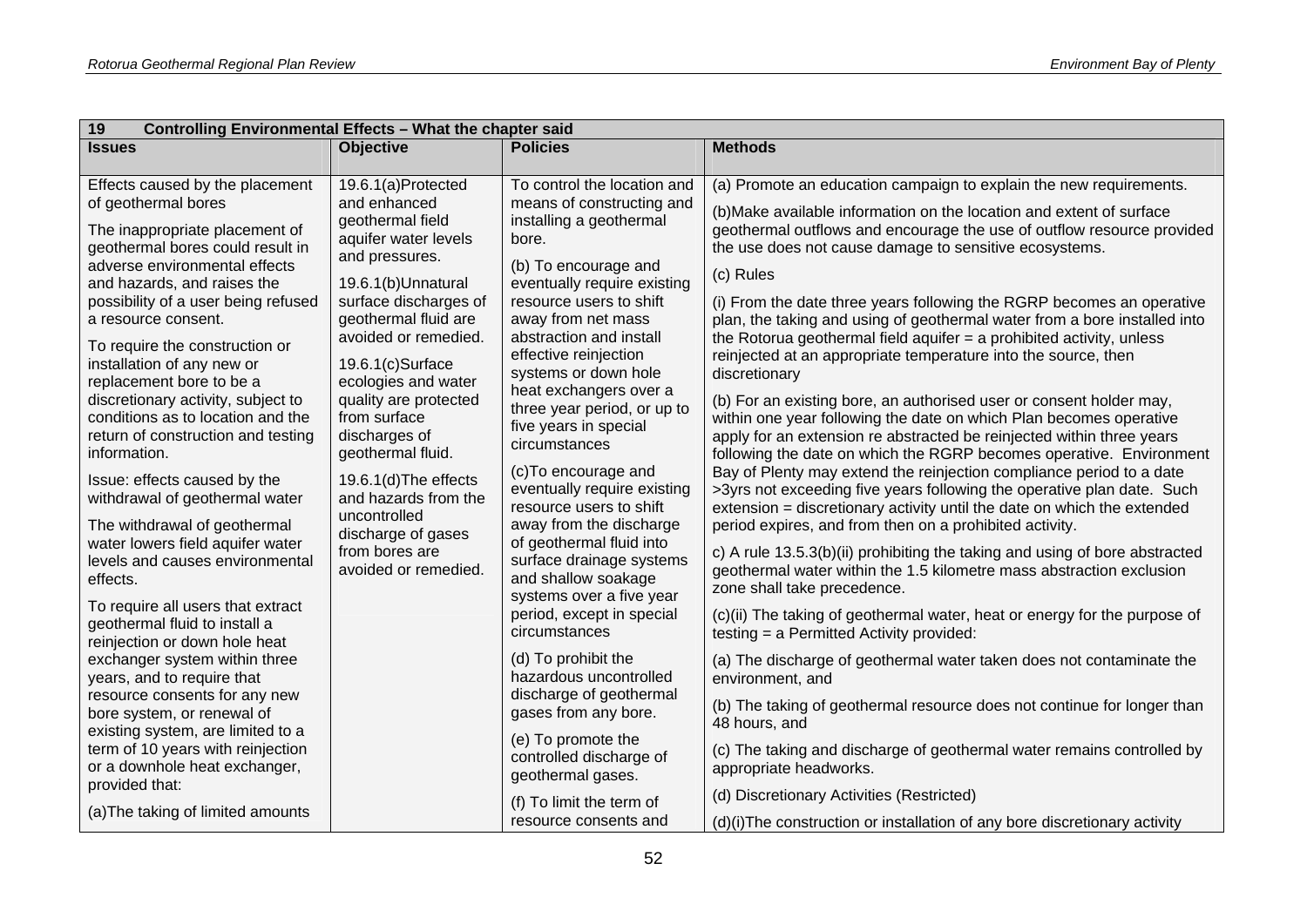| and therapeutic facilities may be<br>prohibitions to achieve the<br>(d)(ii) Application details for the construction or installation of any bore<br>granted if waste fluid is<br>above policies.<br>shall be in the prescribed form + information on the proposed bore (8<br>subsequently reinjected, and<br>(g) To encourage the use<br>matters):<br>(b) Under special circumstances,<br>of surface geothermal<br>(a) Bore.<br>particularly where reinjection is<br>resource outflow as an<br>not practicable, E B-O-P may<br>alternative to bore<br>(d)(iii) When considering an application for the construction or installation<br>waive or defer the reinjection<br>abstraction, subject to the<br>of any bore, restrict the exercise of its discretion to (7 matters)<br>requirement. In such<br>protection of surface<br>(d)(iv) Each resource consent granted for the construction or installation<br>circumstances E B-O-P may<br>ecologies.<br>of any bore shall comply with conditions, standards and terms on Bore<br>consider other options to limit<br>Test Information & Provision For Control And Measuring Devices.<br>mass abstraction effects.<br>$(e)(i)$ Subject to the provisions of rule $(c)(i)$ , the taking, using or diverting<br>Issue: effects caused by the<br>of geothermal water with or without reinjection, and the taking, using or<br>discharge of fluid to the E<br>diversion of energy, including heat from a down hole heat abstraction<br>Surface and soakage discharges<br>system are deemed to be activities that have an adverse effect on the<br>of bore abstracted geothermal<br>environment and shall be discretionary activities requiring a water permit,<br>fluid are destructive, hazardous<br>provided that rule 13.5.3(b)(ii) prohibiting the taking and using of<br>and have unnecessary effects on<br>geothermal water within the 1.5 kilometre mass abstraction exclusion<br>the environment.<br>zone shall take precedence. |                                   |                    |                               |
|-------------------------------------------------------------------------------------------------------------------------------------------------------------------------------------------------------------------------------------------------------------------------------------------------------------------------------------------------------------------------------------------------------------------------------------------------------------------------------------------------------------------------------------------------------------------------------------------------------------------------------------------------------------------------------------------------------------------------------------------------------------------------------------------------------------------------------------------------------------------------------------------------------------------------------------------------------------------------------------------------------------------------------------------------------------------------------------------------------------------------------------------------------------------------------------------------------------------------------------------------------------------------------------------------------------------------------------------------------------------------------------------------------------------------------------------------------------------------------------------------------------------------------------------------------------------------------------------------------------------------------------------------------------------------------------------------------------------------------------------------------------------------------------------------------------------------------------------------------------------------------------------------------------------------------------------------------------------------------------|-----------------------------------|--------------------|-------------------------------|
|                                                                                                                                                                                                                                                                                                                                                                                                                                                                                                                                                                                                                                                                                                                                                                                                                                                                                                                                                                                                                                                                                                                                                                                                                                                                                                                                                                                                                                                                                                                                                                                                                                                                                                                                                                                                                                                                                                                                                                                     | of geothermal fluid for medicinal | establish eventual | requiring a land use consent. |
|                                                                                                                                                                                                                                                                                                                                                                                                                                                                                                                                                                                                                                                                                                                                                                                                                                                                                                                                                                                                                                                                                                                                                                                                                                                                                                                                                                                                                                                                                                                                                                                                                                                                                                                                                                                                                                                                                                                                                                                     |                                   |                    |                               |
|                                                                                                                                                                                                                                                                                                                                                                                                                                                                                                                                                                                                                                                                                                                                                                                                                                                                                                                                                                                                                                                                                                                                                                                                                                                                                                                                                                                                                                                                                                                                                                                                                                                                                                                                                                                                                                                                                                                                                                                     |                                   |                    |                               |
|                                                                                                                                                                                                                                                                                                                                                                                                                                                                                                                                                                                                                                                                                                                                                                                                                                                                                                                                                                                                                                                                                                                                                                                                                                                                                                                                                                                                                                                                                                                                                                                                                                                                                                                                                                                                                                                                                                                                                                                     |                                   |                    |                               |
|                                                                                                                                                                                                                                                                                                                                                                                                                                                                                                                                                                                                                                                                                                                                                                                                                                                                                                                                                                                                                                                                                                                                                                                                                                                                                                                                                                                                                                                                                                                                                                                                                                                                                                                                                                                                                                                                                                                                                                                     |                                   |                    |                               |
|                                                                                                                                                                                                                                                                                                                                                                                                                                                                                                                                                                                                                                                                                                                                                                                                                                                                                                                                                                                                                                                                                                                                                                                                                                                                                                                                                                                                                                                                                                                                                                                                                                                                                                                                                                                                                                                                                                                                                                                     |                                   |                    |                               |
|                                                                                                                                                                                                                                                                                                                                                                                                                                                                                                                                                                                                                                                                                                                                                                                                                                                                                                                                                                                                                                                                                                                                                                                                                                                                                                                                                                                                                                                                                                                                                                                                                                                                                                                                                                                                                                                                                                                                                                                     |                                   |                    |                               |
|                                                                                                                                                                                                                                                                                                                                                                                                                                                                                                                                                                                                                                                                                                                                                                                                                                                                                                                                                                                                                                                                                                                                                                                                                                                                                                                                                                                                                                                                                                                                                                                                                                                                                                                                                                                                                                                                                                                                                                                     |                                   |                    |                               |
|                                                                                                                                                                                                                                                                                                                                                                                                                                                                                                                                                                                                                                                                                                                                                                                                                                                                                                                                                                                                                                                                                                                                                                                                                                                                                                                                                                                                                                                                                                                                                                                                                                                                                                                                                                                                                                                                                                                                                                                     |                                   |                    |                               |
|                                                                                                                                                                                                                                                                                                                                                                                                                                                                                                                                                                                                                                                                                                                                                                                                                                                                                                                                                                                                                                                                                                                                                                                                                                                                                                                                                                                                                                                                                                                                                                                                                                                                                                                                                                                                                                                                                                                                                                                     |                                   |                    |                               |
|                                                                                                                                                                                                                                                                                                                                                                                                                                                                                                                                                                                                                                                                                                                                                                                                                                                                                                                                                                                                                                                                                                                                                                                                                                                                                                                                                                                                                                                                                                                                                                                                                                                                                                                                                                                                                                                                                                                                                                                     |                                   |                    |                               |
|                                                                                                                                                                                                                                                                                                                                                                                                                                                                                                                                                                                                                                                                                                                                                                                                                                                                                                                                                                                                                                                                                                                                                                                                                                                                                                                                                                                                                                                                                                                                                                                                                                                                                                                                                                                                                                                                                                                                                                                     |                                   |                    |                               |
|                                                                                                                                                                                                                                                                                                                                                                                                                                                                                                                                                                                                                                                                                                                                                                                                                                                                                                                                                                                                                                                                                                                                                                                                                                                                                                                                                                                                                                                                                                                                                                                                                                                                                                                                                                                                                                                                                                                                                                                     |                                   |                    |                               |
|                                                                                                                                                                                                                                                                                                                                                                                                                                                                                                                                                                                                                                                                                                                                                                                                                                                                                                                                                                                                                                                                                                                                                                                                                                                                                                                                                                                                                                                                                                                                                                                                                                                                                                                                                                                                                                                                                                                                                                                     |                                   |                    |                               |
|                                                                                                                                                                                                                                                                                                                                                                                                                                                                                                                                                                                                                                                                                                                                                                                                                                                                                                                                                                                                                                                                                                                                                                                                                                                                                                                                                                                                                                                                                                                                                                                                                                                                                                                                                                                                                                                                                                                                                                                     |                                   |                    |                               |
|                                                                                                                                                                                                                                                                                                                                                                                                                                                                                                                                                                                                                                                                                                                                                                                                                                                                                                                                                                                                                                                                                                                                                                                                                                                                                                                                                                                                                                                                                                                                                                                                                                                                                                                                                                                                                                                                                                                                                                                     |                                   |                    |                               |
|                                                                                                                                                                                                                                                                                                                                                                                                                                                                                                                                                                                                                                                                                                                                                                                                                                                                                                                                                                                                                                                                                                                                                                                                                                                                                                                                                                                                                                                                                                                                                                                                                                                                                                                                                                                                                                                                                                                                                                                     |                                   |                    |                               |
|                                                                                                                                                                                                                                                                                                                                                                                                                                                                                                                                                                                                                                                                                                                                                                                                                                                                                                                                                                                                                                                                                                                                                                                                                                                                                                                                                                                                                                                                                                                                                                                                                                                                                                                                                                                                                                                                                                                                                                                     |                                   |                    |                               |
|                                                                                                                                                                                                                                                                                                                                                                                                                                                                                                                                                                                                                                                                                                                                                                                                                                                                                                                                                                                                                                                                                                                                                                                                                                                                                                                                                                                                                                                                                                                                                                                                                                                                                                                                                                                                                                                                                                                                                                                     |                                   |                    |                               |
|                                                                                                                                                                                                                                                                                                                                                                                                                                                                                                                                                                                                                                                                                                                                                                                                                                                                                                                                                                                                                                                                                                                                                                                                                                                                                                                                                                                                                                                                                                                                                                                                                                                                                                                                                                                                                                                                                                                                                                                     |                                   |                    |                               |
| That following a three year<br>(e)(ii) An application for a water permit to take and use geothermal                                                                                                                                                                                                                                                                                                                                                                                                                                                                                                                                                                                                                                                                                                                                                                                                                                                                                                                                                                                                                                                                                                                                                                                                                                                                                                                                                                                                                                                                                                                                                                                                                                                                                                                                                                                                                                                                                 |                                   |                    |                               |
| transition period, and apart from<br>resource without reinjection shall not be granted unless accompanied by                                                                                                                                                                                                                                                                                                                                                                                                                                                                                                                                                                                                                                                                                                                                                                                                                                                                                                                                                                                                                                                                                                                                                                                                                                                                                                                                                                                                                                                                                                                                                                                                                                                                                                                                                                                                                                                                        |                                   |                    |                               |
| defined special circumstances,<br>an application for a discharge permit to cover the discharge of fluid                                                                                                                                                                                                                                                                                                                                                                                                                                                                                                                                                                                                                                                                                                                                                                                                                                                                                                                                                                                                                                                                                                                                                                                                                                                                                                                                                                                                                                                                                                                                                                                                                                                                                                                                                                                                                                                                             |                                   |                    |                               |
| Environment B-O-P would prohibit<br>following use.                                                                                                                                                                                                                                                                                                                                                                                                                                                                                                                                                                                                                                                                                                                                                                                                                                                                                                                                                                                                                                                                                                                                                                                                                                                                                                                                                                                                                                                                                                                                                                                                                                                                                                                                                                                                                                                                                                                                  |                                   |                    |                               |
| the discharge of geothermal fluid<br>(e)(iii) The discharge by reinjection of geothermal fluid or gas back into                                                                                                                                                                                                                                                                                                                                                                                                                                                                                                                                                                                                                                                                                                                                                                                                                                                                                                                                                                                                                                                                                                                                                                                                                                                                                                                                                                                                                                                                                                                                                                                                                                                                                                                                                                                                                                                                     |                                   |                    |                               |
| into any environment other than<br>the geothermal surface source or aquifer from which the fluid or gas was                                                                                                                                                                                                                                                                                                                                                                                                                                                                                                                                                                                                                                                                                                                                                                                                                                                                                                                                                                                                                                                                                                                                                                                                                                                                                                                                                                                                                                                                                                                                                                                                                                                                                                                                                                                                                                                                         |                                   |                    |                               |
| the source from which it came<br>extracted shall be a discretionary activity.                                                                                                                                                                                                                                                                                                                                                                                                                                                                                                                                                                                                                                                                                                                                                                                                                                                                                                                                                                                                                                                                                                                                                                                                                                                                                                                                                                                                                                                                                                                                                                                                                                                                                                                                                                                                                                                                                                       |                                   |                    |                               |
| and will only grant consent to                                                                                                                                                                                                                                                                                                                                                                                                                                                                                                                                                                                                                                                                                                                                                                                                                                                                                                                                                                                                                                                                                                                                                                                                                                                                                                                                                                                                                                                                                                                                                                                                                                                                                                                                                                                                                                                                                                                                                      |                                   |                    |                               |
| withdraw geothermal water on the<br>(e)(iv) The discharging of geothermal fluid into any part of the                                                                                                                                                                                                                                                                                                                                                                                                                                                                                                                                                                                                                                                                                                                                                                                                                                                                                                                                                                                                                                                                                                                                                                                                                                                                                                                                                                                                                                                                                                                                                                                                                                                                                                                                                                                                                                                                                |                                   |                    |                               |
| condition that all fluid would be<br>environment other than by direct return or reinjection back into the<br>returned to the source from which                                                                                                                                                                                                                                                                                                                                                                                                                                                                                                                                                                                                                                                                                                                                                                                                                                                                                                                                                                                                                                                                                                                                                                                                                                                                                                                                                                                                                                                                                                                                                                                                                                                                                                                                                                                                                                      |                                   |                    |                               |
| geothermal surface source or aquifer from which the fluid or gas was<br>it came.                                                                                                                                                                                                                                                                                                                                                                                                                                                                                                                                                                                                                                                                                                                                                                                                                                                                                                                                                                                                                                                                                                                                                                                                                                                                                                                                                                                                                                                                                                                                                                                                                                                                                                                                                                                                                                                                                                    |                                   |                    |                               |
| extracted shall be a discretionary activity requiring a discharge permit.                                                                                                                                                                                                                                                                                                                                                                                                                                                                                                                                                                                                                                                                                                                                                                                                                                                                                                                                                                                                                                                                                                                                                                                                                                                                                                                                                                                                                                                                                                                                                                                                                                                                                                                                                                                                                                                                                                           |                                   |                    |                               |
| Issue: effects resulting from the<br>(e)(v) The continuous, controlled and safe discharge of geothermal                                                                                                                                                                                                                                                                                                                                                                                                                                                                                                                                                                                                                                                                                                                                                                                                                                                                                                                                                                                                                                                                                                                                                                                                                                                                                                                                                                                                                                                                                                                                                                                                                                                                                                                                                                                                                                                                             |                                   |                    |                               |
| discharge of geothermal gases.<br>gases from any bore or soakage hole into the air or surface environment                                                                                                                                                                                                                                                                                                                                                                                                                                                                                                                                                                                                                                                                                                                                                                                                                                                                                                                                                                                                                                                                                                                                                                                                                                                                                                                                                                                                                                                                                                                                                                                                                                                                                                                                                                                                                                                                           |                                   |                    |                               |
| outside the fluid source reservoir shall be a discretionary activity<br>The venting of gas, particularly                                                                                                                                                                                                                                                                                                                                                                                                                                                                                                                                                                                                                                                                                                                                                                                                                                                                                                                                                                                                                                                                                                                                                                                                                                                                                                                                                                                                                                                                                                                                                                                                                                                                                                                                                                                                                                                                            |                                   |                    |                               |
| requiring a discharge permit.<br>from unused bores, poses an                                                                                                                                                                                                                                                                                                                                                                                                                                                                                                                                                                                                                                                                                                                                                                                                                                                                                                                                                                                                                                                                                                                                                                                                                                                                                                                                                                                                                                                                                                                                                                                                                                                                                                                                                                                                                                                                                                                        |                                   |                    |                               |
| avoidable threat to the<br>(e)(vi) The taking and discharging of geothermal water or geothermal                                                                                                                                                                                                                                                                                                                                                                                                                                                                                                                                                                                                                                                                                                                                                                                                                                                                                                                                                                                                                                                                                                                                                                                                                                                                                                                                                                                                                                                                                                                                                                                                                                                                                                                                                                                                                                                                                     |                                   |                    |                               |
| environment, and an unnecessary<br>energy, including heat from or into any surface geothermal resource,                                                                                                                                                                                                                                                                                                                                                                                                                                                                                                                                                                                                                                                                                                                                                                                                                                                                                                                                                                                                                                                                                                                                                                                                                                                                                                                                                                                                                                                                                                                                                                                                                                                                                                                                                                                                                                                                             |                                   |                    |                               |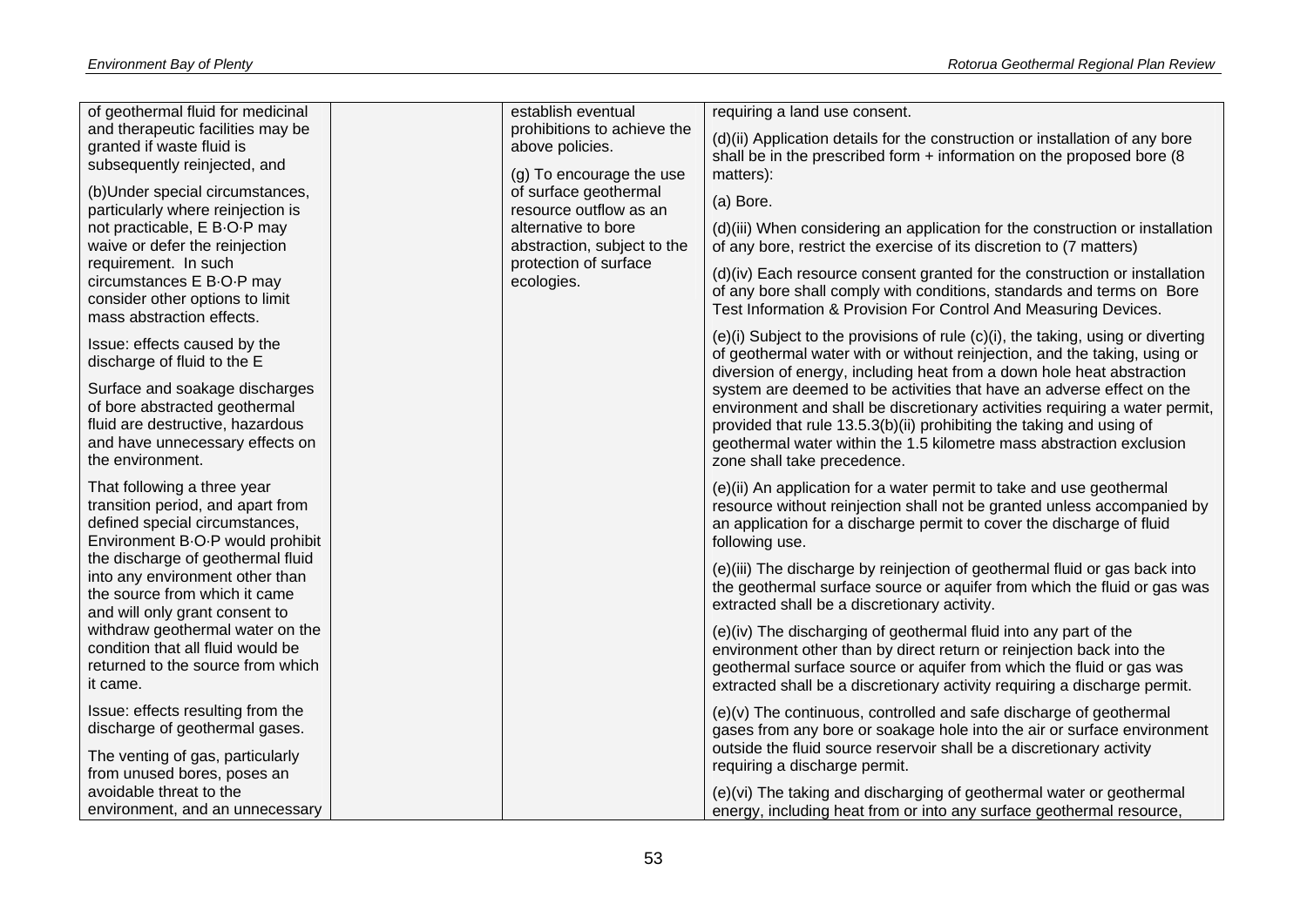| hazard risk to the community.                                                                                                                                                                                          |  | flowing naturally from the Rotorua geothermal field shall be a<br>discretionary activity.                                                                                                                                                                                                                                                                                                                                                                                                                                             |
|------------------------------------------------------------------------------------------------------------------------------------------------------------------------------------------------------------------------|--|---------------------------------------------------------------------------------------------------------------------------------------------------------------------------------------------------------------------------------------------------------------------------------------------------------------------------------------------------------------------------------------------------------------------------------------------------------------------------------------------------------------------------------------|
| That Environment B-O-P requires<br>the sealing of all unused<br>geothermal bores and ensures<br>that any operational bore,<br>including production, reinjection<br>and soak bores are made safe<br>from gas discharge. |  | (f) Prohibited Activities                                                                                                                                                                                                                                                                                                                                                                                                                                                                                                             |
|                                                                                                                                                                                                                        |  | $(f)(i)$ Commencing the physical construction or installation of a bore to<br>access geothermal resource without a current land use resource consent<br>granted under this regional plan is a prohibited activity.                                                                                                                                                                                                                                                                                                                    |
|                                                                                                                                                                                                                        |  | (f)(ii) The discharge of bore extracted geothermal fluid outside the<br>geothermal aquifer from which the fluid was extracted shall be a<br>prohibited activity from the date five years following the date on which<br>the RGRP became an operative regional plan, provided that where the<br>applicant demonstrates to the satisfaction of Environment Bay of Plenty<br>that for a particular bore reinjection is not technically feasible or may be<br>potentially dangerous, the discharge shall remain a discretionary activity. |
|                                                                                                                                                                                                                        |  | (f)(iii) The discharge of bore extracted geothermal fluid into the surface<br>environment or to soakage shall become a prohibited activity from the<br>date five years following the date on which the RGRP became an<br>operative regional plan, provided that where the applicant demonstrates<br>to the satisfaction of Environment Bay of Plenty that for a particular bore<br>reinjection is not technically feasible or may be potentially dangerous, the<br>discharge shall remain a discretionary activity.                   |
|                                                                                                                                                                                                                        |  | (f)(iv) The uncontrolled discharge of geothermal gases from any bore or<br>soakage hole shall become a prohibited activity from the date one year<br>following the day on which the Proposed RGRP became an operative<br>regional plan.                                                                                                                                                                                                                                                                                               |
|                                                                                                                                                                                                                        |  | (g) Resource Consent Terms and Conditions                                                                                                                                                                                                                                                                                                                                                                                                                                                                                             |
|                                                                                                                                                                                                                        |  | (g)(i) consent limited to three years following RGRP or where fluid<br>reinjection is not technically feasible limited to ten years.                                                                                                                                                                                                                                                                                                                                                                                                  |
|                                                                                                                                                                                                                        |  | (g)(ii) consents to abstract geothermal water with effective reinjection<br>discharge limited to ten years.                                                                                                                                                                                                                                                                                                                                                                                                                           |
|                                                                                                                                                                                                                        |  | (g)(iii) consent to extract geothermal energy, , from DHX ten years.                                                                                                                                                                                                                                                                                                                                                                                                                                                                  |
|                                                                                                                                                                                                                        |  | (g)(iv) consent to taking and discharging of geothermal water, heat or<br>energy from and into the same surface geothermal resource flowing<br>naturally from the Rotorua geothermal field ten years.                                                                                                                                                                                                                                                                                                                                 |
|                                                                                                                                                                                                                        |  | (g)(v) consent to discharge geothermal fluid to surface or soakage<br>drainage systems = five years limit, except where reinjection not                                                                                                                                                                                                                                                                                                                                                                                               |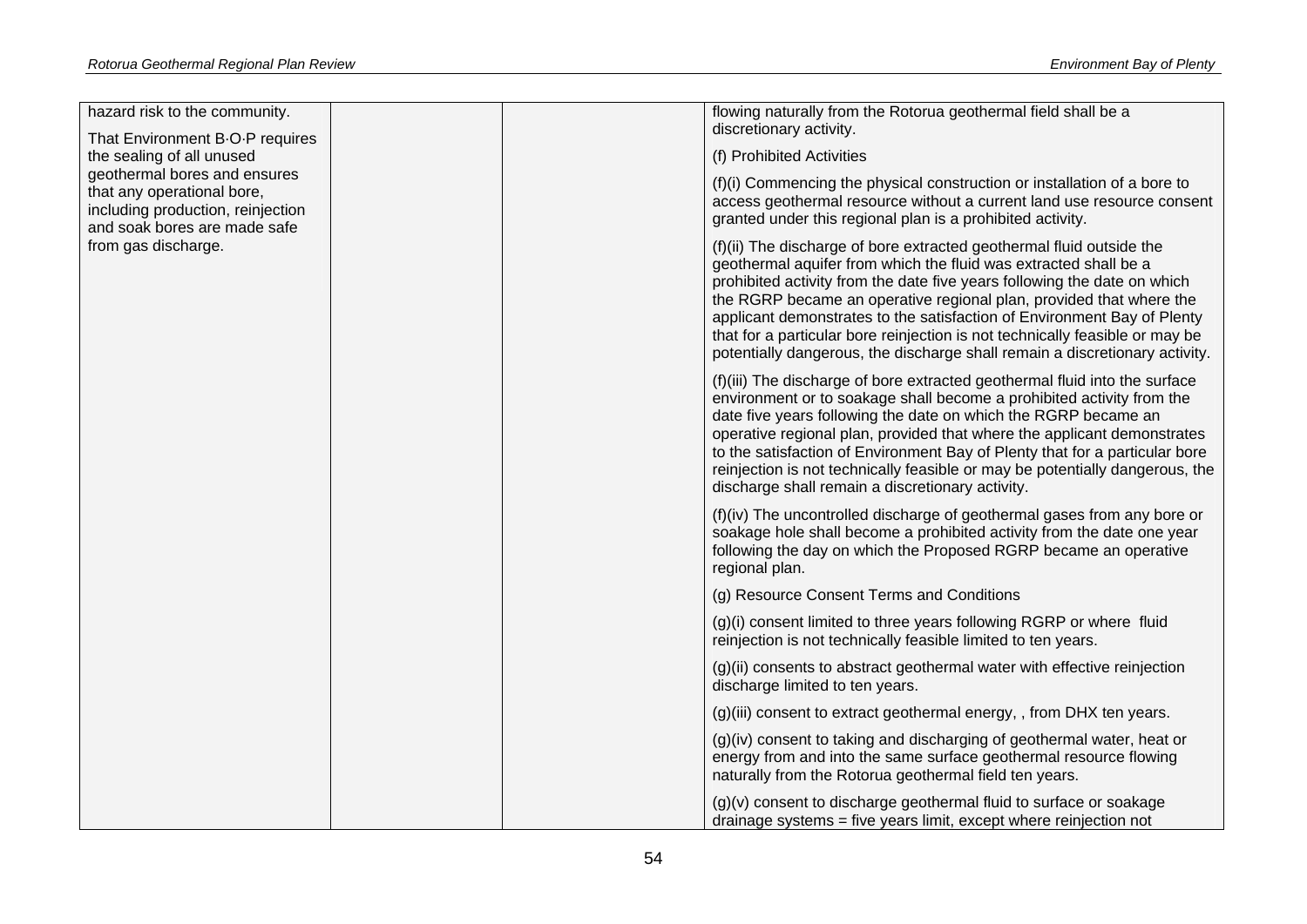|  | technically = ten yrs.                                                      |
|--|-----------------------------------------------------------------------------|
|  | $ $ (g)(vi) A resource consent granted for a discharge permit = 5 yr limit. |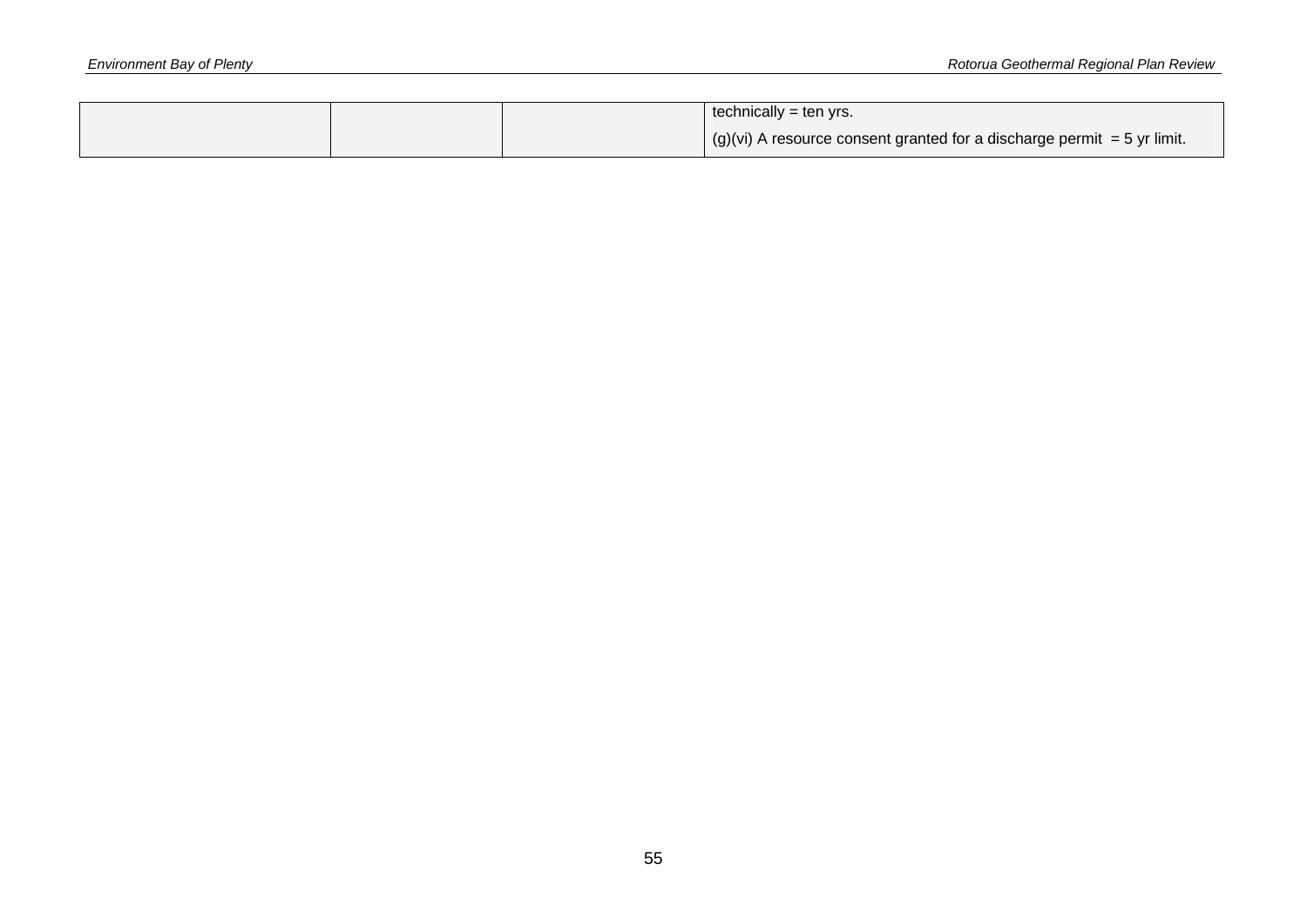### **20 Efficiency in Resource Use - What happens to this chapter?**

These provisions will be retained and added to, in order to increase efficiency of use of the resource.

There is also scope to use non-statutory measures to add to the efficient use purpose, by providing information and support to increase efficient use, thus enabling the available heat and fluid to be shared among a larger number of uses.

| <b>Efficiency in Resource Use - What did this</b><br>chapter try to achieve? (Anticipated                                                                                                                                                         | Did it do it?                                                                                                                                                                                                                                                                                                                          |
|---------------------------------------------------------------------------------------------------------------------------------------------------------------------------------------------------------------------------------------------------|----------------------------------------------------------------------------------------------------------------------------------------------------------------------------------------------------------------------------------------------------------------------------------------------------------------------------------------|
| <b>Environmental Results)</b>                                                                                                                                                                                                                     |                                                                                                                                                                                                                                                                                                                                        |
| (a) Wastage of geothermal resource will stop.                                                                                                                                                                                                     | Mainly met. Still scope for work to be done here, probably around increased education and eventually<br>stronger conditions in regards use efficiencies.                                                                                                                                                                               |
| (b) By requiring an assessment of efficiency of<br>use to be considered by E B-O-P when a<br>resource consent is sought, wasteful abstraction<br>will be limited and the environment better<br>protected.                                         | Met in part. Efficiency only considers end use, not efficiency of original use or dollar value efficiency of use.<br>Consent process looks at the efficiency of use and wasteful practices, checked via compliance, but focuses<br>mainly on heat escape not efficiency of equipment (e.g. bore headworks and heat transfer apparatus) |
| (c)Resource consent holders will need to<br>consider means and methods that they can use<br>to remedy any adverse effects their resource<br>use may have on the field. This will enhance<br>resource conservation and protect the<br>environment. | Met in part. There is still a need to build these more strongly into consent conditions. Not done routinely and<br>further education work is needed.                                                                                                                                                                                   |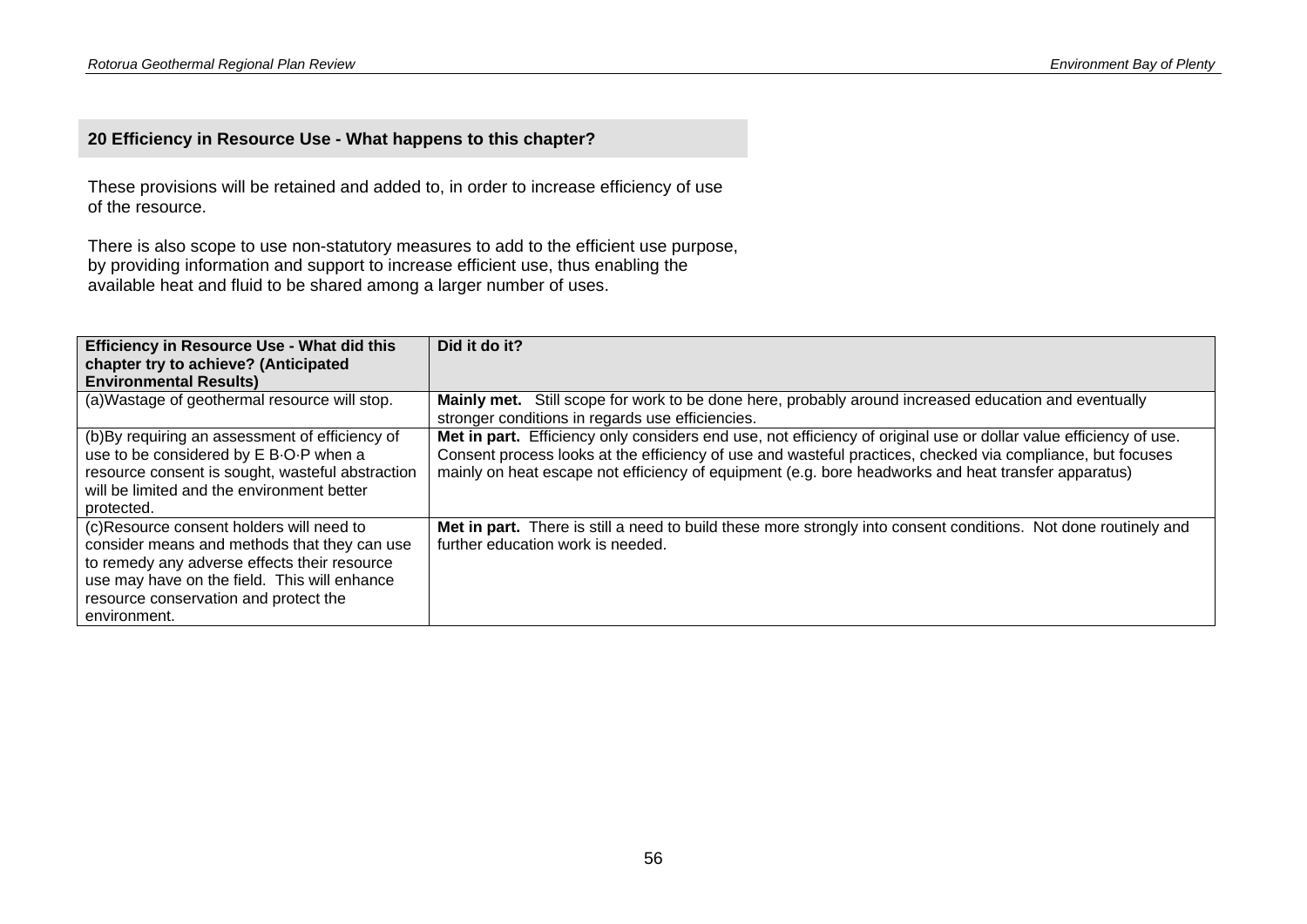| 20 Efficiency in Resource Use - What the chapter said |                      |                                     |                                                                          |  |
|-------------------------------------------------------|----------------------|-------------------------------------|--------------------------------------------------------------------------|--|
| <b>Issues</b>                                         | Objective 13.5.1     | Policies 13.5.2                     | <b>Methods</b>                                                           |  |
| Some users are wasting                                | Protection of        | To require resource consent         | a) Information                                                           |  |
| geothermal resource by taking                         | available resource   | holders to control their taking and | (a)(i) As practicable, Environment Bay of Plenty will investigate        |  |
| more than they need or failing                        | from inefficient and | using of geothermal water or        | establishing geothermal resource efficiency standards on means           |  |
| to insulate or control heat                           | wasteful use         | energy to minimise heat loss.       | and methods to protect available resource from inefficient and           |  |
| flows.                                                | practices            | (b) To require source consent       | wasteful use practices.                                                  |  |
| That when assessing renewed                           |                      | holders to maintain their mass and  | (a)(ii) Environment Bay of Plenty will compile and make available        |  |
| and new resource consents,                            |                      | heat abstraction and exchanger      | any information it has on means, methods and resource efficiency         |  |
| Environment Bay of Plenty will,                       |                      | systems to minimise heat lo(c)To    | standards.                                                               |  |
| amongst other considerations,                         |                      | require resource consent holders to | (b) Application Criteria                                                 |  |
| evaluate whether the applicant                        |                      | insulate their mass and heat        | (b)(i) As appropriate, Environment Bay of Plenty may require the         |  |
| proposes an efficient use of                          |                      | abstraction and exchanger systems   | installation of control devices for bores that are over productive       |  |
| geothermal resource and                               |                      | and associated pipework to          | relative to the amount sought.                                           |  |
| whether the amount sought                             |                      | minimise heat loss.                 | (b)(ii) All resource applications to take or use geothermal resource     |  |
| relates to the use proposed                           |                      |                                     | are accompanied by an analysis of measures that the applicant has        |  |
| without waste. Environment                            |                      |                                     | or will undertake to prevent waste of geothermal resource, in            |  |
| Bay of Plenty may grant an                            |                      |                                     | particular heat and energy.                                              |  |
| application that does not meet                        |                      |                                     | (c) Consent Terms and Conditions                                         |  |
| efficiency standards, however                         |                      |                                     | i) Any consent granted to take or use geothermal resource,               |  |
| the period of grant will be                           |                      |                                     | including energy and heat, shall be made subject to a condition          |  |
| limited on the expectation that                       |                      |                                     | requiring that adequate control of heat transfer equipment has been      |  |
| efficient resource use would be                       |                      |                                     | installed, including any variable control or sealed orifice devices that |  |
| implemented prior to                                  |                      |                                     | Environment Bay of Plenty considers necessary to achieve                 |  |
| reapplication. The period of                          |                      |                                     | minimum heat loss from the system proposed.                              |  |
| grant is proposed to be limited                       |                      |                                     | ii) The amount of resource granted to an applicant shall, in terms of    |  |
| to two years in this situation.                       |                      |                                     | energy or heat (thermal) equivalents, not exceed an amount               |  |
|                                                       |                      |                                     | adequate to service the use sought.                                      |  |
|                                                       |                      |                                     | iii) On any subsequent application for a resource consent, an            |  |
|                                                       |                      |                                     | assessment of the applicants efficiency performance shall be made,       |  |
|                                                       |                      |                                     | relative to any consent conditions of the applicants previous            |  |
|                                                       |                      |                                     | consent, and to the policy requirements of this regional plan.           |  |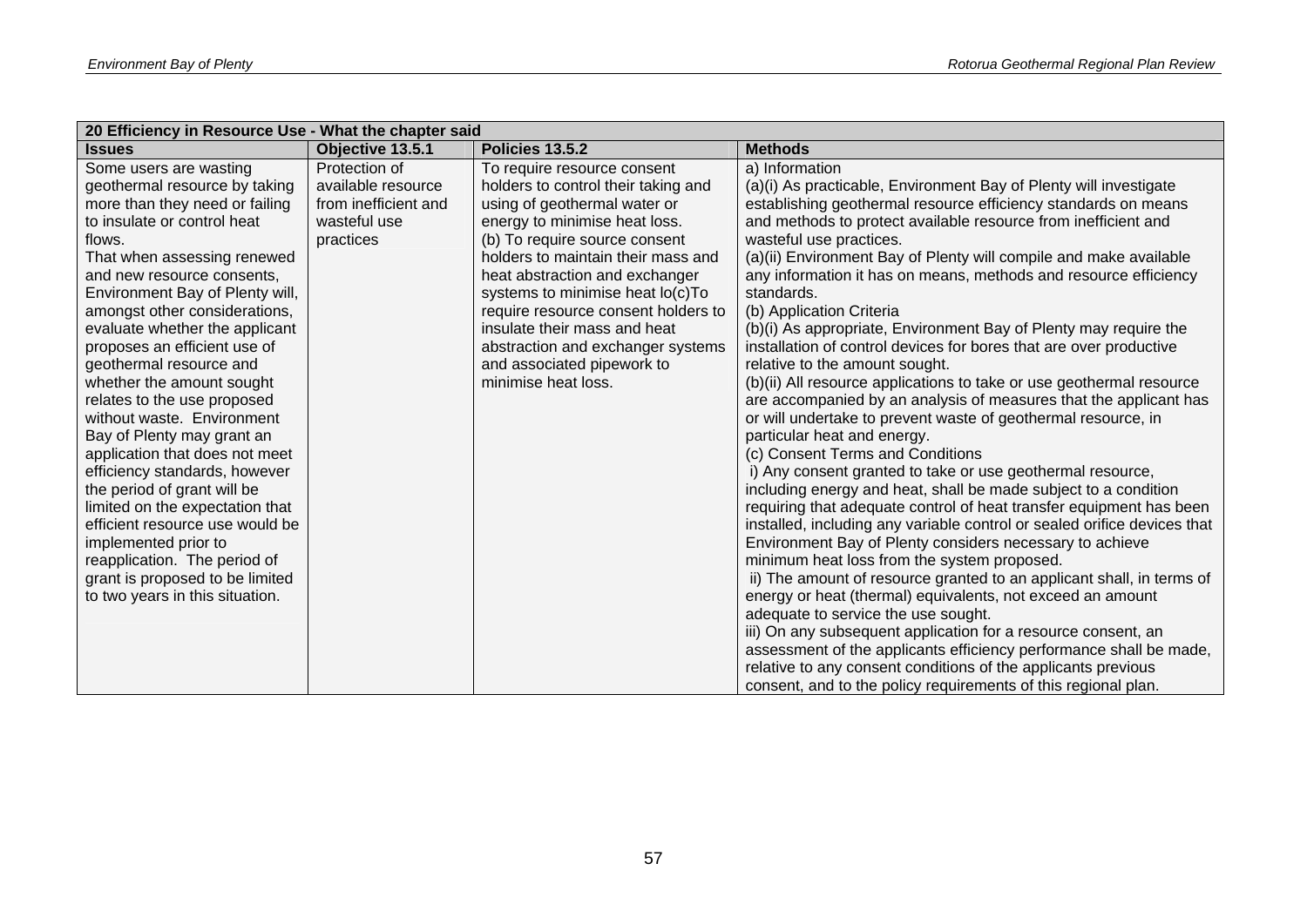### **21 Administration - What happens to this chapter?**

These provisions would be transferred to a non-statutory document, linked to action plans, rather than being transferred to the regulatory part of the next plan.

| Administration What did this chapter try to<br>achieve? (Anticipated Environmental<br><b>Results)</b>                              | Did it do it?                                                                                                                                                                                                                                                                                                                                                                                                                                                               |
|------------------------------------------------------------------------------------------------------------------------------------|-----------------------------------------------------------------------------------------------------------------------------------------------------------------------------------------------------------------------------------------------------------------------------------------------------------------------------------------------------------------------------------------------------------------------------------------------------------------------------|
| Best practicable operation of the Rotorua<br>Geothermal Regional Plan with continued<br>active community liaison and participation | Not Met.<br>There has been very little community liaison with regards to the geothermal field. [The liaison group that was<br>mooted in the plan never eventuated. There have been a few ad hoc meetings with Te Arawa iwi and Rotorua<br>District Council, and some miscellaneous geothermal presentations, but no focussed effort on discussing<br>geothermal issues with the Rotorua community.] There is great potential for an efficiency and protection<br>campaign). |

| 21 Administration What the chapter said |                                                                                                                            |                                                                                                                                                                                                                                                                                                                                                                                                                                                        |                                                                                                                                                                                                                                                                                                                                                                                                                                                                                                                                                                                                                                                                                                                                                                                                                                                                                                                                                                                                                                                                |
|-----------------------------------------|----------------------------------------------------------------------------------------------------------------------------|--------------------------------------------------------------------------------------------------------------------------------------------------------------------------------------------------------------------------------------------------------------------------------------------------------------------------------------------------------------------------------------------------------------------------------------------------------|----------------------------------------------------------------------------------------------------------------------------------------------------------------------------------------------------------------------------------------------------------------------------------------------------------------------------------------------------------------------------------------------------------------------------------------------------------------------------------------------------------------------------------------------------------------------------------------------------------------------------------------------------------------------------------------------------------------------------------------------------------------------------------------------------------------------------------------------------------------------------------------------------------------------------------------------------------------------------------------------------------------------------------------------------------------|
| <b>Issues</b>                           | <b>Objective</b>                                                                                                           | <b>Policies</b>                                                                                                                                                                                                                                                                                                                                                                                                                                        | methods                                                                                                                                                                                                                                                                                                                                                                                                                                                                                                                                                                                                                                                                                                                                                                                                                                                                                                                                                                                                                                                        |
|                                         | The achievement<br>of efficient and<br>effective<br>administration of<br>this regional plan,<br>while minimising<br>costs. | To establish and convene regular<br>meetings of a Rotorua<br>Geothermal Liaison Group to<br>discuss the operation of the<br>RGRP.<br>(b) To encourage a partnership<br>management relationship with<br>tangata whenua of the<br>Whakarewarewa and Ohinemutu<br>rohe.<br>(c) To actively advocate that an<br>integrated inspectorate and<br>charging system be established<br>for the Rotorua geothermal<br>resource.<br>(d) To remove redundant policy | Rotorua Geothermal Regional Plan Workshops<br>Environment Bay of Plenty will:<br>(i) Ensure that the Rotorua Geothermal Liaison Group is an informal group facilitated by Council<br>to provide an open forum for interested parties including (without limitation) geothermal users,<br>Tangata Whenua, the District Council, and representatives of the tourism industry and the<br>Minister of Conservation to meet and discuss matters related to the regional plan, and arrange<br>that a Liaison Group meeting be held not less than every twelve months from the date on which<br>the proposed regional plan became operative. The Liaison Group is a consultative group.<br>(ii) Keep a register of matters including any issues, problems and concerns raised about the<br>regional plan, its operation or the Rotorua geothermal field.<br>(iii) Act to remedy any urgent matter that arises, and bring other matters to the attention of the<br>Rotorua Geothermal Liaison Group for discussion and solution.<br>Responsibilities of Tangata Whenua |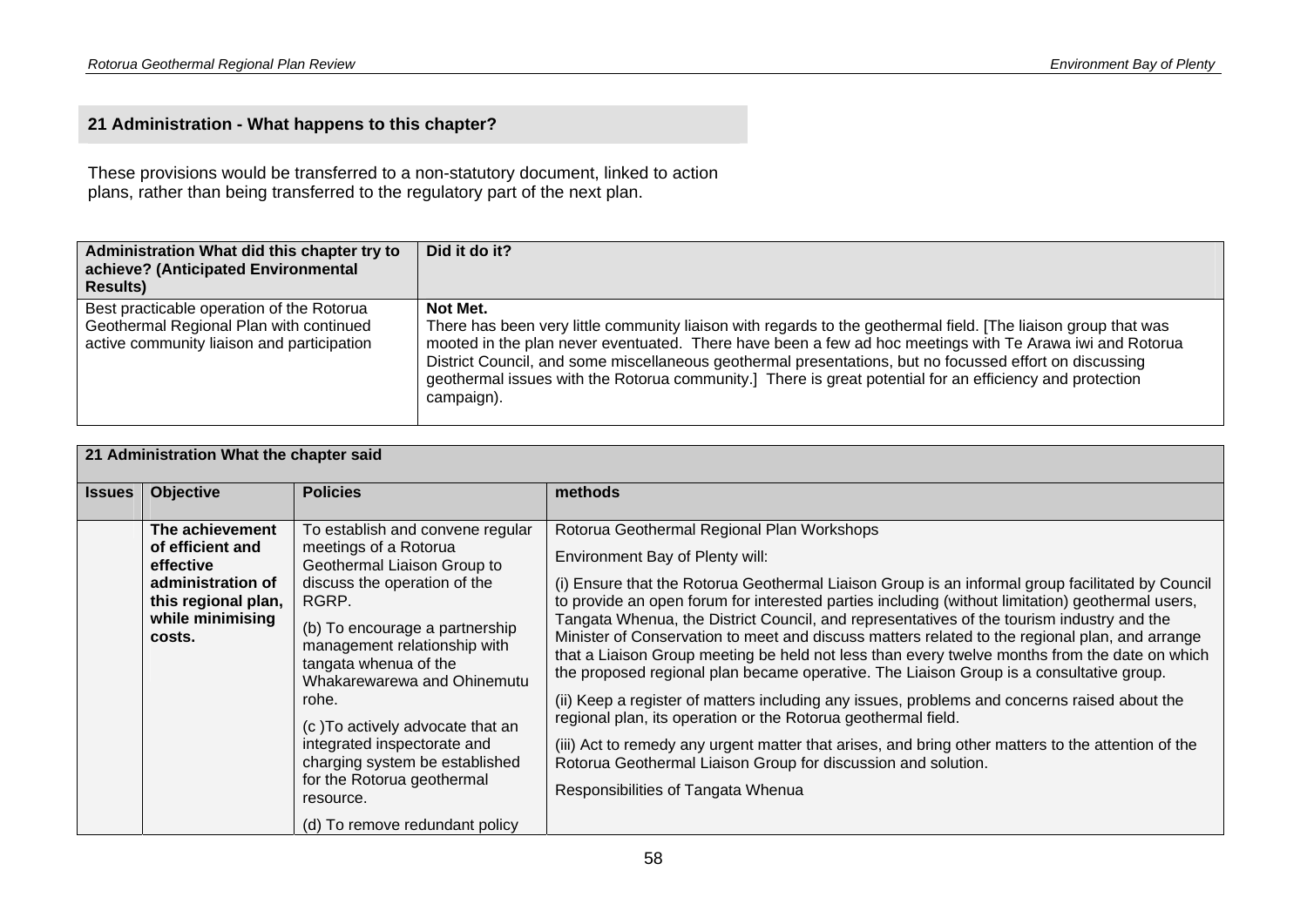|  | and to promote more effective<br>policy. | (i) Environment Bay of Plenty will seek to establish a partnership of management relationship<br>with tangata whenua. This will be primarily for the geothermal resource and the hot pools and<br>springs and other geothermal surface manifestations within the Whakarewarewa and<br>Ohinemutu areas of the field. The purpose of this partnership will be to oversee any partnership<br>matters that the tangata whenua or Environment Bay of Plenty consider require attention<br>including: |
|--|------------------------------------------|-------------------------------------------------------------------------------------------------------------------------------------------------------------------------------------------------------------------------------------------------------------------------------------------------------------------------------------------------------------------------------------------------------------------------------------------------------------------------------------------------|
|  |                                          | (a) The registration and protection of geothermal taonga, and                                                                                                                                                                                                                                                                                                                                                                                                                                   |
|  |                                          | (b) The determination of who has the right to claim geothermal use rights under Section 14<br>(3)(c) of the Resource Management Act, and                                                                                                                                                                                                                                                                                                                                                        |
|  |                                          | (c) Resolution of the concerns and matters of importance to tangata whenua noted at the<br>Geothermal Meeting with Te Arawa Representatives on 15 July 1993, and                                                                                                                                                                                                                                                                                                                                |
|  |                                          | (d) Any other partnership matters that the tangata whenua or Environment Bay of Plenty<br>consider require attention.                                                                                                                                                                                                                                                                                                                                                                           |
|  |                                          | integrated Inspectorate                                                                                                                                                                                                                                                                                                                                                                                                                                                                         |
|  |                                          | (i) Environment Bay of Plenty and the Rotorua District Council will actively advocate to<br>Government that an integrated inspectorial and charging system be established for the Rotorua<br>geothermal resource.                                                                                                                                                                                                                                                                               |
|  |                                          | <b>Rescinding Previous Policy</b>                                                                                                                                                                                                                                                                                                                                                                                                                                                               |
|  |                                          | (i) Authorisation to abstract geothermal water pursuant to General Authorisation No.6 of the Bay<br>of Plenty Regional Council Transitional Regional Plan dated October 1991 is hereby cancelled.                                                                                                                                                                                                                                                                                               |

# **22 Monitoring and review - What happens to this chapter?**

This function is a requirement of the RMA, and would be presented in the subsequent plan in accordance with those requirements.

| Monitoring and review - What did this       | Did it do it?                                                                                       |  |  |
|---------------------------------------------|-----------------------------------------------------------------------------------------------------|--|--|
| chapter try to achieve? (Anticipated        |                                                                                                     |  |  |
| <b>Environmental Results)</b>               |                                                                                                     |  |  |
| The effectiveness of the environmental      | <b>Met in Part.</b> Compliance with resource consents in the Rotorua Geothermal system is 80 - 85%. |  |  |
| objectives and outcomes of the plan will be | A sample of geothermal consents was assessed:                                                       |  |  |
| continuously monitored, and reviewed as     | Use of geothermal water for domestic, spa and swimming pool heating.                                |  |  |
| appropriate.                                | 2. Use of geothermal water to provide a source of heat for light commercial use.                    |  |  |
|                                             | Drilling and well testing of geothermal systems.<br>3.                                              |  |  |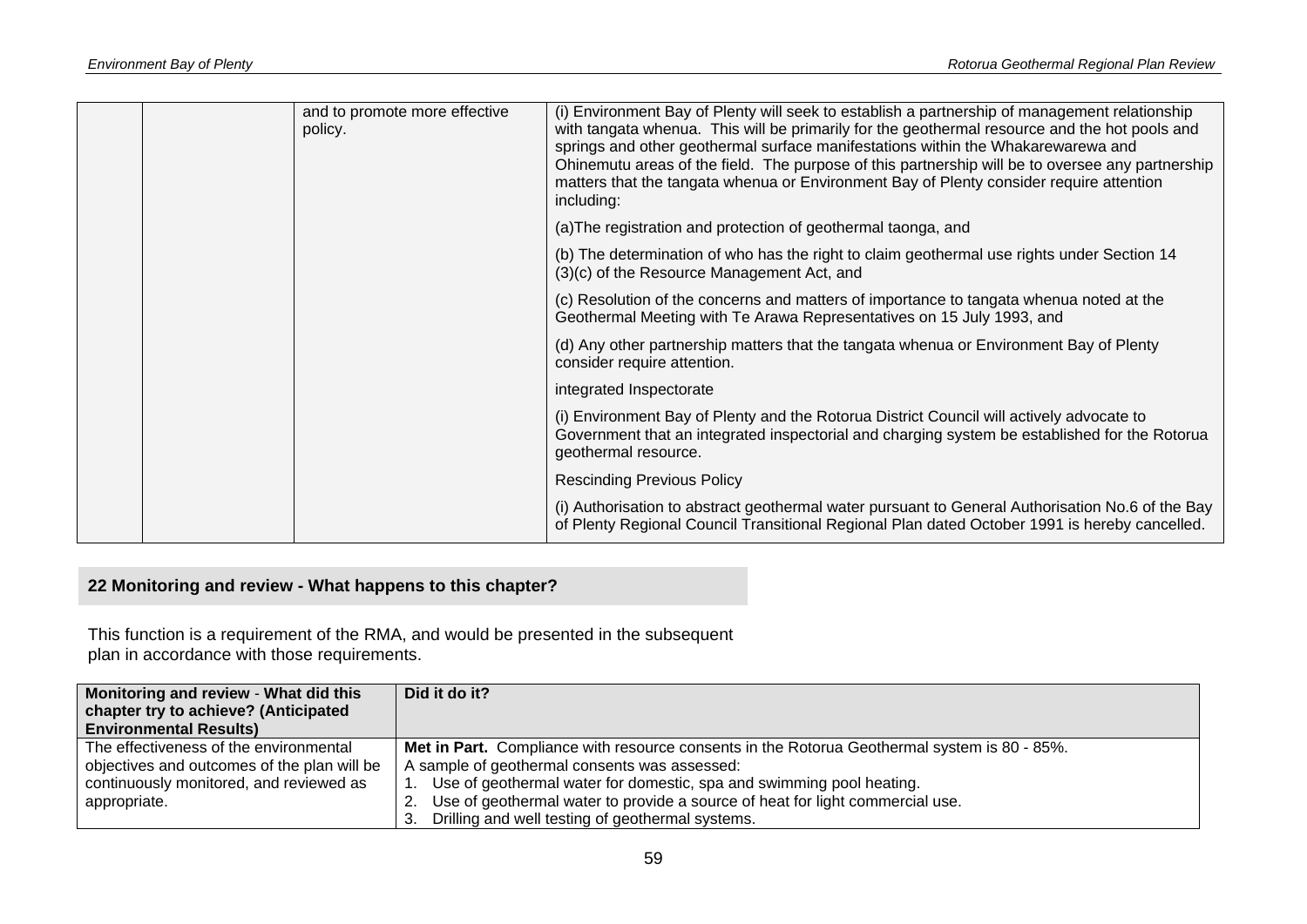| Geothermal hazard risk assessments (including subsidence) are required for new activities or developments on       |
|--------------------------------------------------------------------------------------------------------------------|
| land over or adjacent to geothermal resources, sites and features, as appropriate to the scale and significance of |
| the potential effects.                                                                                             |

| 22 Monitoring and review - What the chapter said                                                                                                                                                                                                                                                                                                                                                                                                                                                                                                                                                                               |                                                                                                                                            |                                                                                                                                                                                                                                                                                                                                                                                                                                                  |                                                                                                                                                                                                                                                                                                                                                                                                                               |  |  |
|--------------------------------------------------------------------------------------------------------------------------------------------------------------------------------------------------------------------------------------------------------------------------------------------------------------------------------------------------------------------------------------------------------------------------------------------------------------------------------------------------------------------------------------------------------------------------------------------------------------------------------|--------------------------------------------------------------------------------------------------------------------------------------------|--------------------------------------------------------------------------------------------------------------------------------------------------------------------------------------------------------------------------------------------------------------------------------------------------------------------------------------------------------------------------------------------------------------------------------------------------|-------------------------------------------------------------------------------------------------------------------------------------------------------------------------------------------------------------------------------------------------------------------------------------------------------------------------------------------------------------------------------------------------------------------------------|--|--|
| <b>Issues</b>                                                                                                                                                                                                                                                                                                                                                                                                                                                                                                                                                                                                                  | <b>Objective</b>                                                                                                                           | <b>Policies</b>                                                                                                                                                                                                                                                                                                                                                                                                                                  | methods                                                                                                                                                                                                                                                                                                                                                                                                                       |  |  |
| The amount of geothermal resource<br>granted to a user should be related<br>directly to their use requirement, and<br>limited to prevent resource being<br>wasted.<br>That Environment Bay of Plenty will require,<br>as part of the information supporting any<br>new application, an assessment relating to<br>the amount of mass or energy sought to the<br>use of the resource sought and evidence of<br>the efficiencies anticipated by the applicant.<br>Environment Bay of Plenty will consider<br>altering existing consents to meet the<br>minimum geothermal aquifer water levels<br>required by this regional plan. | <b>Continual monitoring</b><br>and review of the<br>effectiveness of the<br>plan as a means of<br>achieving its<br>objectives and policies | To ensure the Rotorua geothermal field<br>monitoring programme is oriented to<br>provide information that supports the<br>objectives and policies of this regional<br>plan.<br>(b) To compile a register of matters that<br>may require reconsideration in any<br>subsequent review of the regional plan.<br>(c) To initiate action to resolve any<br>matter that may confuse or subvert the<br>objectives or policies of this regional<br>plan. | (a) Align the Rotorua geothermal field<br>monitoring programme to the requirements of<br>this regional plan.<br>(b) Monitor the regional plan for structural and<br>operational faults.<br>(c) Initiate a review of the regional plan at any<br>time that an unacceptable fault arises.<br>(d) Initiate a full review of the regional plan<br>after five years from the date on which this<br>regional plan became operative. |  |  |